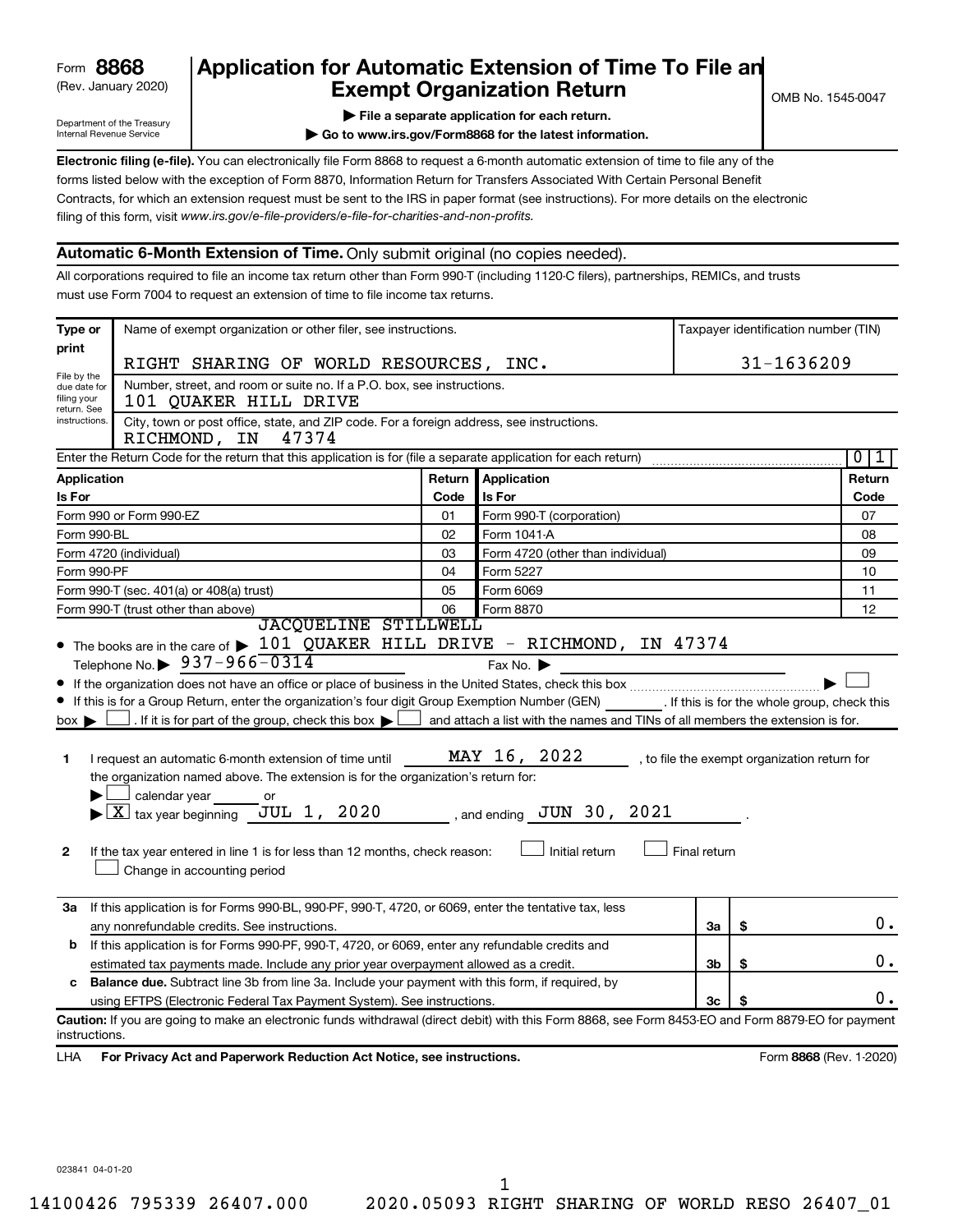|                                |                               |                                                                 | ** PUBLIC DISCLOSURE COPY **                                                                                                                                               |                                                     |                                                           |
|--------------------------------|-------------------------------|-----------------------------------------------------------------|----------------------------------------------------------------------------------------------------------------------------------------------------------------------------|-----------------------------------------------------|-----------------------------------------------------------|
|                                |                               |                                                                 | <b>Return of Organization Exempt From Income Tax</b>                                                                                                                       |                                                     | OMB No. 1545-0047                                         |
|                                |                               | Form 990                                                        | Under section 501(c), 527, or 4947(a)(1) of the Internal Revenue Code (except private foundations)                                                                         |                                                     |                                                           |
|                                |                               |                                                                 | Do not enter social security numbers on this form as it may be made public.                                                                                                |                                                     | <b>Open to Public</b>                                     |
|                                |                               | Department of the Treasury<br>Internal Revenue Service          | Go to www.irs.gov/Form990 for instructions and the latest information.                                                                                                     |                                                     | Inspection                                                |
|                                |                               |                                                                 | JUL 1, 2020<br>A For the 2020 calendar year, or tax year beginning                                                                                                         | and ending JUN 30, 2021                             |                                                           |
|                                | <b>B</b> Check if applicable: |                                                                 | <b>C</b> Name of organization                                                                                                                                              | D Employer identification number                    |                                                           |
|                                |                               |                                                                 |                                                                                                                                                                            |                                                     |                                                           |
|                                | Address<br> change<br> Name   |                                                                 | RIGHT SHARING OF WORLD RESOURCES, INC.                                                                                                                                     |                                                     |                                                           |
|                                | change<br>Initial             |                                                                 | Doing business as                                                                                                                                                          | 31-1636209                                          |                                                           |
|                                | return<br>Final               |                                                                 | Number and street (or P.O. box if mail is not delivered to street address)<br>Room/suite<br>101 QUAKER HILL DRIVE                                                          | E Telephone number<br>$937 - 966 - 0314$            |                                                           |
|                                | return/<br>termin-            |                                                                 |                                                                                                                                                                            |                                                     | 883,104.                                                  |
|                                | ated<br>Amended               |                                                                 | City or town, state or province, country, and ZIP or foreign postal code<br>47374<br>RICHMOND, IN                                                                          | G Gross receipts \$                                 |                                                           |
|                                | Ireturn<br>Applica-<br>Ition  |                                                                 | F Name and address of principal officer: JACQUELINE STILLWELL                                                                                                              | H(a) Is this a group return<br>for subordinates?    | $ {\mathsf Y}$ es $ \overline{{\mathsf X}} $ No           |
|                                | pending                       |                                                                 | 101 QUAKER HILL DRIVE, RICHMOND, IN<br>47374                                                                                                                               | $H(b)$ Are all subordinates included? $\Box$ Yes    | No.                                                       |
|                                |                               |                                                                 | Tax-exempt status: $X \overline{X}$ 501(c)(3)<br>$\frac{1}{2}$ 501(c) (<br>$\sqrt{\bullet}$ (insert no.)<br>$4947(a)(1)$ or                                                | 527                                                 | If "No," attach a list. See instructions                  |
|                                |                               |                                                                 | J Website: WWW.RSWR.ORG                                                                                                                                                    | $H(c)$ Group exemption number $\blacktriangleright$ |                                                           |
|                                |                               | <b>K</b> Form of organization: $\boxed{\mathbf{X}}$ Corporation | Trust<br>Other $\blacktriangleright$<br>Association                                                                                                                        |                                                     | L Year of formation: $1998$ M State of legal domicile: OH |
|                                | Part I                        | <b>Summary</b>                                                  |                                                                                                                                                                            |                                                     |                                                           |
|                                | 1.                            |                                                                 | Briefly describe the organization's mission or most significant activities: GOD CALLS US TO THE RIGHT                                                                      |                                                     |                                                           |
| Governance                     |                               |                                                                 | SHARING OF WORLD RESOURCES, FROM THE BURDENS OF MATERIALISM AND                                                                                                            |                                                     |                                                           |
|                                | 2                             |                                                                 | Check this box $\blacktriangleright$ $\Box$ if the organization discontinued its operations or disposed of more than 25% of its net assets.                                |                                                     |                                                           |
|                                | з                             |                                                                 | Number of voting members of the governing body (Part VI, line 1a)                                                                                                          |                                                     | 19<br>3                                                   |
|                                | 4                             |                                                                 |                                                                                                                                                                            |                                                     | $\overline{19}$<br>$\overline{\mathbf{4}}$                |
|                                | 5                             |                                                                 |                                                                                                                                                                            |                                                     | $\overline{\bf 8}$<br>$\overline{5}$                      |
| <b>Activities &amp;</b>        | 6                             |                                                                 |                                                                                                                                                                            |                                                     | $\overline{19}$<br>6                                      |
|                                |                               |                                                                 |                                                                                                                                                                            |                                                     | $\overline{0}$ .<br><b>7a</b>                             |
|                                |                               |                                                                 |                                                                                                                                                                            |                                                     | $\overline{0}$ .<br>7b                                    |
|                                |                               |                                                                 |                                                                                                                                                                            | <b>Prior Year</b><br>748,533.                       | <b>Current Year</b><br>806, 711.                          |
|                                | 8                             |                                                                 | Contributions and grants (Part VIII, line 1h)                                                                                                                              | 0.                                                  | Ο.                                                        |
| Revenue                        | 9                             |                                                                 | Program service revenue (Part VIII, line 2g)                                                                                                                               | 63,915.                                             | 67,764.                                                   |
|                                | 10                            |                                                                 | 11 Other revenue (Part VIII, column (A), lines 5, 6d, 8c, 9c, 10c, and 11e)                                                                                                | 5,872.                                              | 3,291.                                                    |
|                                | 12                            |                                                                 | Total revenue - add lines 8 through 11 (must equal Part VIII, column (A), line 12)                                                                                         | 818,320.                                            | 877,766.                                                  |
|                                | 13                            |                                                                 | Grants and similar amounts paid (Part IX, column (A), lines 1-3)                                                                                                           | 308, 100.                                           | 299,801.                                                  |
|                                |                               |                                                                 |                                                                                                                                                                            |                                                     | 0.<br>$0$ .                                               |
|                                |                               |                                                                 | Salaries, other compensation, employee benefits (Part IX, column (A), lines 5-10)                                                                                          | $198,506$ .                                         | 228,948.                                                  |
| Expenses                       |                               |                                                                 | 16a Professional fundraising fees (Part IX, column (A), line 11e)                                                                                                          | $\overline{0}$ .                                    | σ.                                                        |
|                                |                               |                                                                 | 51,734.<br><b>b</b> Total fundraising expenses (Part IX, column (D), line 25)                                                                                              |                                                     |                                                           |
|                                |                               |                                                                 |                                                                                                                                                                            | 182,409.                                            | 166,065.                                                  |
|                                | 18                            |                                                                 | Total expenses. Add lines 13-17 (must equal Part IX, column (A), line 25)                                                                                                  | 689,015.                                            | 694, 814.                                                 |
|                                | 19                            |                                                                 |                                                                                                                                                                            | 129,305.                                            | 182,952.                                                  |
|                                |                               |                                                                 |                                                                                                                                                                            | <b>Beginning of Current Year</b>                    | <b>End of Year</b>                                        |
| Net Assets or<br>Fund Balances | 20                            | Total assets (Part X, line 16)                                  |                                                                                                                                                                            | 2,138,476.                                          | 2,819,551.                                                |
|                                | 21                            |                                                                 | Total liabilities (Part X, line 26)                                                                                                                                        | 130,866.                                            | 214,759.<br>2,604,792.                                    |
|                                | 22                            |                                                                 |                                                                                                                                                                            | 2,007,610.                                          |                                                           |
|                                | Part II                       | <b>Signature Block</b>                                          | Under penalties of perjury, I declare that I have examined this return, including accompanying schedules and statements, and to the best of my knowledge and belief, it is |                                                     |                                                           |
|                                |                               |                                                                 |                                                                                                                                                                            |                                                     |                                                           |
|                                |                               |                                                                 | true, correct, and complete. Declaration of preparer (other than officer) is based on all information of which preparer has any knowledge.                                 |                                                     |                                                           |
| Sign                           |                               |                                                                 | Signature of officer                                                                                                                                                       | Date                                                |                                                           |
|                                |                               |                                                                 |                                                                                                                                                                            |                                                     |                                                           |

| Here                                                                                                         | JACQUELINE STILLWELL, GENERAL SECRETARY                                      |                      |                                                                                    |  |  |  |  |  |  |  |
|--------------------------------------------------------------------------------------------------------------|------------------------------------------------------------------------------|----------------------|------------------------------------------------------------------------------------|--|--|--|--|--|--|--|
|                                                                                                              | Type or print name and title                                                 |                      |                                                                                    |  |  |  |  |  |  |  |
|                                                                                                              | Print/Type preparer's name                                                   | Preparer's signature | <b>PTIN</b><br>Date<br>Check                                                       |  |  |  |  |  |  |  |
| Paid                                                                                                         | TRACY A HAINES                                                               |                      | P00517541<br>$\vert 0\,4\,$ / $\,2\,6\,$ / $\,2\,2\vert$ $\mathrm{S}$ alf-employed |  |  |  |  |  |  |  |
| Preparer                                                                                                     | $1$ Firm's EIN 35 - 1476702<br>Firm's name BRADY, WARE & SCHOENFELD,<br>INC. |                      |                                                                                    |  |  |  |  |  |  |  |
| Use Only                                                                                                     | Firm's address 2206 CHESTER BLVD                                             |                      |                                                                                    |  |  |  |  |  |  |  |
|                                                                                                              | RICHMOND, IN 47374<br>Phone no. (765) $966 - 0531$                           |                      |                                                                                    |  |  |  |  |  |  |  |
| ΧI<br>Yes<br><b>No</b><br>May the IRS discuss this return with the preparer shown above? See instructions    |                                                                              |                      |                                                                                    |  |  |  |  |  |  |  |
| Form 990 (2020)<br>LHA For Paperwork Reduction Act Notice, see the separate instructions.<br>032001 12-23-20 |                                                                              |                      |                                                                                    |  |  |  |  |  |  |  |

| $10112-23-20$ LHA For Paperwork Reduction Act Notice, see the separate instructions. |  |  |  |                                                                |  |  |  |  |  |
|--------------------------------------------------------------------------------------|--|--|--|----------------------------------------------------------------|--|--|--|--|--|
|                                                                                      |  |  |  | SEE SCHEDULE O FOR ORGANIZATION MISSION STATEMENT CONTINUATION |  |  |  |  |  |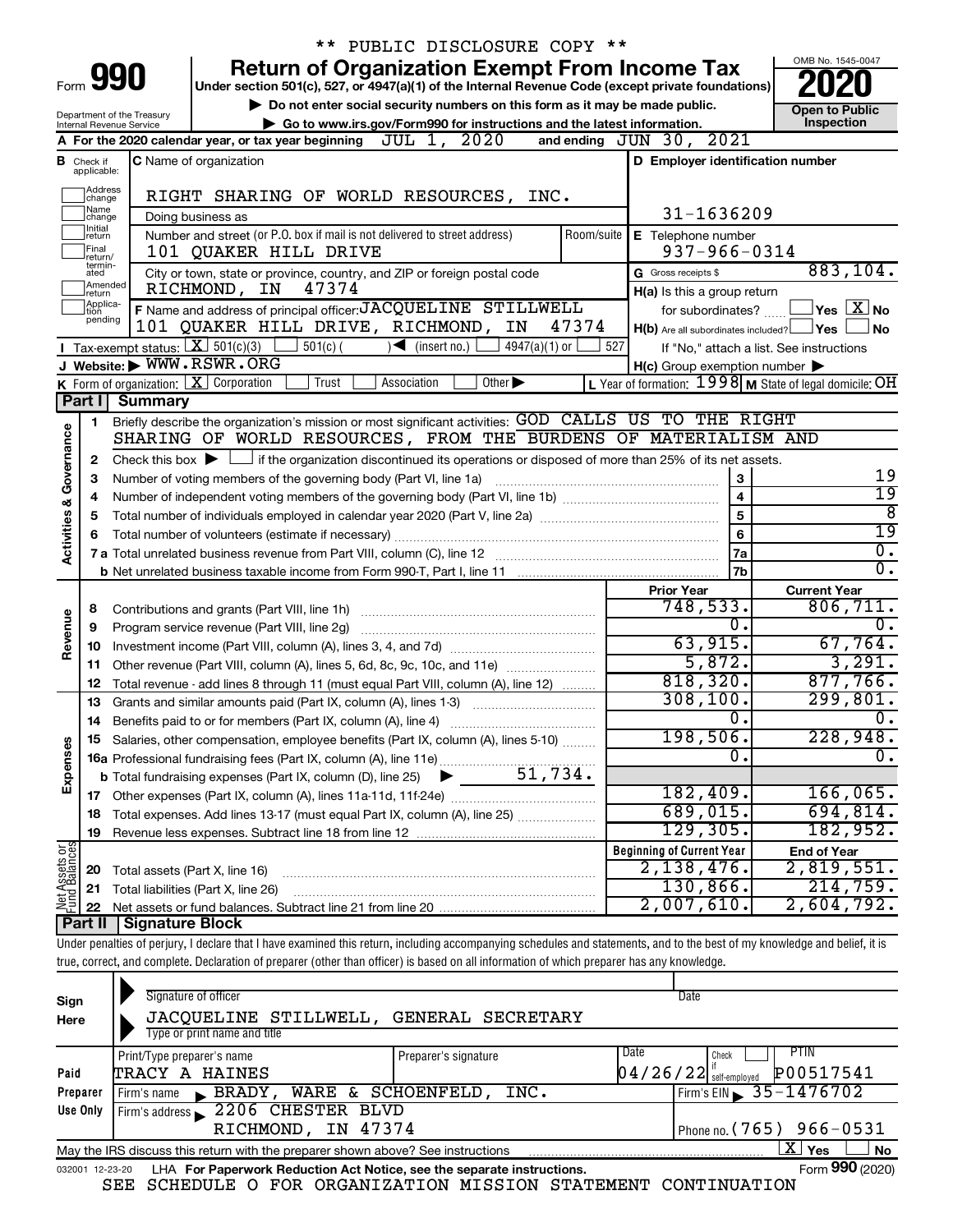| 4e           |                                                                                                                                                                                                                                                                                                                                             | Form 990 (2020)                           |
|--------------|---------------------------------------------------------------------------------------------------------------------------------------------------------------------------------------------------------------------------------------------------------------------------------------------------------------------------------------------|-------------------------------------------|
|              | 606, 674.<br>Total program service expenses                                                                                                                                                                                                                                                                                                 |                                           |
|              | 4d Other program services (Describe on Schedule O.)<br>(Expenses \$<br>) (Revenue \$<br>including grants of \$                                                                                                                                                                                                                              |                                           |
|              |                                                                                                                                                                                                                                                                                                                                             |                                           |
|              |                                                                                                                                                                                                                                                                                                                                             |                                           |
|              |                                                                                                                                                                                                                                                                                                                                             |                                           |
|              |                                                                                                                                                                                                                                                                                                                                             |                                           |
| 4с           | $\left(\text{Code:} \right) \left(\text{Expenses } \$\right)$<br>) (Revenue \$<br>including grants of \$                                                                                                                                                                                                                                    |                                           |
|              |                                                                                                                                                                                                                                                                                                                                             |                                           |
|              |                                                                                                                                                                                                                                                                                                                                             |                                           |
|              |                                                                                                                                                                                                                                                                                                                                             |                                           |
|              |                                                                                                                                                                                                                                                                                                                                             |                                           |
| 4b           | $\blacksquare$ including grants of \$<br>(Code: ) (Expenses \$                                                                                                                                                                                                                                                                              |                                           |
|              |                                                                                                                                                                                                                                                                                                                                             |                                           |
|              |                                                                                                                                                                                                                                                                                                                                             |                                           |
|              |                                                                                                                                                                                                                                                                                                                                             |                                           |
|              | ORGANIZATIONS AND WOMEN'S GROUPS.                                                                                                                                                                                                                                                                                                           |                                           |
| 4a           | 299,801. ) (Revenue \$<br>$\overline{606}$ , $\overline{674}$ $\cdot$ including grants of \$<br>) (Expenses \$<br>(Code:<br>PROVIDE MICRO-GRANTS AND BUSINESS DEVELOPMENT SUPPORT TO OVER 50 SMALL                                                                                                                                          | 3,291.                                    |
| 4            | Describe the organization's program service accomplishments for each of its three largest program services, as measured by expenses.<br>Section 501(c)(3) and 501(c)(4) organizations are required to report the amount of grants and allocations to others, the total expenses, and<br>revenue, if any, for each program service reported. |                                           |
| 3            | Did the organization cease conducting, or make significant changes in how it conducts, any program services?<br>If "Yes," describe these changes on Schedule O.                                                                                                                                                                             | $\mathbb{I}$ Yes $\boxed{\mathrm{X}}$ No  |
|              | prior Form 990 or 990-EZ?<br>If "Yes," describe these new services on Schedule O.                                                                                                                                                                                                                                                           | $\overline{\ }$ Yes $\overline{\rm X}$ No |
| $\mathbf{2}$ | FOR EQUITY THROUGH PARTNERSHIP WITH OUR SISTERS AND BROTHERS<br>THROUGHOUT THE WORLD.<br>Did the organization undertake any significant program services during the year which were not listed on the                                                                                                                                       |                                           |
|              | GOD CALLS US TO THE RIGHT SHARING OF WORLD RESOURCES, FROM THE BURDENS<br>OF MATERIALISM AND POVERTY INTO THE ABUNDANCE OF GOD'S LOVE,                                                                                                                                                                                                      | TO WORK                                   |
|              | Briefly describe the organization's mission:                                                                                                                                                                                                                                                                                                |                                           |
| 1            |                                                                                                                                                                                                                                                                                                                                             |                                           |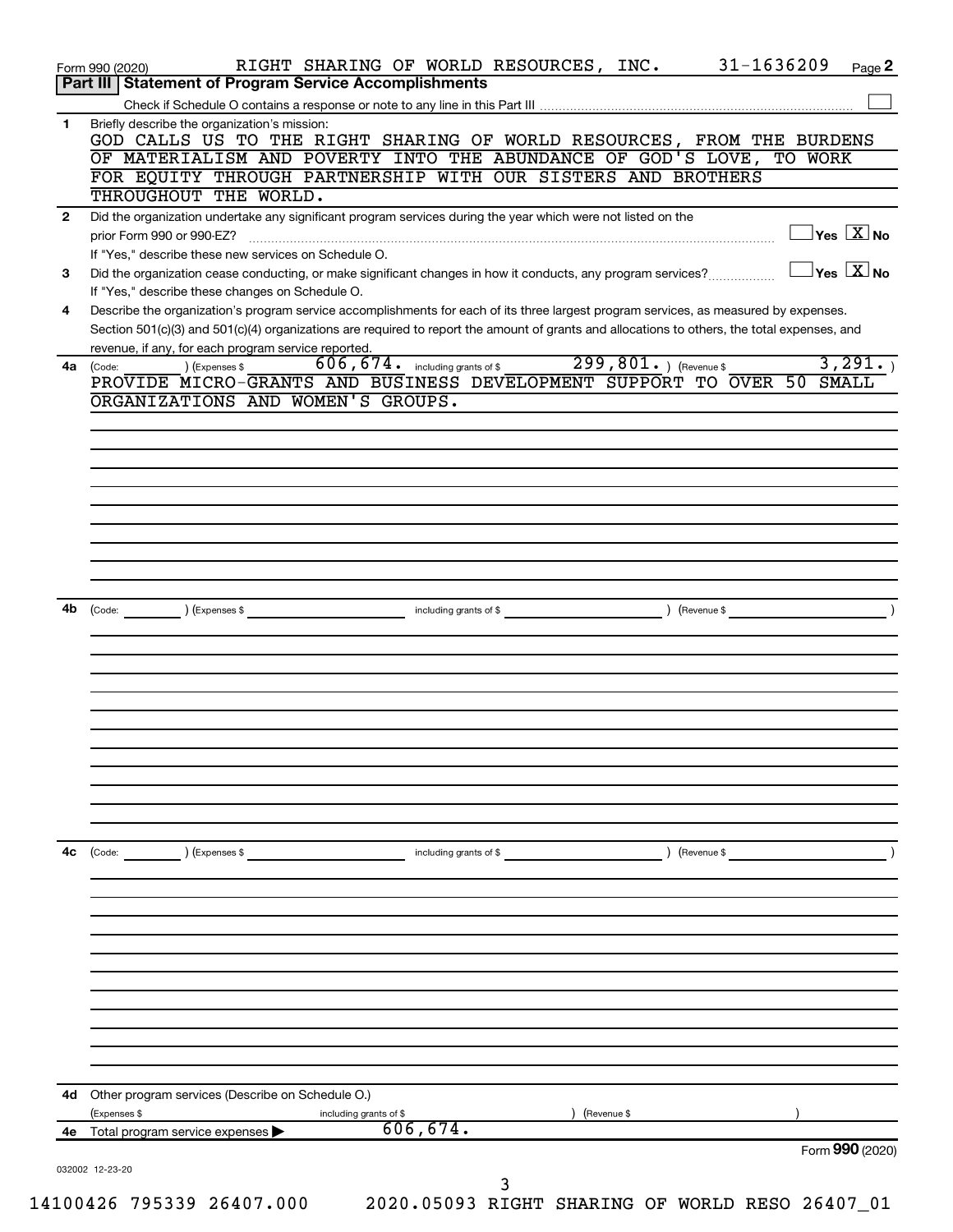|  | Form 990 (2020) |
|--|-----------------|

|     |                                                                                                                                                                                                                                     |                 | Yes                   | No                      |
|-----|-------------------------------------------------------------------------------------------------------------------------------------------------------------------------------------------------------------------------------------|-----------------|-----------------------|-------------------------|
| 1   | Is the organization described in section $501(c)(3)$ or $4947(a)(1)$ (other than a private foundation)?                                                                                                                             |                 |                       |                         |
|     | If "Yes," complete Schedule A                                                                                                                                                                                                       | 1               | х                     |                         |
| 2   |                                                                                                                                                                                                                                     | $\mathbf{2}$    | $\overline{\text{x}}$ |                         |
| 3   | Did the organization engage in direct or indirect political campaign activities on behalf of or in opposition to candidates for                                                                                                     |                 |                       |                         |
|     | public office? If "Yes," complete Schedule C, Part I                                                                                                                                                                                | 3               |                       | x                       |
| 4   | Section 501(c)(3) organizations. Did the organization engage in lobbying activities, or have a section 501(h) election in effect                                                                                                    |                 |                       |                         |
|     |                                                                                                                                                                                                                                     | 4               |                       | x                       |
| 5   | Is the organization a section 501(c)(4), 501(c)(5), or 501(c)(6) organization that receives membership dues, assessments, or                                                                                                        |                 |                       |                         |
|     |                                                                                                                                                                                                                                     | 5               |                       | x.                      |
| 6   | Did the organization maintain any donor advised funds or any similar funds or accounts for which donors have the right to                                                                                                           |                 |                       |                         |
|     | provide advice on the distribution or investment of amounts in such funds or accounts? If "Yes," complete Schedule D, Part I                                                                                                        | 6               |                       | х                       |
| 7   | Did the organization receive or hold a conservation easement, including easements to preserve open space,                                                                                                                           |                 |                       |                         |
|     | the environment, historic land areas, or historic structures? If "Yes," complete Schedule D, Part II                                                                                                                                | $\overline{7}$  |                       | x.                      |
| 8   | Did the organization maintain collections of works of art, historical treasures, or other similar assets? If "Yes," complete                                                                                                        |                 |                       |                         |
|     | Schedule D, Part III <b>Marting Communities</b> and the contract of the contract of the contract of the contract of the contract of the contract of the contract of the contract of the contract of the contract of the contract of | 8               |                       | X.                      |
| 9   | Did the organization report an amount in Part X, line 21, for escrow or custodial account liability, serve as a custodian for                                                                                                       |                 |                       |                         |
|     | amounts not listed in Part X; or provide credit counseling, debt management, credit repair, or debt negotiation services?                                                                                                           |                 |                       |                         |
|     | If "Yes," complete Schedule D, Part IV [[11] Marrior] [12] Marrior Marrior Marrior Marrior Marrior Marrior Marrior Marrior Marrior Marrior Marrior Marrior Marrior Marrior Marrior Marrior Marrior Marrior Marrior Marrior Mar      | 9               |                       | x                       |
| 10  | Did the organization, directly or through a related organization, hold assets in donor-restricted endowments                                                                                                                        |                 |                       |                         |
|     |                                                                                                                                                                                                                                     | 10              | х                     |                         |
| 11  | If the organization's answer to any of the following questions is "Yes," then complete Schedule D, Parts VI, VII, VIII, IX, or X                                                                                                    |                 |                       |                         |
|     | as applicable.                                                                                                                                                                                                                      |                 |                       |                         |
|     | a Did the organization report an amount for land, buildings, and equipment in Part X, line 10? If "Yes," complete Schedule D,                                                                                                       |                 |                       |                         |
|     |                                                                                                                                                                                                                                     | 11a             | х                     |                         |
|     | <b>b</b> Did the organization report an amount for investments - other securities in Part X, line 12, that is 5% or more of its total                                                                                               |                 |                       |                         |
|     | assets reported in Part X, line 16? If "Yes," complete Schedule D, Part VII [[[[[[[[[[[[[[[[[[[[[[[[[[[[[[[[[                                                                                                                       | 11b             | х                     |                         |
|     | c Did the organization report an amount for investments - program related in Part X, line 13, that is 5% or more of its total                                                                                                       |                 |                       |                         |
|     |                                                                                                                                                                                                                                     | 11c             |                       | x.                      |
|     | d Did the organization report an amount for other assets in Part X, line 15, that is 5% or more of its total assets reported in                                                                                                     |                 |                       |                         |
|     |                                                                                                                                                                                                                                     | 11d             |                       | x                       |
|     |                                                                                                                                                                                                                                     | 11e             |                       | $\overline{\texttt{x}}$ |
| f.  | Did the organization's separate or consolidated financial statements for the tax year include a footnote that addresses                                                                                                             |                 |                       |                         |
|     | the organization's liability for uncertain tax positions under FIN 48 (ASC 740)? If "Yes," complete Schedule D, Part X                                                                                                              | 11f             | х                     |                         |
|     | 12a Did the organization obtain separate, independent audited financial statements for the tax year? If "Yes," complete                                                                                                             |                 |                       |                         |
|     | Schedule D, Parts XI and XII                                                                                                                                                                                                        | 12a             | x                     |                         |
|     | <b>b</b> Was the organization included in consolidated, independent audited financial statements for the tax year?                                                                                                                  |                 |                       |                         |
|     | If "Yes," and if the organization answered "No" to line 12a, then completing Schedule D, Parts XI and XII is optional                                                                                                               | 12 <sub>b</sub> |                       | x                       |
| 13  |                                                                                                                                                                                                                                     | 13              |                       | $\overline{\text{x}}$   |
| 14a |                                                                                                                                                                                                                                     | 14a             | х                     |                         |
| b   | Did the organization have aggregate revenues or expenses of more than \$10,000 from grantmaking, fundraising, business,                                                                                                             |                 |                       |                         |
|     | investment, and program service activities outside the United States, or aggregate foreign investments valued at \$100,000                                                                                                          |                 |                       |                         |
|     |                                                                                                                                                                                                                                     | 14b             | x                     |                         |
| 15  | Did the organization report on Part IX, column (A), line 3, more than \$5,000 of grants or other assistance to or for any                                                                                                           |                 |                       |                         |
|     |                                                                                                                                                                                                                                     | 15              | x                     |                         |
| 16  | Did the organization report on Part IX, column (A), line 3, more than \$5,000 of aggregate grants or other assistance to                                                                                                            |                 |                       |                         |
|     |                                                                                                                                                                                                                                     | 16              |                       | X.                      |
| 17  | Did the organization report a total of more than \$15,000 of expenses for professional fundraising services on Part IX,                                                                                                             |                 |                       |                         |
|     |                                                                                                                                                                                                                                     | 17              |                       | х                       |
| 18  | Did the organization report more than \$15,000 total of fundraising event gross income and contributions on Part VIII, lines                                                                                                        |                 |                       |                         |
|     |                                                                                                                                                                                                                                     | 18              |                       | х                       |
| 19  | Did the organization report more than \$15,000 of gross income from gaming activities on Part VIII, line 9a? If "Yes,"                                                                                                              |                 |                       |                         |
|     |                                                                                                                                                                                                                                     | 19              |                       | х                       |
|     |                                                                                                                                                                                                                                     | 20a             |                       | $\overline{\textbf{X}}$ |
| b   |                                                                                                                                                                                                                                     | 20b             |                       |                         |
| 21  | Did the organization report more than \$5,000 of grants or other assistance to any domestic organization or                                                                                                                         |                 |                       |                         |
|     | domestic government on Part IX, column (A), line 1? If "Yes," complete Schedule I, Parts I and II                                                                                                                                   | 21              |                       | X.                      |
|     | 032003 12-23-20                                                                                                                                                                                                                     |                 |                       | Form 990 (2020)         |

4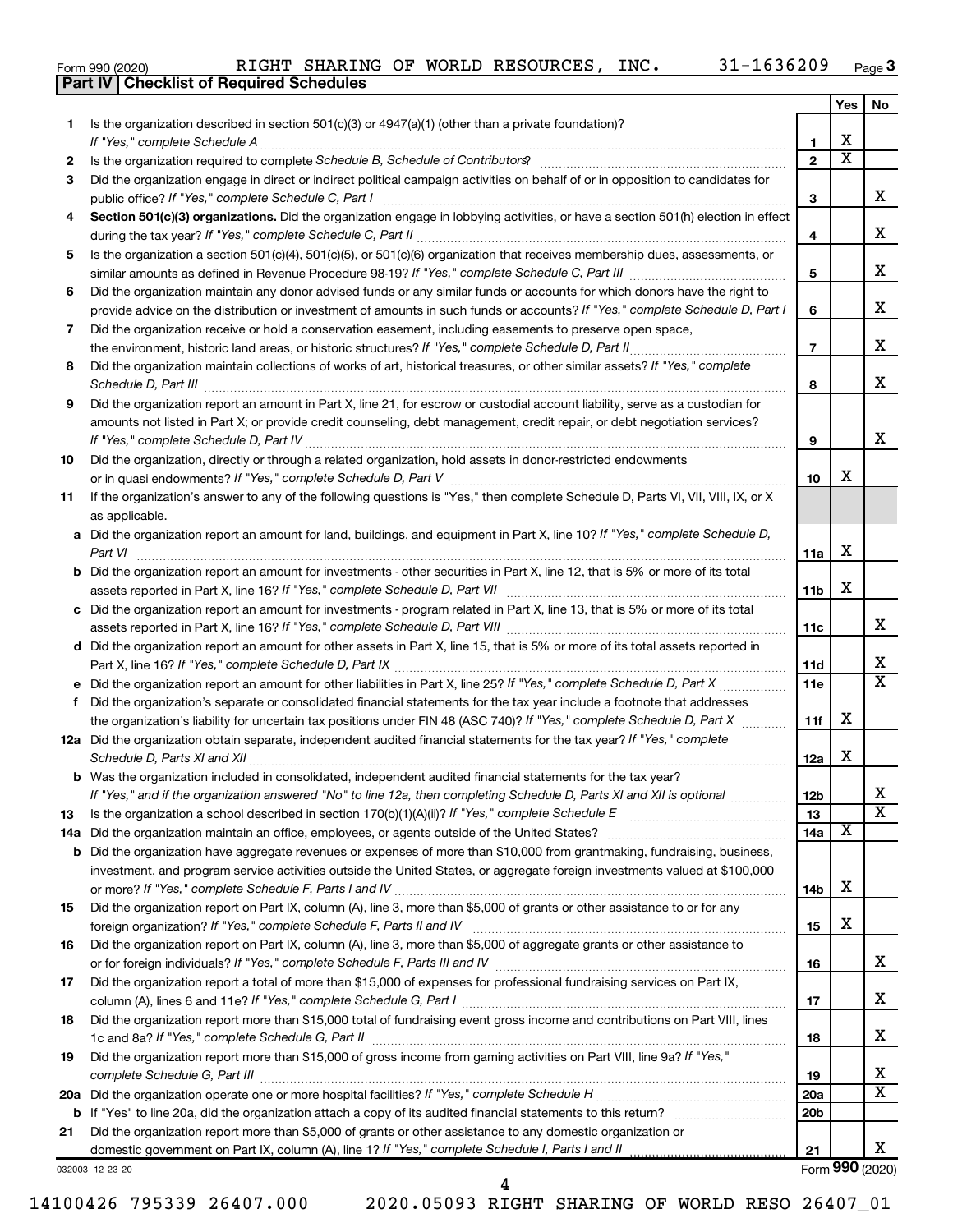|  | Form 990 (2020) |  |
|--|-----------------|--|
|  |                 |  |

*(continued)* **Part IV Checklist of Required Schedules**

|        |                                                                                                                                                                                                                                                                                                                                                                                                                                                                                                            |                 | Yes I | No                      |
|--------|------------------------------------------------------------------------------------------------------------------------------------------------------------------------------------------------------------------------------------------------------------------------------------------------------------------------------------------------------------------------------------------------------------------------------------------------------------------------------------------------------------|-----------------|-------|-------------------------|
| 22     | Did the organization report more than \$5,000 of grants or other assistance to or for domestic individuals on                                                                                                                                                                                                                                                                                                                                                                                              | 22              |       | х                       |
| 23     | Did the organization answer "Yes" to Part VII, Section A, line 3, 4, or 5 about compensation of the organization's current                                                                                                                                                                                                                                                                                                                                                                                 |                 |       |                         |
|        | and former officers, directors, trustees, key employees, and highest compensated employees? If "Yes," complete<br>$\textit{Schedule J} \textit{ \textbf{} \textbf{} \textbf{} \textbf{} \textbf{} \textbf{} \textbf{} \textbf{} \textbf{} \textbf{} \textbf{} \textbf{} \textbf{} \textbf{} \textbf{} \textbf{} \textbf{} \textbf{} \textbf{} \textbf{} \textbf{} \textbf{} \textbf{} \textbf{} \textbf{} \textbf{} \textbf{} \textbf{} \textbf{} \textbf{} \textbf{} \textbf{} \textbf{} \textbf{} \text$ | 23              |       | х                       |
|        | 24a Did the organization have a tax-exempt bond issue with an outstanding principal amount of more than \$100,000 as of the                                                                                                                                                                                                                                                                                                                                                                                |                 |       |                         |
|        | last day of the year, that was issued after December 31, 2002? If "Yes," answer lines 24b through 24d and complete                                                                                                                                                                                                                                                                                                                                                                                         |                 |       | X                       |
|        |                                                                                                                                                                                                                                                                                                                                                                                                                                                                                                            | 24a             |       |                         |
|        | b Did the organization invest any proceeds of tax-exempt bonds beyond a temporary period exception?<br>c Did the organization maintain an escrow account other than a refunding escrow at any time during the year to defease                                                                                                                                                                                                                                                                              | 24b             |       |                         |
|        |                                                                                                                                                                                                                                                                                                                                                                                                                                                                                                            | 24c             |       |                         |
|        |                                                                                                                                                                                                                                                                                                                                                                                                                                                                                                            | 24d             |       |                         |
|        | 25a Section 501(c)(3), 501(c)(4), and 501(c)(29) organizations. Did the organization engage in an excess benefit                                                                                                                                                                                                                                                                                                                                                                                           |                 |       |                         |
|        |                                                                                                                                                                                                                                                                                                                                                                                                                                                                                                            | 25a             |       | X                       |
|        | <b>b</b> Is the organization aware that it engaged in an excess benefit transaction with a disqualified person in a prior year, and<br>that the transaction has not been reported on any of the organization's prior Forms 990 or 990-EZ? If "Yes," complete<br>Schedule L, Part I                                                                                                                                                                                                                         | 25b             |       | X                       |
| 26     | Did the organization report any amount on Part X, line 5 or 22, for receivables from or payables to any current                                                                                                                                                                                                                                                                                                                                                                                            |                 |       |                         |
|        | or former officer, director, trustee, key employee, creator or founder, substantial contributor, or 35%                                                                                                                                                                                                                                                                                                                                                                                                    |                 |       |                         |
|        |                                                                                                                                                                                                                                                                                                                                                                                                                                                                                                            | 26              |       | x                       |
| 27     | Did the organization provide a grant or other assistance to any current or former officer, director, trustee, key employee,                                                                                                                                                                                                                                                                                                                                                                                |                 |       |                         |
|        | creator or founder, substantial contributor or employee thereof, a grant selection committee member, or to a 35% controlled<br>entity (including an employee thereof) or family member of any of these persons? If "Yes," complete Schedule L, Part III                                                                                                                                                                                                                                                    | 27              |       | x                       |
| 28     | Was the organization a party to a business transaction with one of the following parties (see Schedule L, Part IV<br>instructions, for applicable filing thresholds, conditions, and exceptions):                                                                                                                                                                                                                                                                                                          |                 |       |                         |
|        | a A current or former officer, director, trustee, key employee, creator or founder, or substantial contributor? If                                                                                                                                                                                                                                                                                                                                                                                         | 28a             |       | Х                       |
|        |                                                                                                                                                                                                                                                                                                                                                                                                                                                                                                            | 28 <sub>b</sub> |       | $\overline{\text{x}}$   |
|        | c A 35% controlled entity of one or more individuals and/or organizations described in lines 28a or 28b?/f                                                                                                                                                                                                                                                                                                                                                                                                 | 28c             |       | Х                       |
| 29     |                                                                                                                                                                                                                                                                                                                                                                                                                                                                                                            | 29              |       | $\overline{\text{x}}$   |
| 30     | Did the organization receive contributions of art, historical treasures, or other similar assets, or qualified conservation                                                                                                                                                                                                                                                                                                                                                                                | 30              |       | Х                       |
| 31     | Did the organization liquidate, terminate, or dissolve and cease operations? If "Yes," complete Schedule N, Part I                                                                                                                                                                                                                                                                                                                                                                                         | 31              |       | $\overline{\text{x}}$   |
| 32     | Did the organization sell, exchange, dispose of, or transfer more than 25% of its net assets? If "Yes," complete                                                                                                                                                                                                                                                                                                                                                                                           | 32              |       | Х                       |
| 33     | Did the organization own 100% of an entity disregarded as separate from the organization under Regulations                                                                                                                                                                                                                                                                                                                                                                                                 | 33              |       | х                       |
| 34     | Was the organization related to any tax-exempt or taxable entity? If "Yes," complete Schedule R, Part II, III, or IV, and<br>Part V, line 1                                                                                                                                                                                                                                                                                                                                                                | 34              |       | х                       |
|        |                                                                                                                                                                                                                                                                                                                                                                                                                                                                                                            | 35a             |       | $\overline{\texttt{x}}$ |
|        | b If "Yes" to line 35a, did the organization receive any payment from or engage in any transaction with a controlled entity                                                                                                                                                                                                                                                                                                                                                                                | 35 <sub>b</sub> |       |                         |
| 36     | Section 501(c)(3) organizations. Did the organization make any transfers to an exempt non-charitable related organization?                                                                                                                                                                                                                                                                                                                                                                                 | 36              |       | x                       |
| 37     | Did the organization conduct more than 5% of its activities through an entity that is not a related organization                                                                                                                                                                                                                                                                                                                                                                                           | 37              |       | X                       |
| 38     | Did the organization complete Schedule O and provide explanations in Schedule O for Part VI, lines 11b and 19?                                                                                                                                                                                                                                                                                                                                                                                             | 38              | х     |                         |
| Part V | <b>Statements Regarding Other IRS Filings and Tax Compliance</b><br>Check if Schedule O contains a response or note to any line in this Part V [111] [12] Check if Schedule O contains a response or note to any line in this Part V                                                                                                                                                                                                                                                                       |                 |       |                         |
|        |                                                                                                                                                                                                                                                                                                                                                                                                                                                                                                            |                 | Yes   | No                      |
|        |                                                                                                                                                                                                                                                                                                                                                                                                                                                                                                            |                 |       |                         |
|        | 1a                                                                                                                                                                                                                                                                                                                                                                                                                                                                                                         |                 |       |                         |
|        | 0<br>1 <sub>b</sub>                                                                                                                                                                                                                                                                                                                                                                                                                                                                                        |                 |       |                         |
|        | c Did the organization comply with backup withholding rules for reportable payments to vendors and reportable gaming                                                                                                                                                                                                                                                                                                                                                                                       | 1c              | X     |                         |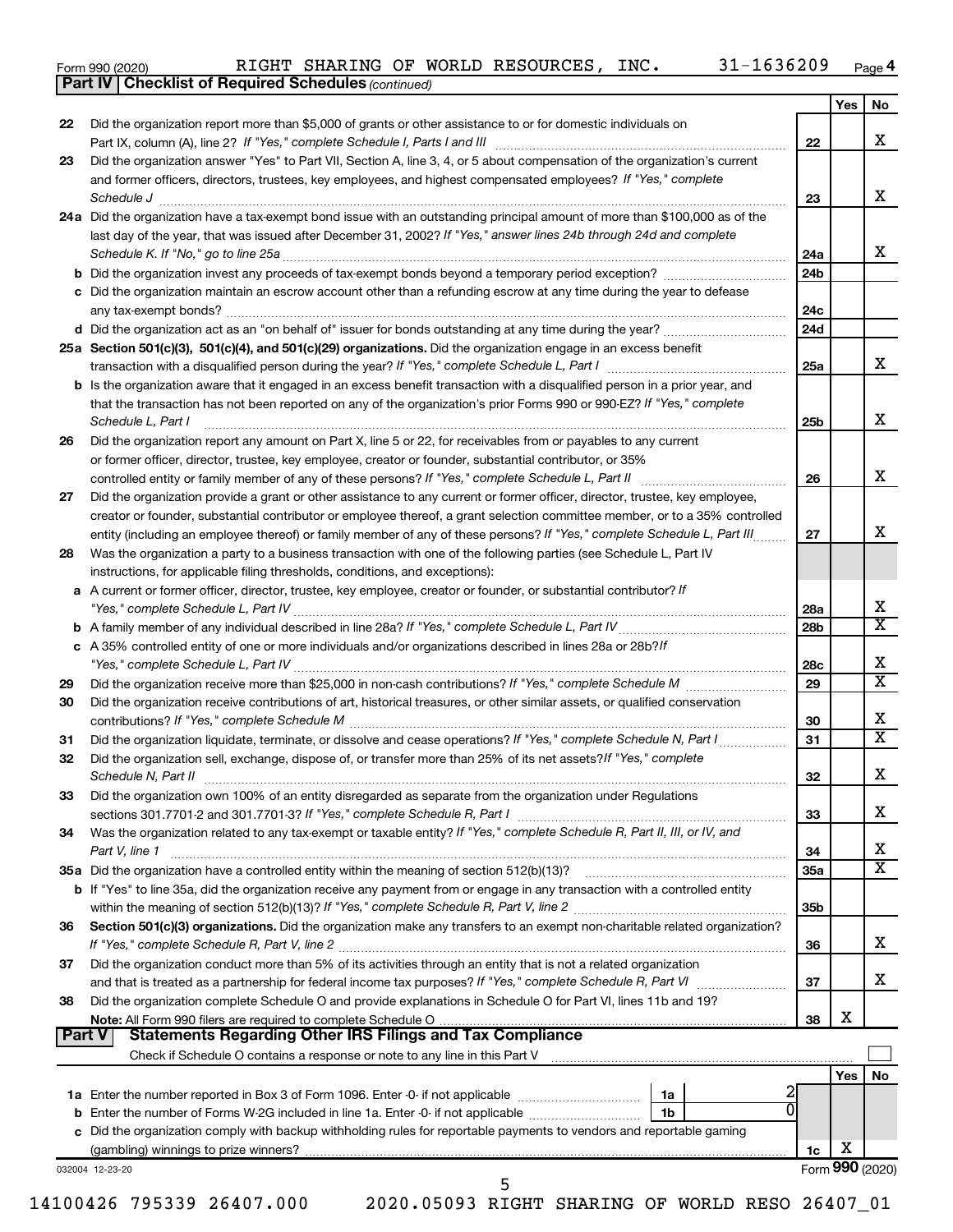| Form 990 (2020) |  |  | RIGHT SHARING OF WORLD RESOURCES, INC.                                              | $31 - 1636209$ | Page |
|-----------------|--|--|-------------------------------------------------------------------------------------|----------------|------|
|                 |  |  | <b>Part V</b> Statements Regarding Other IRS Filings and Tax Compliance (continued) |                |      |

|        |                                                                                                                                                                                                                                                                                                                                                |                | Yes | No |  |  |  |  |  |  |
|--------|------------------------------------------------------------------------------------------------------------------------------------------------------------------------------------------------------------------------------------------------------------------------------------------------------------------------------------------------|----------------|-----|----|--|--|--|--|--|--|
|        | 2a Enter the number of employees reported on Form W-3, Transmittal of Wage and Tax Statements,                                                                                                                                                                                                                                                 |                |     |    |  |  |  |  |  |  |
|        | 8 <sup>1</sup><br>filed for the calendar year ending with or within the year covered by this return<br>2a                                                                                                                                                                                                                                      |                |     |    |  |  |  |  |  |  |
|        | b If at least one is reported on line 2a, did the organization file all required federal employment tax returns?                                                                                                                                                                                                                               | 2 <sub>b</sub> | х   |    |  |  |  |  |  |  |
|        |                                                                                                                                                                                                                                                                                                                                                |                |     |    |  |  |  |  |  |  |
|        | 3a Did the organization have unrelated business gross income of \$1,000 or more during the year?                                                                                                                                                                                                                                               | 3a             |     | x  |  |  |  |  |  |  |
|        |                                                                                                                                                                                                                                                                                                                                                | 3b             |     |    |  |  |  |  |  |  |
|        | 4a At any time during the calendar year, did the organization have an interest in, or a signature or other authority over, a                                                                                                                                                                                                                   |                |     |    |  |  |  |  |  |  |
|        | financial account in a foreign country (such as a bank account, securities account, or other financial account)?                                                                                                                                                                                                                               | 4a             |     | х  |  |  |  |  |  |  |
|        | <b>b</b> If "Yes," enter the name of the foreign country                                                                                                                                                                                                                                                                                       |                |     |    |  |  |  |  |  |  |
|        | See instructions for filing requirements for FinCEN Form 114, Report of Foreign Bank and Financial Accounts (FBAR).                                                                                                                                                                                                                            | 5a             |     | х  |  |  |  |  |  |  |
|        | b                                                                                                                                                                                                                                                                                                                                              |                |     |    |  |  |  |  |  |  |
|        | с                                                                                                                                                                                                                                                                                                                                              |                |     |    |  |  |  |  |  |  |
|        | 6a Does the organization have annual gross receipts that are normally greater than \$100,000, and did the organization solicit                                                                                                                                                                                                                 | 5 <sub>c</sub> |     |    |  |  |  |  |  |  |
|        | any contributions that were not tax deductible as charitable contributions?                                                                                                                                                                                                                                                                    | 6а             |     | х  |  |  |  |  |  |  |
|        | b If "Yes," did the organization include with every solicitation an express statement that such contributions or gifts                                                                                                                                                                                                                         |                |     |    |  |  |  |  |  |  |
|        | were not tax deductible?                                                                                                                                                                                                                                                                                                                       | 6b             |     |    |  |  |  |  |  |  |
| 7      | Organizations that may receive deductible contributions under section 170(c).                                                                                                                                                                                                                                                                  |                |     |    |  |  |  |  |  |  |
|        | Did the organization receive a payment in excess of \$75 made partly as a contribution and partly for goods and services provided to the payor?                                                                                                                                                                                                | 7а             |     | x  |  |  |  |  |  |  |
|        |                                                                                                                                                                                                                                                                                                                                                | 7b             |     |    |  |  |  |  |  |  |
| c      | Did the organization sell, exchange, or otherwise dispose of tangible personal property for which it was required                                                                                                                                                                                                                              |                |     |    |  |  |  |  |  |  |
|        | to file Form 8282?                                                                                                                                                                                                                                                                                                                             | 7c             |     | x  |  |  |  |  |  |  |
|        | 7d                                                                                                                                                                                                                                                                                                                                             |                |     |    |  |  |  |  |  |  |
|        | Did the organization receive any funds, directly or indirectly, to pay premiums on a personal benefit contract?                                                                                                                                                                                                                                | 7е             |     | х  |  |  |  |  |  |  |
|        | Did the organization, during the year, pay premiums, directly or indirectly, on a personal benefit contract?                                                                                                                                                                                                                                   | 7f<br>7g       |     | X  |  |  |  |  |  |  |
|        | If the organization received a contribution of qualified intellectual property, did the organization file Form 8899 as required?                                                                                                                                                                                                               |                |     |    |  |  |  |  |  |  |
| h      | If the organization received a contribution of cars, boats, airplanes, or other vehicles, did the organization file a Form 1098-C?                                                                                                                                                                                                             |                |     |    |  |  |  |  |  |  |
| 8      | Sponsoring organizations maintaining donor advised funds. Did a donor advised fund maintained by the                                                                                                                                                                                                                                           |                |     |    |  |  |  |  |  |  |
|        | sponsoring organization have excess business holdings at any time during the year?                                                                                                                                                                                                                                                             |                |     |    |  |  |  |  |  |  |
| 9      | Sponsoring organizations maintaining donor advised funds.                                                                                                                                                                                                                                                                                      | 9a             |     |    |  |  |  |  |  |  |
| а<br>b | Did the sponsoring organization make any taxable distributions under section 4966?                                                                                                                                                                                                                                                             | 9b             |     |    |  |  |  |  |  |  |
| 10     | Section 501(c)(7) organizations. Enter:                                                                                                                                                                                                                                                                                                        |                |     |    |  |  |  |  |  |  |
| а      | <b>10a</b>                                                                                                                                                                                                                                                                                                                                     |                |     |    |  |  |  |  |  |  |
| b      | 10 <sub>b</sub><br>Gross receipts, included on Form 990, Part VIII, line 12, for public use of club facilities                                                                                                                                                                                                                                 |                |     |    |  |  |  |  |  |  |
| 11     | Section 501(c)(12) organizations. Enter:                                                                                                                                                                                                                                                                                                       |                |     |    |  |  |  |  |  |  |
|        | 11a                                                                                                                                                                                                                                                                                                                                            |                |     |    |  |  |  |  |  |  |
|        | b Gross income from other sources (Do not net amounts due or paid to other sources against                                                                                                                                                                                                                                                     |                |     |    |  |  |  |  |  |  |
|        | amounts due or received from them.)<br>11b                                                                                                                                                                                                                                                                                                     |                |     |    |  |  |  |  |  |  |
|        | 12a Section 4947(a)(1) non-exempt charitable trusts. Is the organization filing Form 990 in lieu of Form 1041?                                                                                                                                                                                                                                 | 12a            |     |    |  |  |  |  |  |  |
|        | 12 <sub>b</sub><br><b>b</b> If "Yes," enter the amount of tax-exempt interest received or accrued during the year                                                                                                                                                                                                                              |                |     |    |  |  |  |  |  |  |
| 13     | Section 501(c)(29) qualified nonprofit health insurance issuers.                                                                                                                                                                                                                                                                               |                |     |    |  |  |  |  |  |  |
|        |                                                                                                                                                                                                                                                                                                                                                | 13a            |     |    |  |  |  |  |  |  |
|        | Note: See the instructions for additional information the organization must report on Schedule O.                                                                                                                                                                                                                                              |                |     |    |  |  |  |  |  |  |
|        | <b>b</b> Enter the amount of reserves the organization is required to maintain by the states in which the                                                                                                                                                                                                                                      |                |     |    |  |  |  |  |  |  |
|        | 13 <sub>b</sub>                                                                                                                                                                                                                                                                                                                                |                |     |    |  |  |  |  |  |  |
|        | 13 <sub>c</sub>                                                                                                                                                                                                                                                                                                                                |                |     | х  |  |  |  |  |  |  |
|        | 14a Did the organization receive any payments for indoor tanning services during the tax year?                                                                                                                                                                                                                                                 | 14a<br>14b     |     |    |  |  |  |  |  |  |
| 15     | b If "Yes," has it filed a Form 720 to report these payments? If "No," provide an explanation on Schedule O<br>and a complete the contract of the contract of the contract of the contract of the contract of the contract of<br>Is the organization subject to the section 4960 tax on payment(s) of more than \$1,000,000 in remuneration or |                |     |    |  |  |  |  |  |  |
|        |                                                                                                                                                                                                                                                                                                                                                | 15             |     | x  |  |  |  |  |  |  |
|        | If "Yes," see instructions and file Form 4720, Schedule N.                                                                                                                                                                                                                                                                                     |                |     |    |  |  |  |  |  |  |
| 16     | Is the organization an educational institution subject to the section 4968 excise tax on net investment income?                                                                                                                                                                                                                                | 16             |     | х  |  |  |  |  |  |  |
|        | If "Yes," complete Form 4720, Schedule O.                                                                                                                                                                                                                                                                                                      |                |     |    |  |  |  |  |  |  |
|        |                                                                                                                                                                                                                                                                                                                                                |                |     |    |  |  |  |  |  |  |

Form (2020) **990**

032005 12-23-20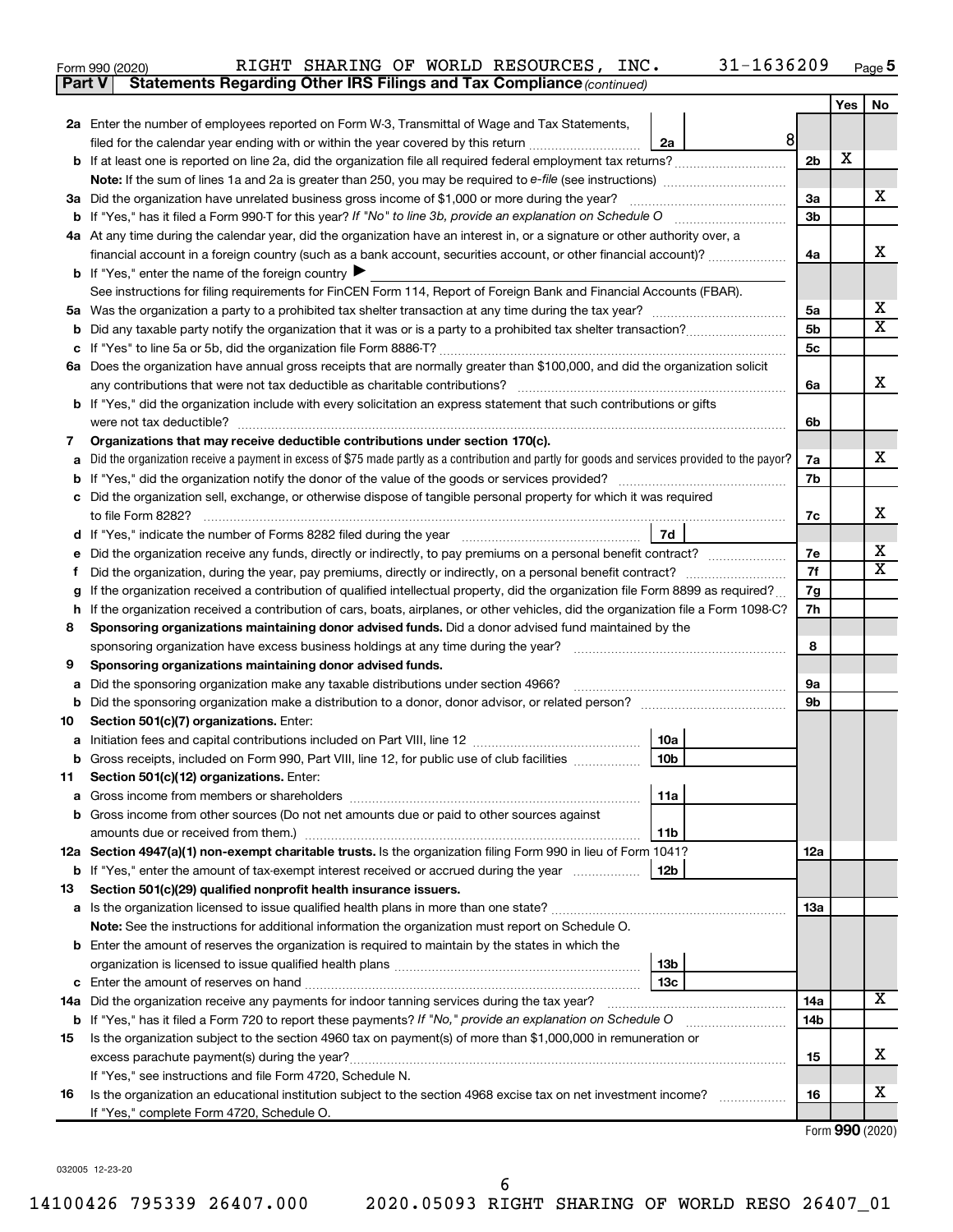| Form 990 (2020) |  |
|-----------------|--|
|-----------------|--|

## Form 990 (2020) RIGHT SHARING OF WORLD RESOURCES , INC. 31-1636209 Page

**Part VI** Governance, Management, and Disclosure For each "Yes" response to lines 2 through 7b below, and for a "No" response *to line 8a, 8b, or 10b below, describe the circumstances, processes, or changes on Schedule O. See instructions.*

|     | Check if Schedule O contains a response or note to any line in this Part VI [11] [12] Check if Schedule O contains a response or note to any line in this Part VI |                               |                 |                         | $\mathbf{X}$ |
|-----|-------------------------------------------------------------------------------------------------------------------------------------------------------------------|-------------------------------|-----------------|-------------------------|--------------|
|     | <b>Section A. Governing Body and Management</b>                                                                                                                   |                               |                 |                         |              |
|     |                                                                                                                                                                   |                               |                 | Yes                     | No           |
|     | <b>1a</b> Enter the number of voting members of the governing body at the end of the tax year                                                                     | 1a                            | 19              |                         |              |
|     | If there are material differences in voting rights among members of the governing body, or if the governing                                                       |                               |                 |                         |              |
|     | body delegated broad authority to an executive committee or similar committee, explain on Schedule O.                                                             |                               |                 |                         |              |
| b   | Enter the number of voting members included on line 1a, above, who are independent                                                                                | 1b                            | 19              |                         |              |
| 2   | Did any officer, director, trustee, or key employee have a family relationship or a business relationship with any other                                          |                               |                 |                         |              |
|     | officer, director, trustee, or key employee?                                                                                                                      |                               | $\mathbf{2}$    | X                       |              |
| 3   | Did the organization delegate control over management duties customarily performed by or under the direct supervision                                             |                               |                 |                         |              |
|     |                                                                                                                                                                   |                               | 3               |                         |              |
| 4   | Did the organization make any significant changes to its governing documents since the prior Form 990 was filed?                                                  |                               | 4               |                         |              |
| 5   |                                                                                                                                                                   |                               | 5               |                         |              |
| 6   |                                                                                                                                                                   |                               | 6               |                         |              |
| 7a  | Did the organization have members, stockholders, or other persons who had the power to elect or appoint one or                                                    |                               |                 |                         |              |
|     |                                                                                                                                                                   |                               | 7a              |                         |              |
| b   | Are any governance decisions of the organization reserved to (or subject to approval by) members, stockholders, or                                                |                               |                 |                         |              |
|     |                                                                                                                                                                   |                               | 7b              |                         |              |
| 8   | Did the organization contemporaneously document the meetings held or written actions undertaken during the year by the following:                                 |                               |                 |                         |              |
| a   |                                                                                                                                                                   |                               | 8а              | X                       |              |
| b   |                                                                                                                                                                   |                               | 8b              | х                       |              |
| 9   | Is there any officer, director, trustee, or key employee listed in Part VII, Section A, who cannot be reached at the                                              |                               |                 |                         |              |
|     |                                                                                                                                                                   |                               | 9               |                         |              |
|     | <b>Section B. Policies</b> (This Section B requests information about policies not required by the Internal Revenue Code.)                                        |                               |                 |                         |              |
|     |                                                                                                                                                                   |                               |                 | Yes                     | No           |
|     |                                                                                                                                                                   |                               | 10a             |                         |              |
|     | <b>b</b> If "Yes," did the organization have written policies and procedures governing the activities of such chapters, affiliates,                               |                               |                 |                         |              |
|     |                                                                                                                                                                   |                               | 10b             |                         |              |
|     | 11a Has the organization provided a complete copy of this Form 990 to all members of its governing body before filing the form?                                   |                               | 11a             | X                       |              |
|     | <b>b</b> Describe in Schedule O the process, if any, used by the organization to review this Form 990.                                                            |                               |                 |                         |              |
|     |                                                                                                                                                                   |                               |                 | х                       |              |
| 12a |                                                                                                                                                                   |                               | 12a             | X                       |              |
| b   | Were officers, directors, or trustees, and key employees required to disclose annually interests that could give rise to conflicts?                               |                               | 12 <sub>b</sub> |                         |              |
| с   | Did the organization regularly and consistently monitor and enforce compliance with the policy? If "Yes," describe                                                |                               |                 | X                       |              |
|     | in Schedule O how this was done manufactured and continuum and contact the state of the state of the state of                                                     |                               | 12c             | $\overline{\textbf{x}}$ |              |
| 13  |                                                                                                                                                                   |                               | 13              |                         |              |
| 14  | Did the organization have a written document retention and destruction policy? [11] manufaction manufaction in                                                    |                               | 14              |                         |              |
| 15  | Did the process for determining compensation of the following persons include a review and approval by independent                                                |                               |                 |                         |              |
|     | persons, comparability data, and contemporaneous substantiation of the deliberation and decision?                                                                 |                               |                 |                         |              |
| а   |                                                                                                                                                                   |                               | 15a             | х                       |              |
|     |                                                                                                                                                                   |                               | <b>15b</b>      |                         |              |
|     | If "Yes" to line 15a or 15b, describe the process in Schedule O (see instructions).                                                                               |                               |                 |                         |              |
|     | 16a Did the organization invest in, contribute assets to, or participate in a joint venture or similar arrangement with a                                         |                               |                 |                         |              |
|     | taxable entity during the year?                                                                                                                                   |                               | 16a             |                         |              |
|     | b If "Yes," did the organization follow a written policy or procedure requiring the organization to evaluate its participation                                    |                               |                 |                         |              |
|     | in joint venture arrangements under applicable federal tax law, and take steps to safeguard the organization's                                                    |                               |                 |                         |              |
|     | exempt status with respect to such arrangements?                                                                                                                  |                               | 16b             |                         |              |
|     | <b>Section C. Disclosure</b>                                                                                                                                      |                               |                 |                         |              |
| 17  | List the states with which a copy of this Form 990 is required to be filed $\blacktriangleright$ IN                                                               |                               |                 |                         |              |
| 18  | Section 6104 requires an organization to make its Forms 1023 (1024 or 1024-A, if applicable), 990, and 990-T (Section 501(c)(3)s only) available                  |                               |                 |                         |              |
|     | for public inspection. Indicate how you made these available. Check all that apply.<br>$X$ Own website<br>$\lfloor x \rfloor$ Upon request<br>Another's website   | Other (explain on Schedule O) |                 |                         |              |
| 19  | Describe on Schedule O whether (and if so, how) the organization made its governing documents, conflict of interest policy, and financial                         |                               |                 |                         |              |
|     | statements available to the public during the tax year.                                                                                                           |                               |                 |                         |              |
| 20  | State the name, address, and telephone number of the person who possesses the organization's books and records                                                    |                               |                 |                         |              |
|     | JACQUELINE STILLWELL - 937-966-0314                                                                                                                               |                               |                 |                         |              |
|     | 101 QUAKER HILL DRIVE, RICHMOND, IN<br>47374                                                                                                                      |                               |                 |                         |              |
|     | 032006 12-23-20                                                                                                                                                   |                               |                 | Form 990 (2020)         |              |
|     | 7                                                                                                                                                                 |                               |                 |                         |              |
|     | 14100426 795339 26407.000<br>2020.05093 RIGHT SHARING OF WORLD RESO 26407_01                                                                                      |                               |                 |                         |              |
|     |                                                                                                                                                                   |                               |                 |                         |              |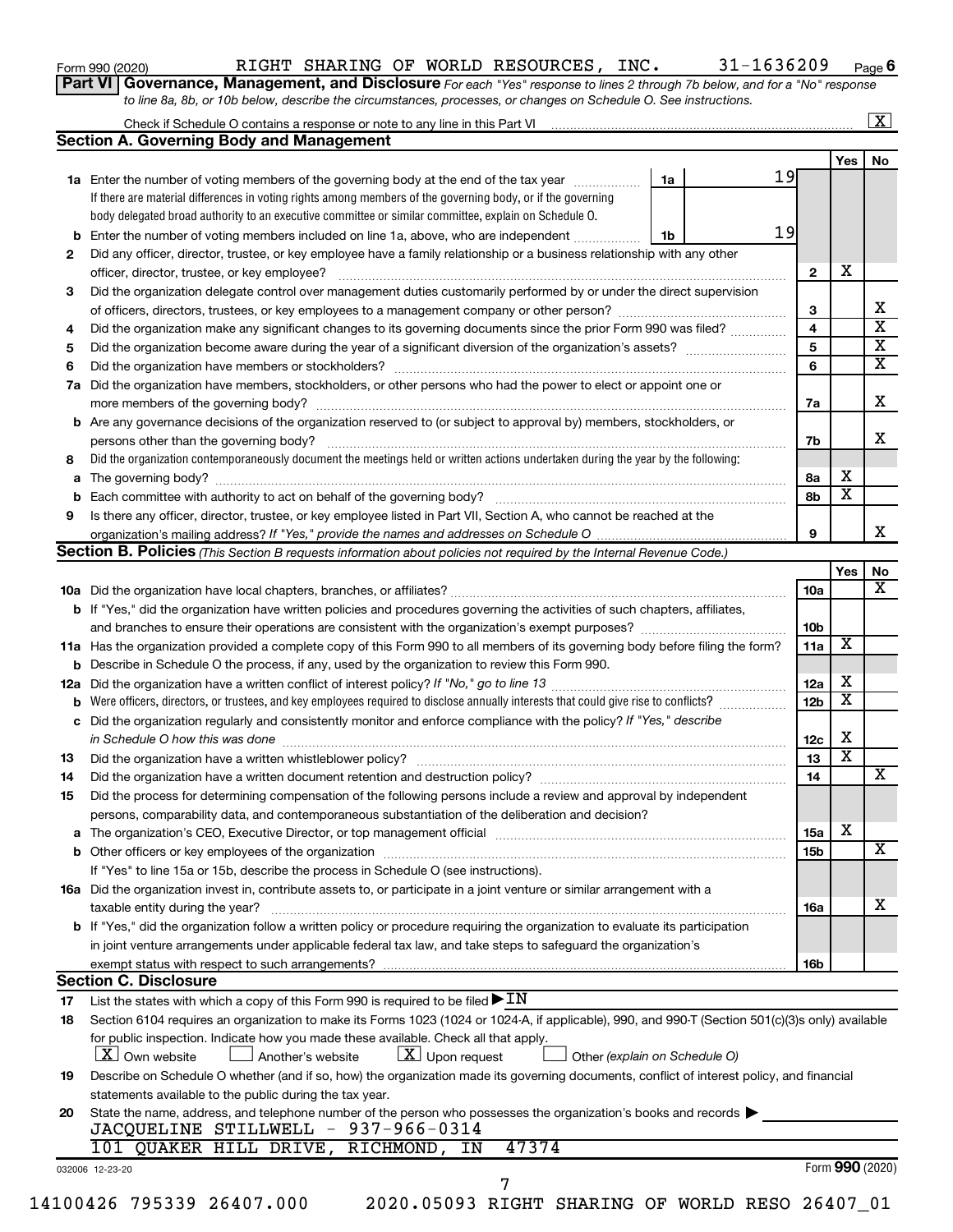| Form 990 (2020)                                                                            |                                                                              |  |  | RIGHT SHARING OF WORLD RESOURCES, INC. |  | $31 - 1636209$ | Page 7 |  |  |  |
|--------------------------------------------------------------------------------------------|------------------------------------------------------------------------------|--|--|----------------------------------------|--|----------------|--------|--|--|--|
| Part VII Compensation of Officers, Directors, Trustees, Key Employees, Highest Compensated |                                                                              |  |  |                                        |  |                |        |  |  |  |
| <b>Employees, and Independent Contractors</b>                                              |                                                                              |  |  |                                        |  |                |        |  |  |  |
|                                                                                            | Check if Schedule O contains a response or note to any line in this Part VII |  |  |                                        |  |                |        |  |  |  |
| Section A. Officers, Directors, Trustees, Key Employees, and Highest Compensated Employees |                                                                              |  |  |                                        |  |                |        |  |  |  |

**1a**  Complete this table for all persons required to be listed. Report compensation for the calendar year ending with or within the organization's tax year.  $\bullet$  List all of the organization's current officers, directors, trustees (whether individuals or organizations), regardless of amount of compensation.

Enter -0- in columns (D), (E), and (F) if no compensation was paid.

**•** List all of the organization's current key employees, if any. See instructions for definition of "key employee."

• List the organization's five *current* highest compensated employees (other than an officer, director, trustee, or key employee) who received reportable compensation (Box 5 of Form W-2 and/or Box 7 of Form 1099-MISC) of more than \$100,000 from the organization and any related organizations.

 $\bullet$  List all of the organization's former officers, key employees, and highest compensated employees who received more than \$100,000 of reportable compensation from the organization and any related organizations.

**•** List all of the organization's former directors or trustees that received, in the capacity as a former director or trustee of the organization, more than \$10,000 of reportable compensation from the organization and any related organizations.

See instructions for the order in which to list the persons above.

Check this box if neither the organization nor any related organization compensated any current officer, director, or trustee.  $\Box$ 

| (A)                         | (B)                  |                               |                                                                  | (C)         |              |                                 |        | (D)                             | (E)             | (F)                      |
|-----------------------------|----------------------|-------------------------------|------------------------------------------------------------------|-------------|--------------|---------------------------------|--------|---------------------------------|-----------------|--------------------------|
| Name and title              | Average              |                               | (do not check more than one                                      |             | Position     |                                 |        | Reportable                      | Reportable      | Estimated                |
|                             | hours per            |                               | box, unless person is both an<br>officer and a director/trustee) |             |              |                                 |        | compensation                    | compensation    | amount of                |
|                             | week                 |                               |                                                                  |             |              |                                 |        | from                            | from related    | other                    |
|                             | (list any            |                               |                                                                  |             |              |                                 |        | the                             | organizations   | compensation             |
|                             | hours for<br>related |                               |                                                                  |             |              |                                 |        | organization<br>(W-2/1099-MISC) | (W-2/1099-MISC) | from the<br>organization |
|                             | organizations        |                               |                                                                  |             |              |                                 |        |                                 |                 | and related              |
|                             | below                |                               |                                                                  |             |              |                                 |        |                                 |                 | organizations            |
|                             | line)                | ndividual trustee or director | nstitutional trustee                                             | Officer     | Key employee | Highest compensated<br>employee | Former |                                 |                 |                          |
| JACQUELINE STILLWELL<br>(1) | 40.00                |                               |                                                                  |             |              |                                 |        |                                 |                 |                          |
| GENERAL SECRETARY           |                      |                               |                                                                  | X           |              |                                 |        | 73,961.                         | $\mathbf 0$ .   | 0.                       |
| DOUGLAS SMITH<br>(2)        | 1.00                 |                               |                                                                  |             |              |                                 |        |                                 |                 |                          |
| PRESIDING CLERK             |                      | $\mathbf X$                   |                                                                  | $\mathbf X$ |              |                                 |        | $\mathbf 0$ .                   | $\mathbf 0$ .   | $0$ .                    |
| DAVID LEONARD<br>(3)        | 1.00                 |                               |                                                                  |             |              |                                 |        |                                 |                 |                          |
| <b>TRUSTEE</b>              |                      | Χ                             |                                                                  |             |              |                                 |        | 0.                              | $\mathbf 0$ .   | $\mathbf 0$ .            |
| SALLY WEAVER SOMMER<br>(4)  | 1.00                 |                               |                                                                  |             |              |                                 |        |                                 |                 |                          |
| TREASURER                   |                      | $\mathbf X$                   |                                                                  | $\rm X$     |              |                                 |        | $\mathbf 0$ .                   | $\mathbf 0$ .   | $\mathbf 0$ .            |
| <b>MARIAN BEANE</b><br>(5)  | 1.00                 |                               |                                                                  |             |              |                                 |        |                                 |                 |                          |
| ASSISTANT CLERK             |                      | X                             |                                                                  | X           |              |                                 |        | $\mathbf 0$                     | 0               | $\boldsymbol{0}$ .       |
| ELIZABETH REUTHE<br>(6)     | 1.00                 |                               |                                                                  |             |              |                                 |        |                                 |                 |                          |
| <b>TRUSTEE</b>              |                      | X                             |                                                                  |             |              |                                 |        | $\mathbf 0$                     | $\mathbf 0$ .   | $\mathbf 0$ .            |
| (7)<br>JONATHAN BROWN       | 1.00                 |                               |                                                                  |             |              |                                 |        |                                 |                 |                          |
| TRUSTEE                     |                      | $\mathbf X$                   |                                                                  |             |              |                                 |        | 0                               | $\mathbf 0$     | $\mathbf 0$ .            |
| MAX CARTER<br>(8)           | 1.00                 |                               |                                                                  |             |              |                                 |        |                                 |                 |                          |
| <b>TRUSTEE</b>              |                      | X                             |                                                                  |             |              |                                 |        | $\mathbf 0$                     | $\mathbf 0$ .   | $\mathbf 0$ .            |
| LIZ GATES<br>(9)            | 1.00                 |                               |                                                                  |             |              |                                 |        |                                 |                 |                          |
| RECORDING CLERK             |                      | $\mathbf X$                   |                                                                  | X           |              |                                 |        | 0                               | $\mathbf 0$     | $0$ .                    |
| (10) THOMAS GATES           | 1.00                 |                               |                                                                  |             |              |                                 |        |                                 |                 |                          |
| <b>TRUSTEE</b>              |                      | X                             |                                                                  |             |              |                                 |        | $\mathbf 0$                     | 0.              | 0.                       |
| (11) GAIL HUPPER            | 1.00                 |                               |                                                                  |             |              |                                 |        |                                 |                 |                          |
| <b>TRUSTEE</b>              |                      | X                             |                                                                  |             |              |                                 |        | $\mathbf 0$ .                   | $\mathbf 0$ .   | $\mathbf 0$ .            |
| (12) YVETTE SHIPMAN         | 1.00                 |                               |                                                                  |             |              |                                 |        |                                 |                 |                          |
| <b>TRUSTEE</b>              |                      | X                             |                                                                  |             |              |                                 |        | $\mathbf{0}$ .                  | $\mathbf 0$ .   | $0$ .                    |
| (13) PHIL GOODCHILD         | 1.00                 |                               |                                                                  |             |              |                                 |        |                                 |                 |                          |
| <b>TRUSTEE</b>              |                      | $\rm X$                       |                                                                  |             |              |                                 |        | $\mathbf{0}$ .                  | $\mathbf 0$ .   | $\mathbf 0$ .            |
| (14) SILVIANO VALDEZ        | 1.00                 |                               |                                                                  |             |              |                                 |        |                                 |                 |                          |
| TRUSTEE                     |                      | X                             |                                                                  |             |              |                                 |        | $\mathbf 0$                     | 0               | $\mathbf 0$ .            |
| (15) JAMES CARL CHRISTIAN   | 1.00                 |                               |                                                                  |             |              |                                 |        |                                 |                 |                          |
| TRUSTEE                     |                      | $\mathbf X$                   |                                                                  |             |              |                                 |        | $\mathbf 0$                     | $\mathbf 0$ .   | $\mathbf 0$ .            |
| (16) SPENCE HAMRICK         | 1.00                 |                               |                                                                  |             |              |                                 |        |                                 |                 |                          |
| <b>TRUSTEE</b>              |                      | X                             |                                                                  |             |              |                                 |        | 0                               | $\mathbf 0$     | $\mathbf 0$ .            |
| (17) BECCA MOHALLY RENK     | 1.00                 |                               |                                                                  |             |              |                                 |        |                                 |                 |                          |
| <b>TRUSTEE</b>              |                      | X                             |                                                                  |             |              |                                 |        | 0.                              | $\mathbf 0$ .   | 0.                       |
| 032007 12-23-20             |                      |                               |                                                                  |             |              |                                 |        |                                 |                 | Form 990 (2020)          |

14100426 795339 26407.000 2020.05093 RIGHT SHARING OF WORLD RESO 26407\_01

8

Form (2020) **990**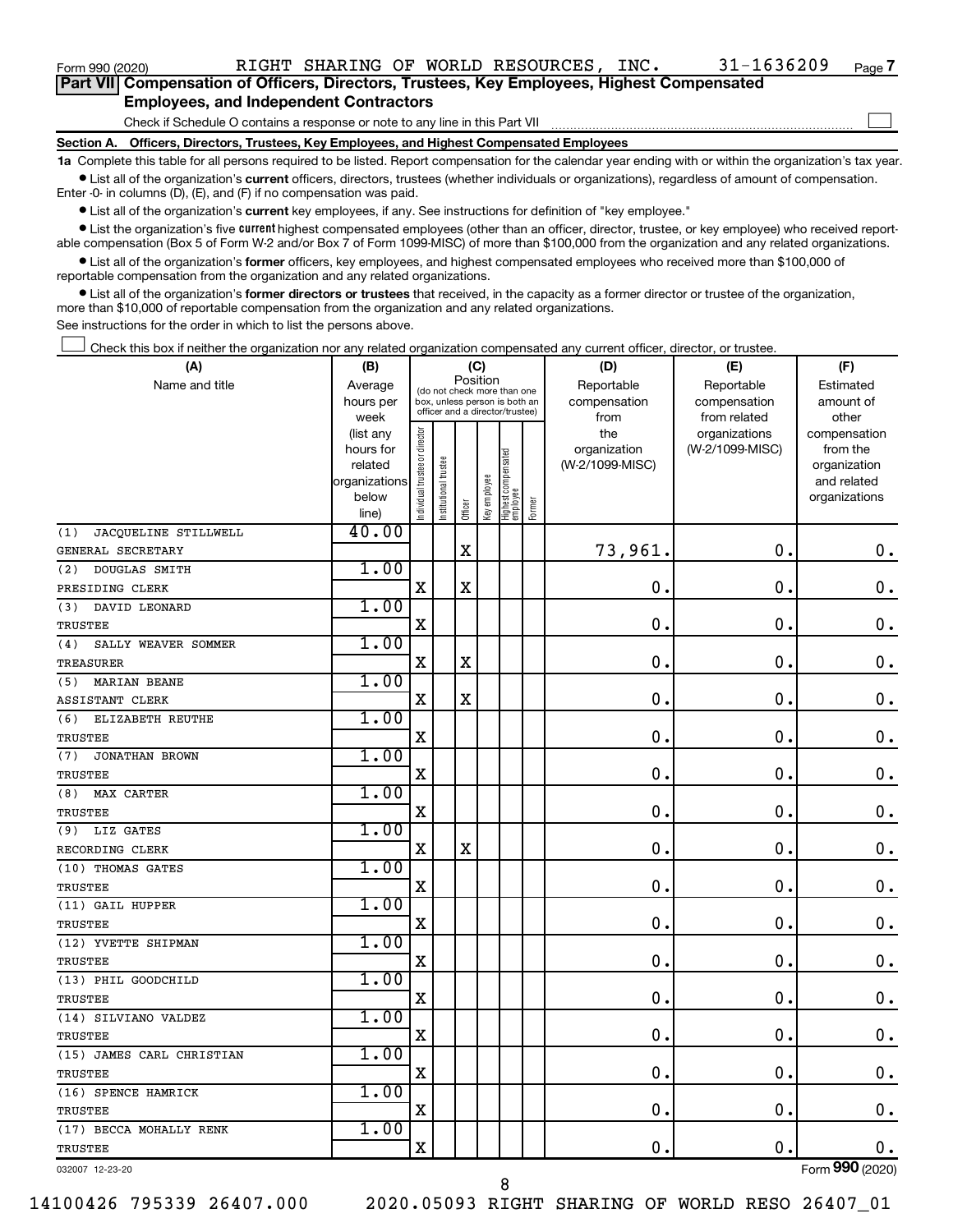| Form 990 (2020)                |                                                                                                                                                                                                                                                                                                                                                        |                                                                      |                                |                       |                                                                                                                    |              |                                   |        | RIGHT SHARING OF WORLD RESOURCES, INC.    | 31-1636209                                        |                                   |                               |                                         | Page 8                               |
|--------------------------------|--------------------------------------------------------------------------------------------------------------------------------------------------------------------------------------------------------------------------------------------------------------------------------------------------------------------------------------------------------|----------------------------------------------------------------------|--------------------------------|-----------------------|--------------------------------------------------------------------------------------------------------------------|--------------|-----------------------------------|--------|-------------------------------------------|---------------------------------------------------|-----------------------------------|-------------------------------|-----------------------------------------|--------------------------------------|
| <b>Part VII</b>                | Section A. Officers, Directors, Trustees, Key Employees, and Highest Compensated Employees (continued)                                                                                                                                                                                                                                                 |                                                                      |                                |                       |                                                                                                                    |              |                                   |        |                                           |                                                   |                                   |                               |                                         |                                      |
|                                | (A)<br>Name and title                                                                                                                                                                                                                                                                                                                                  | (B)<br>Average<br>hours per<br>week                                  |                                |                       | (C)<br>Position<br>(do not check more than one<br>box, unless person is both an<br>officer and a director/trustee) |              |                                   |        | (D)<br>Reportable<br>compensation<br>from | (E)<br>Reportable<br>compensation<br>from related |                                   |                               | (F)<br>Estimated<br>amount of<br>other  |                                      |
|                                |                                                                                                                                                                                                                                                                                                                                                        | (list any<br>hours for<br>related<br>organizations<br>below<br>line) | Individual trustee or director | Institutional trustee | Officer                                                                                                            | Key employee | Highest compensated<br>  employee | Former | the<br>organization<br>(W-2/1099-MISC)    | organizations<br>(W-2/1099-MISC)                  |                                   | compensation<br>organizations | from the<br>organization<br>and related |                                      |
| (18) JOHN VOSS<br>TRUSTEE      |                                                                                                                                                                                                                                                                                                                                                        | 1.00                                                                 | X                              |                       |                                                                                                                    |              |                                   |        | 0.                                        |                                                   | 0.                                |                               |                                         | $0$ .                                |
| (19) ANGELA HOPKINS<br>TRUSTEE |                                                                                                                                                                                                                                                                                                                                                        | 1.00                                                                 | х                              |                       |                                                                                                                    |              |                                   |        | 0.                                        |                                                   | 0.                                |                               |                                         | 0.                                   |
| (20) BOB RUNYAN<br>TRUSTEE     |                                                                                                                                                                                                                                                                                                                                                        | 1.00                                                                 | х                              |                       |                                                                                                                    |              |                                   |        | 0.                                        |                                                   | 0.                                |                               |                                         | 0.                                   |
| (21) RUTHIE TIPPIN<br>TRUSTEE  |                                                                                                                                                                                                                                                                                                                                                        | 1.00                                                                 | X                              |                       |                                                                                                                    |              |                                   |        | 0.                                        |                                                   | 0.                                |                               |                                         | 0.                                   |
| (22) GLORIA WAFULA<br>TRUSTEE  |                                                                                                                                                                                                                                                                                                                                                        | 1.00                                                                 | X                              |                       |                                                                                                                    |              |                                   |        | 0.                                        |                                                   | 0.                                |                               |                                         | $0$ .                                |
|                                |                                                                                                                                                                                                                                                                                                                                                        |                                                                      |                                |                       |                                                                                                                    |              |                                   |        |                                           |                                                   |                                   |                               |                                         |                                      |
|                                |                                                                                                                                                                                                                                                                                                                                                        |                                                                      |                                |                       |                                                                                                                    |              |                                   |        |                                           |                                                   |                                   |                               |                                         |                                      |
|                                |                                                                                                                                                                                                                                                                                                                                                        |                                                                      |                                |                       |                                                                                                                    |              |                                   |        | 73,961.                                   |                                                   | σ.                                |                               |                                         | $\overline{0}$ .                     |
|                                | c Total from continuation sheets to Part VII, Section A manufactured by                                                                                                                                                                                                                                                                                |                                                                      |                                |                       |                                                                                                                    |              |                                   |        | σ.<br>73,961.                             |                                                   | $\overline{\mathfrak{o}}$ .<br>σ. |                               |                                         | $\overline{0}$ .<br>$\overline{0}$ . |
| 2                              | Total number of individuals (including but not limited to those listed above) who received more than \$100,000 of reportable<br>compensation from the organization $\blacktriangleright$                                                                                                                                                               |                                                                      |                                |                       |                                                                                                                    |              |                                   |        |                                           |                                                   |                                   |                               | Yes                                     | 0<br>No                              |
| 3                              | Did the organization list any former officer, director, trustee, key employee, or highest compensated employee on                                                                                                                                                                                                                                      |                                                                      |                                |                       |                                                                                                                    |              |                                   |        |                                           |                                                   |                                   | 3                             |                                         | X                                    |
|                                | line 1a? If "Yes," complete Schedule J for such individual manufacture content to the set of the set of the such re<br>For any individual listed on line 1a, is the sum of reportable compensation and other compensation from the organization<br>and related organizations greater than \$150,000? If "Yes," complete Schedule J for such individual |                                                                      |                                |                       |                                                                                                                    |              |                                   |        |                                           |                                                   |                                   | 4                             |                                         | х                                    |
| 5                              | Did any person listed on line 1a receive or accrue compensation from any unrelated organization or individual for services                                                                                                                                                                                                                             |                                                                      |                                |                       |                                                                                                                    |              |                                   |        |                                           |                                                   |                                   | 5                             |                                         | x                                    |
|                                | <b>Section B. Independent Contractors</b>                                                                                                                                                                                                                                                                                                              |                                                                      |                                |                       |                                                                                                                    |              |                                   |        |                                           |                                                   |                                   |                               |                                         |                                      |
| 1                              | Complete this table for your five highest compensated independent contractors that received more than \$100,000 of compensation from<br>the organization. Report compensation for the calendar year ending with or within the organization's tax year.                                                                                                 |                                                                      |                                |                       |                                                                                                                    |              |                                   |        |                                           |                                                   |                                   |                               |                                         |                                      |
|                                | (A)<br>Name and business address                                                                                                                                                                                                                                                                                                                       |                                                                      |                                | <b>NONE</b>           |                                                                                                                    |              |                                   |        | (B)<br>Description of services            |                                                   |                                   | (C)<br>Compensation           |                                         |                                      |
|                                |                                                                                                                                                                                                                                                                                                                                                        |                                                                      |                                |                       |                                                                                                                    |              |                                   |        |                                           |                                                   |                                   |                               |                                         |                                      |
|                                |                                                                                                                                                                                                                                                                                                                                                        |                                                                      |                                |                       |                                                                                                                    |              |                                   |        |                                           |                                                   |                                   |                               |                                         |                                      |
|                                |                                                                                                                                                                                                                                                                                                                                                        |                                                                      |                                |                       |                                                                                                                    |              |                                   |        |                                           |                                                   |                                   |                               |                                         |                                      |
|                                |                                                                                                                                                                                                                                                                                                                                                        |                                                                      |                                |                       |                                                                                                                    |              |                                   |        |                                           |                                                   |                                   |                               |                                         |                                      |
| 2                              | Total number of independent contractors (including but not limited to those listed above) who received more than<br>\$100,000 of compensation from the organization                                                                                                                                                                                    |                                                                      |                                |                       |                                                                                                                    |              | 0                                 |        |                                           |                                                   |                                   |                               |                                         |                                      |
|                                |                                                                                                                                                                                                                                                                                                                                                        |                                                                      |                                |                       |                                                                                                                    |              |                                   |        |                                           |                                                   |                                   | Form 990 (2020)               |                                         |                                      |

032008 12-23-20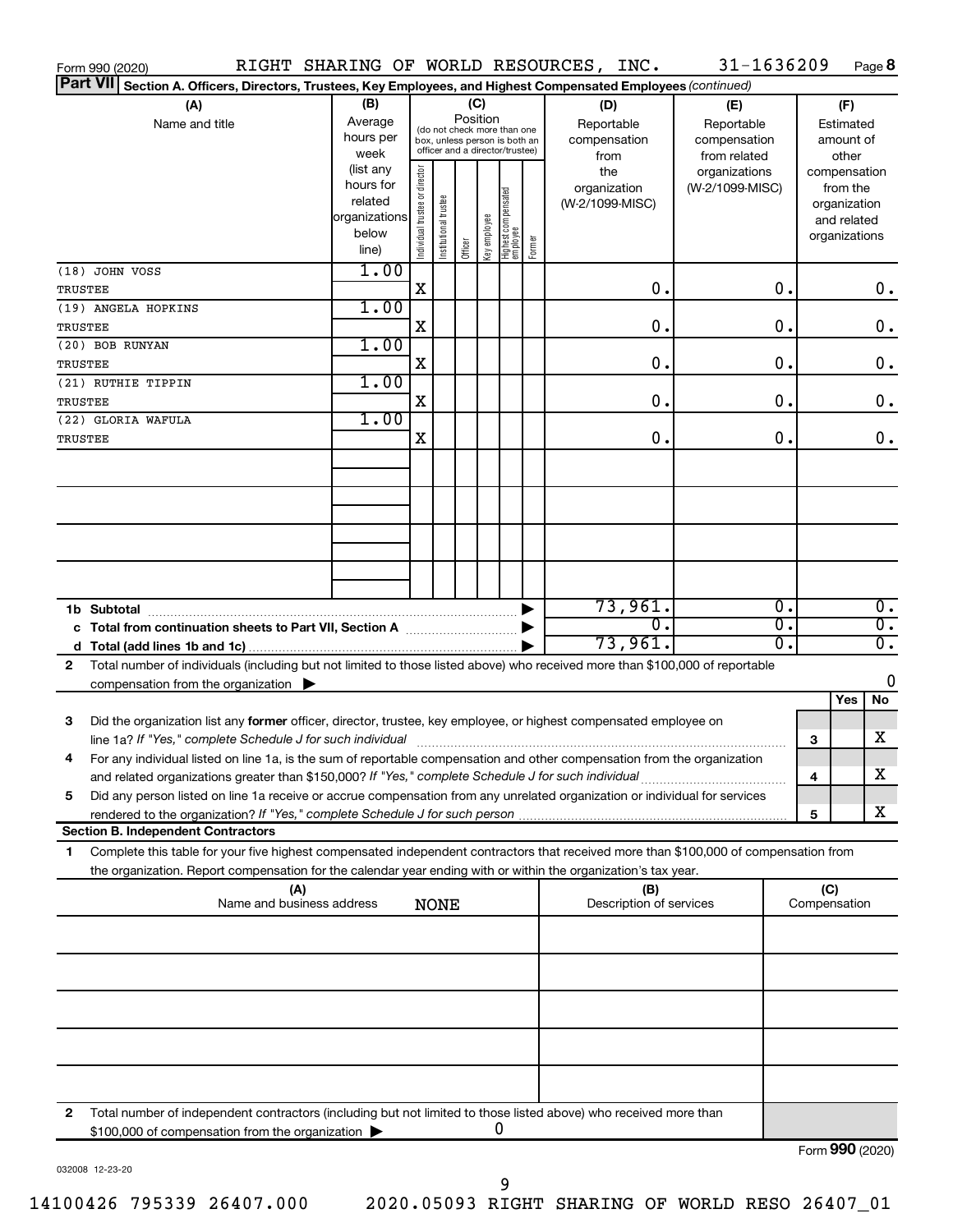| Form 990 (2020)                                           |    |         |                                                                                                                       |                                      |                          |                      | RIGHT SHARING OF WORLD RESOURCES, INC. |                                       | 31-1636209                    | Page 9                                                          |
|-----------------------------------------------------------|----|---------|-----------------------------------------------------------------------------------------------------------------------|--------------------------------------|--------------------------|----------------------|----------------------------------------|---------------------------------------|-------------------------------|-----------------------------------------------------------------|
| <b>Part VIII</b>                                          |    |         | <b>Statement of Revenue</b>                                                                                           |                                      |                          |                      |                                        |                                       |                               |                                                                 |
|                                                           |    |         |                                                                                                                       |                                      |                          |                      |                                        |                                       |                               |                                                                 |
|                                                           |    |         |                                                                                                                       |                                      |                          |                      | Total revenue                          | Related or exempt<br>function revenue | Unrelated<br>business revenue | (D)<br>Revenue excluded<br>from tax under<br>sections 512 - 514 |
|                                                           |    |         | 1 a Federated campaigns                                                                                               |                                      | 1a                       |                      |                                        |                                       |                               |                                                                 |
|                                                           |    |         | <b>b</b> Membership dues                                                                                              | $\ldots \ldots \ldots \ldots \ldots$ | 1 <sub>b</sub>           |                      |                                        |                                       |                               |                                                                 |
|                                                           |    |         | c Fundraising events                                                                                                  |                                      | 1 <sub>c</sub>           |                      |                                        |                                       |                               |                                                                 |
|                                                           |    |         | d Related organizations                                                                                               |                                      | 1 <sub>d</sub>           |                      |                                        |                                       |                               |                                                                 |
|                                                           |    |         | e Government grants (contributions)                                                                                   |                                      | 1e                       |                      |                                        |                                       |                               |                                                                 |
|                                                           |    |         | f All other contributions, gifts, grants, and                                                                         |                                      |                          |                      |                                        |                                       |                               |                                                                 |
|                                                           |    |         | similar amounts not included above                                                                                    |                                      | 1f                       | 806,711.             |                                        |                                       |                               |                                                                 |
| Contributions, Gifts, Grants<br>and Other Similar Amounts |    |         | Noncash contributions included in lines 1a-1f                                                                         |                                      | 1g   \$                  |                      | 806,711.                               |                                       |                               |                                                                 |
|                                                           |    |         |                                                                                                                       |                                      |                          | <b>Business Code</b> |                                        |                                       |                               |                                                                 |
|                                                           |    |         |                                                                                                                       |                                      |                          |                      |                                        |                                       |                               |                                                                 |
|                                                           |    | 2a<br>b | <u> 1989 - Johann Barn, mars ann an t-Amhain Aonaich an t-Aonaich an t-Aonaich ann an t-Aonaich ann an t-Aonaich</u>  |                                      |                          |                      |                                        |                                       |                               |                                                                 |
| Program Service<br>Revenue                                |    | с       | the control of the control of the control of the control of the control of                                            |                                      |                          |                      |                                        |                                       |                               |                                                                 |
|                                                           |    | d       | <u> 1989 - Johann Barn, mars ann an t-Amhain Aonaich an t-Aonaich an t-Aonaich ann an t-Aonaich ann an t-Aonaich</u>  |                                      |                          |                      |                                        |                                       |                               |                                                                 |
|                                                           |    | е       | <u> 1989 - Johann Barbara, martin amerikan basal dan berasal dalam basal dalam basal dalam basal dalam basal dala</u> |                                      |                          |                      |                                        |                                       |                               |                                                                 |
|                                                           |    |         | f All other program service revenue                                                                                   |                                      |                          |                      |                                        |                                       |                               |                                                                 |
|                                                           |    |         |                                                                                                                       |                                      |                          | ▶                    |                                        |                                       |                               |                                                                 |
|                                                           | 3  |         | Investment income (including dividends, interest, and                                                                 |                                      |                          |                      |                                        |                                       |                               |                                                                 |
|                                                           |    |         |                                                                                                                       |                                      |                          |                      | 65,013.                                |                                       |                               | 65,013.                                                         |
|                                                           | 4  |         | Income from investment of tax-exempt bond proceeds                                                                    |                                      |                          |                      |                                        |                                       |                               |                                                                 |
|                                                           | 5  |         |                                                                                                                       |                                      |                          |                      |                                        |                                       |                               |                                                                 |
|                                                           |    |         |                                                                                                                       |                                      | (i) Real                 | (ii) Personal        |                                        |                                       |                               |                                                                 |
|                                                           |    |         | 6 a Gross rents<br>.                                                                                                  | 6a                                   |                          |                      |                                        |                                       |                               |                                                                 |
|                                                           |    | b       | Less: rental expenses                                                                                                 | 6b                                   |                          |                      |                                        |                                       |                               |                                                                 |
|                                                           |    | c       | Rental income or (loss)                                                                                               | 6c                                   |                          |                      |                                        |                                       |                               |                                                                 |
|                                                           |    |         | d Net rental income or (loss)                                                                                         |                                      |                          | ▶                    |                                        |                                       |                               |                                                                 |
|                                                           |    |         | 7 a Gross amount from sales of                                                                                        |                                      | (i) Securities<br>8,089. | (ii) Other           |                                        |                                       |                               |                                                                 |
|                                                           |    |         | assets other than inventory<br><b>b</b> Less: cost or other basis                                                     | 7a                                   |                          |                      |                                        |                                       |                               |                                                                 |
|                                                           |    |         | and sales expenses                                                                                                    | 7b                                   | 5,338.                   |                      |                                        |                                       |                               |                                                                 |
| evenue                                                    |    |         | c Gain or (loss)                                                                                                      | 7c                                   | 2,751.                   |                      |                                        |                                       |                               |                                                                 |
|                                                           |    |         |                                                                                                                       |                                      |                          |                      | 2,751.                                 |                                       |                               | 2,751.                                                          |
| Other F                                                   |    |         | 8 a Gross income from fundraising events (not                                                                         |                                      |                          |                      |                                        |                                       |                               |                                                                 |
|                                                           |    |         | including \$                                                                                                          |                                      | of                       |                      |                                        |                                       |                               |                                                                 |
|                                                           |    |         | contributions reported on line 1c). See                                                                               |                                      |                          |                      |                                        |                                       |                               |                                                                 |
|                                                           |    |         |                                                                                                                       |                                      |                          |                      |                                        |                                       |                               |                                                                 |
|                                                           |    |         | <b>b</b> Less: direct expenses                                                                                        |                                      | 8b                       |                      |                                        |                                       |                               |                                                                 |
|                                                           |    |         | c Net income or (loss) from fundraising events                                                                        |                                      |                          |                      |                                        |                                       |                               |                                                                 |
|                                                           |    |         | 9 a Gross income from gaming activities. See                                                                          |                                      |                          |                      |                                        |                                       |                               |                                                                 |
|                                                           |    |         |                                                                                                                       |                                      |                          |                      |                                        |                                       |                               |                                                                 |
|                                                           |    |         |                                                                                                                       |                                      | 9b                       |                      |                                        |                                       |                               |                                                                 |
|                                                           |    |         | c Net income or (loss) from gaming activities                                                                         |                                      |                          | ▶                    |                                        |                                       |                               |                                                                 |
|                                                           |    |         | 10 a Gross sales of inventory, less returns                                                                           |                                      |                          |                      |                                        |                                       |                               |                                                                 |
|                                                           |    |         |                                                                                                                       |                                      | <b>10b</b>               |                      |                                        |                                       |                               |                                                                 |
|                                                           |    |         | <b>b</b> Less: cost of goods sold                                                                                     |                                      |                          |                      |                                        |                                       |                               |                                                                 |
|                                                           |    |         | c Net income or (loss) from sales of inventory                                                                        |                                      |                          | <b>Business Code</b> |                                        |                                       |                               |                                                                 |
| Miscellaneous<br>Revenue                                  |    |         | 11 a MISCELLANEOUS REVENUE                                                                                            |                                      |                          | 900099               | 3,291.                                 | 3,291.                                |                               |                                                                 |
|                                                           |    | b       |                                                                                                                       |                                      |                          |                      |                                        |                                       |                               |                                                                 |
|                                                           |    | c       |                                                                                                                       |                                      |                          |                      |                                        |                                       |                               |                                                                 |
|                                                           |    |         |                                                                                                                       |                                      |                          |                      |                                        |                                       |                               |                                                                 |
|                                                           |    |         |                                                                                                                       |                                      |                          |                      | 3,291.                                 |                                       |                               |                                                                 |
|                                                           |    |         |                                                                                                                       |                                      |                          |                      | 877,766.                               | 3,291.                                | 0.                            | 67,764.                                                         |
|                                                           | 12 |         |                                                                                                                       |                                      |                          |                      |                                        |                                       |                               | Form 990 (2020)                                                 |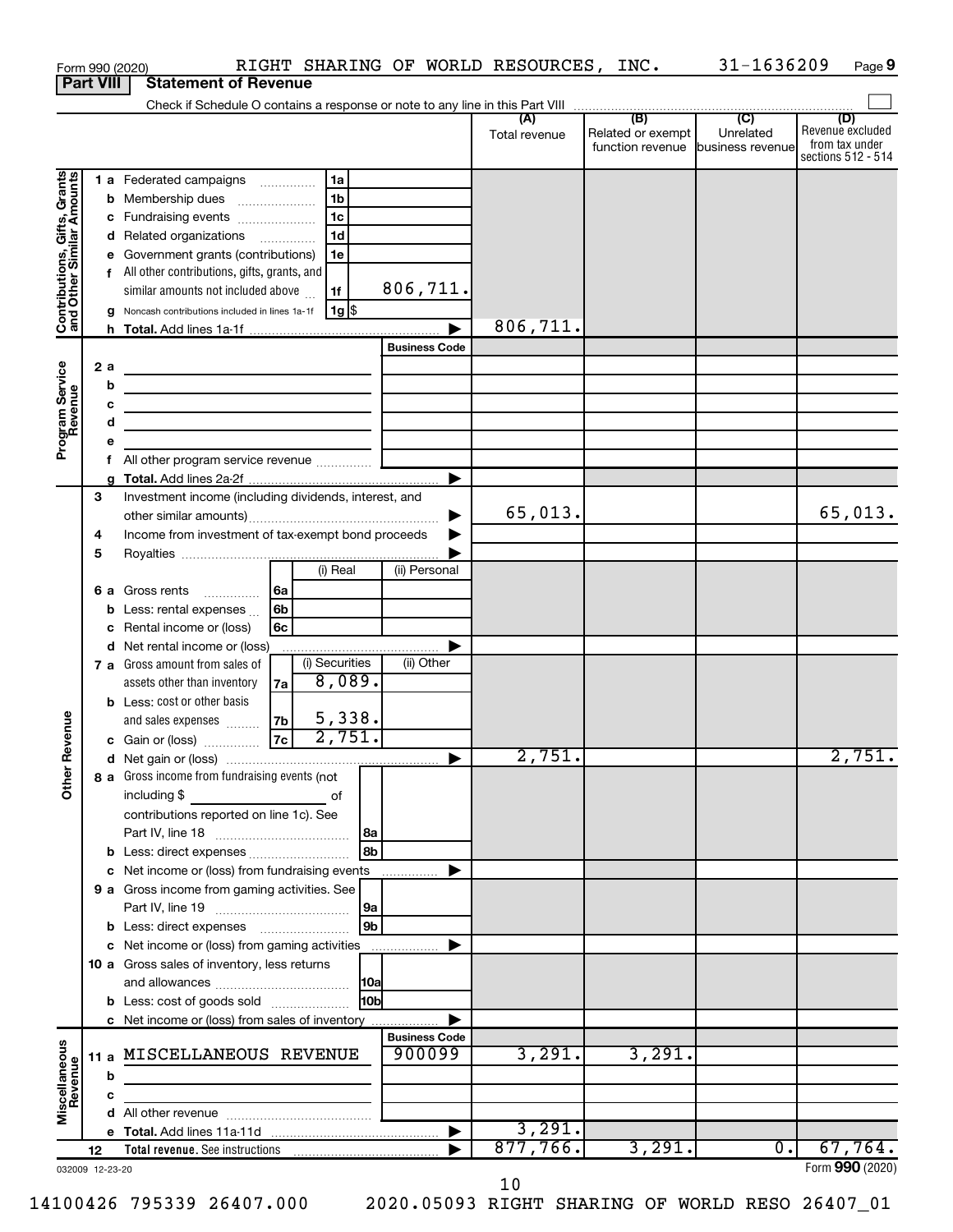Form 990 (2020) RIGHT SHARING OF WORLD RESOURCES , INC. 31-1636209 <sub>Page</sub> **Part IX Statement of Functional Expenses**

31-1636209 <sub>Page</sub> 10

**Total functional expenses.**  Add lines 1 through 24e **Joint costs.** Complete this line only if the organization **(A) (B) (C) (D)** Fundraising **1 2 3** Grants and other assistance to foreign **4 5 6 7 8 9 10 11 a** Management ~~~~~~~~~~~~~~~~ **b c d e f g 12 13 14 15 16 17 18 19 20 21 22 23 24 a b c d** MISCELLANEOUS 6,095. **1,251.** 1,301. 3,543. **e** All other expenses **25 26** *Section 501(c)(3) and 501(c)(4) organizations must complete all columns. All other organizations must complete column (A).* Grants and other assistance to domestic organizations and domestic governments. See Part IV, line 21 Compensation not included above to disqualified persons (as defined under section 4958(f)(1)) and persons described in section  $4958(c)(3)(B)$   $\ldots$ Pension plan accruals and contributions (include section 401(k) and 403(b) employer contributions) Professional fundraising services. See Part IV, line 17 Other. (If line 11g amount exceeds 10% of line 25, column (A) amount, list line 11g expenses on Sch O.) Other expenses. Itemize expenses not covered above (List miscellaneous expenses on line 24e. If line 24e amount exceeds 10% of line 25, column (A) amount, list line 24e expenses on Schedule O.) reported in column (B) joint costs from a combined educational campaign and fundraising solicitation. Check if Schedule O contains a response or note to any line in this Part IX Total expenses Program service expenses Management and general expenses expenses .<br>... Grants and other assistance to domestic  $individuals. See Part IV, line 22$  ........... organizations, foreign governments, and foreign individuals. See Part IV, lines 15 and 16  $\ldots$ Benefits paid to or for members .................... Compensation of current officers, directors, trustees, and key employees ........................ Other salaries and wages ~~~~~~~~~~ Other employee benefits ~~~~~~~~~~ Payroll taxes ~~~~~~~~~~~~~~~~ Fees for services (nonemployees): Legal ~~~~~~~~~~~~~~~~~~~~ Accounting ~~~~~~~~~~~~~~~~~ Lobbying ~~~~~~~~~~~~~~~~~~ Investment management fees ....................... Advertising and promotion .......................... Office expenses ~~~~~~~~~~~~~~~ Information technology ~~~~~~~~~~~ Royalties ~~~~~~~~~~~~~~~~~~ Occupancy ~~~~~~~~~~~~~~~~~ Travel ~~~~~~~~~~~~~~~~~~~ Payments of travel or entertainment expenses for any federal, state, or local public officials ... Conferences, conventions, and meetings Interest ~~~~~~~~~~~~~~~~~~ Payments to affiliates ~~~~~~~~~~~~ Depreciation, depletion, and amortization ...... Insurance ~~~~~~~~~~~~~~~~~ *Do not include amounts reported on lines 6b, 7b, 8b, 9b, and 10b of Part VIII.*  $\Box$ 299,801. 299,801. 75,749. 53,025. 3,787. 18,937. 110,713. 84,275. 13,536. 12,902. 22,974. 16,791. 2,060. 4,123. 19,512. 14,439. 1,951. 3,122. 8,500. 8,500.  $1,952.$   $1,464.$   $488.$  $1,257.$  754.  $126.$  377. 4,851. 3,396. 485. 970.  $3,840.$   $3,072.$   $154.$   $614.$ 183. 147. 7. 29. 1,518. 1,214. 76. 228. 1,422. 1,422. IN COUNTRY REPRESENTATI 99,595. 99,595. NEWSLETTER 14,382. 11,506. 2,876. CONTRACT SERVICES 11,250. 8,500. 2,750. 11,220. 7,444. 251. 3,525. 694,814. 606,674. 36,406. 51,734.

032010 12-23-20

Check here |

Form (2020) **990**

Check here  $\begin{array}{c} \begin{array}{|c} \hline \end{array} \end{array}$  if following SOP 98-2 (ASC 958-720)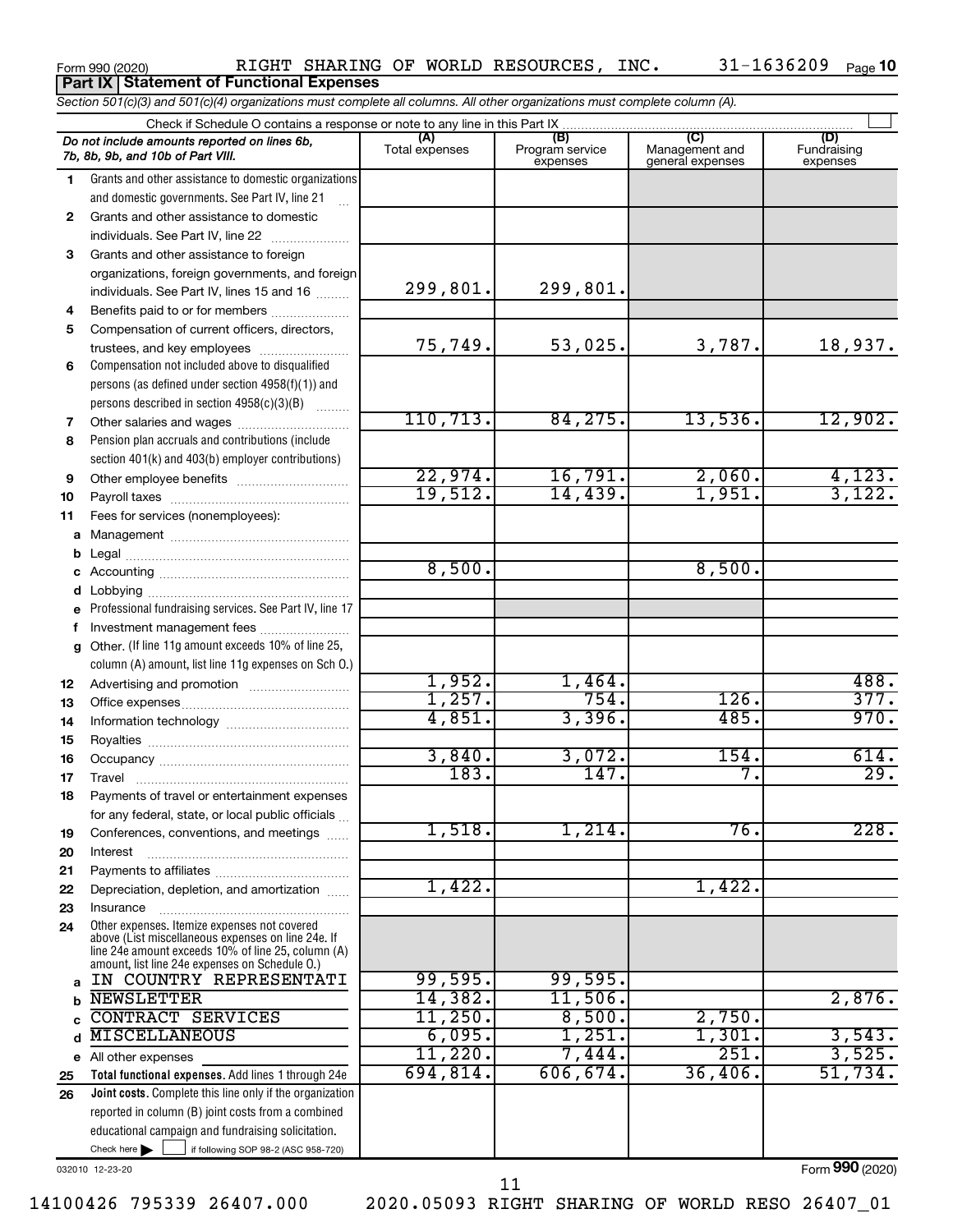14100426 795339 26407.000 2020.05093 RIGHT SHARING OF WORLD RESO 26407\_01 12

Form 990 (2020) RIGHT SHARING OF WORLD RESOURCES , INC. 31-1636209 <sub>Page</sub>

31-1636209 Page 11

|                             | Part X   | <b>Balance Sheet</b>                                                                                                           |                 |                       |                          |                 |                             |
|-----------------------------|----------|--------------------------------------------------------------------------------------------------------------------------------|-----------------|-----------------------|--------------------------|-----------------|-----------------------------|
|                             |          |                                                                                                                                |                 |                       |                          |                 |                             |
|                             |          |                                                                                                                                |                 |                       | (A)<br>Beginning of year |                 | (B)<br>End of year          |
|                             | 1        |                                                                                                                                |                 |                       | 322, 247.                | $\mathbf{1}$    | 213,580.                    |
|                             | 2        |                                                                                                                                |                 |                       | 41,454.                  | $\mathbf{2}$    | 40,946.                     |
|                             | 3        |                                                                                                                                |                 |                       | 2,500.                   | $\mathbf{3}$    | 6,500.                      |
|                             | 4        |                                                                                                                                |                 |                       | 5,967.                   | 4               | 1,579.                      |
|                             | 5        | Loans and other receivables from any current or former officer, director,                                                      |                 |                       |                          |                 |                             |
|                             |          | trustee, key employee, creator or founder, substantial contributor, or 35%                                                     |                 |                       |                          |                 |                             |
|                             |          | controlled entity or family member of any of these persons                                                                     |                 |                       |                          | 5               |                             |
|                             | 6        | Loans and other receivables from other disqualified persons (as defined                                                        |                 |                       |                          |                 |                             |
|                             |          | under section $4958(f)(1)$ , and persons described in section $4958(c)(3)(B)$                                                  |                 | $\ldots$              |                          | 6               |                             |
|                             | 7        |                                                                                                                                |                 |                       | 5,076.                   | $\overline{7}$  | 2,662.                      |
| Assets                      | 8        |                                                                                                                                |                 | 8                     |                          |                 |                             |
|                             | 9        | Prepaid expenses and deferred charges                                                                                          |                 |                       | 3,937.                   | 9               | 1,760.                      |
|                             |          | 10a Land, buildings, and equipment: cost or other                                                                              |                 |                       |                          |                 |                             |
|                             |          | basis. Complete Part VI of Schedule D                                                                                          | 10a l           | $\frac{6,722}{6,105}$ |                          |                 |                             |
|                             |          | <b>b</b> Less: accumulated depreciation                                                                                        | 10 <sub>b</sub> |                       | 2,039.                   | 10 <sub>c</sub> | 617.                        |
|                             | 11       |                                                                                                                                |                 |                       |                          | 11              |                             |
|                             | 12       |                                                                                                                                |                 |                       | 1,755,256.               | 12              | 2,551,907.                  |
|                             | 13       |                                                                                                                                |                 |                       |                          | 13              |                             |
|                             | 14       |                                                                                                                                |                 |                       |                          | 14              |                             |
|                             | 15       |                                                                                                                                |                 |                       |                          | 15              |                             |
|                             | 16       |                                                                                                                                |                 |                       | 2,138,476.               | 16              | 2,819,551.                  |
|                             | 17       |                                                                                                                                |                 |                       | 16,894.                  | 17              | 100, 787.                   |
|                             | 18       |                                                                                                                                |                 | 18                    |                          |                 |                             |
|                             | 19       |                                                                                                                                |                 |                       | 19                       |                 |                             |
|                             | 20       |                                                                                                                                |                 |                       |                          | 20              |                             |
|                             | 21       | Escrow or custodial account liability. Complete Part IV of Schedule D                                                          |                 |                       |                          | 21              |                             |
| Liabilities                 | 22       | Loans and other payables to any current or former officer, director,                                                           |                 |                       |                          |                 |                             |
|                             |          | trustee, key employee, creator or founder, substantial contributor, or 35%                                                     |                 |                       |                          |                 |                             |
|                             |          | controlled entity or family member of any of these persons [                                                                   |                 |                       | 113,972.                 | 22<br>23        | 113,972.                    |
|                             | 23<br>24 | Secured mortgages and notes payable to unrelated third parties<br>Unsecured notes and loans payable to unrelated third parties |                 |                       |                          | 24              |                             |
|                             | 25       | Other liabilities (including federal income tax, payables to related third                                                     |                 |                       |                          |                 |                             |
|                             |          | parties, and other liabilities not included on lines 17-24). Complete Part X                                                   |                 |                       |                          |                 |                             |
|                             |          | of Schedule D                                                                                                                  |                 |                       |                          | 25              |                             |
|                             | 26       | Total liabilities. Add lines 17 through 25                                                                                     |                 |                       | 130,866.                 | 26              | 214,759.                    |
|                             |          | Organizations that follow FASB ASC 958, check here $\blacktriangleright \lfloor \underline{X} \rfloor$                         |                 |                       |                          |                 |                             |
|                             |          | and complete lines 27, 28, 32, and 33.                                                                                         |                 |                       |                          |                 |                             |
|                             | 27       |                                                                                                                                |                 |                       | 2,005,110.               | 27              |                             |
|                             | 28       |                                                                                                                                |                 |                       | 2,500.                   | 28              | $\frac{2,598,292.}{6,500.}$ |
|                             |          | Organizations that do not follow FASB ASC 958, check here $\blacktriangleright$                                                |                 |                       |                          |                 |                             |
|                             |          | and complete lines 29 through 33.                                                                                              |                 |                       |                          |                 |                             |
| Net Assets or Fund Balances | 29       |                                                                                                                                |                 |                       |                          | 29              |                             |
|                             | 30       | Paid-in or capital surplus, or land, building, or equipment fund                                                               |                 |                       |                          | 30              |                             |
|                             | 31       | Retained earnings, endowment, accumulated income, or other funds                                                               |                 |                       |                          | 31              |                             |
|                             | 32       |                                                                                                                                |                 |                       | 2,007,610.               | 32              | 2,604,792.                  |
|                             | 33       |                                                                                                                                |                 |                       | 2,138,476.               | 33              | 2,819,551.                  |
|                             |          |                                                                                                                                |                 |                       |                          |                 | Form 990 (2020)             |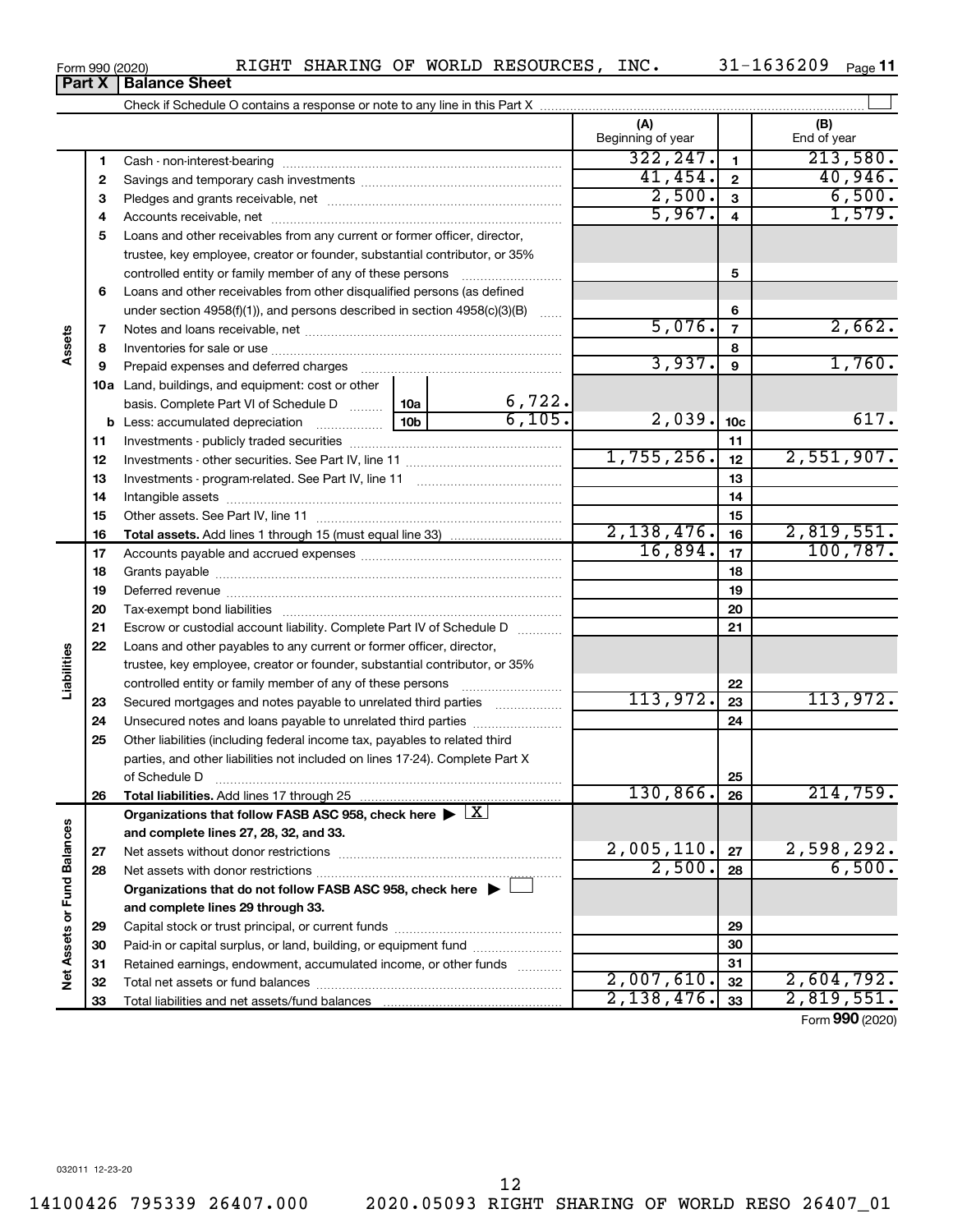|    | RIGHT SHARING OF WORLD RESOURCES, INC.<br>Form 990 (2020)                                                                                                                                                                      | $31 - 1636209$          |                |           | Page 12                 |
|----|--------------------------------------------------------------------------------------------------------------------------------------------------------------------------------------------------------------------------------|-------------------------|----------------|-----------|-------------------------|
|    | <b>Reconciliation of Net Assets</b><br>Part XI                                                                                                                                                                                 |                         |                |           |                         |
|    |                                                                                                                                                                                                                                |                         |                |           | X                       |
|    |                                                                                                                                                                                                                                |                         |                |           |                         |
| 1  |                                                                                                                                                                                                                                | $\mathbf{1}$            |                | 877,766.  |                         |
| 2  |                                                                                                                                                                                                                                | $\mathfrak{p}$          |                | 694,814.  |                         |
| 3  | Revenue less expenses. Subtract line 2 from line 1                                                                                                                                                                             | 3                       |                |           | 182,952.                |
| 4  |                                                                                                                                                                                                                                | $\overline{\mathbf{4}}$ | 2,007,610.     |           |                         |
| 5  | Net unrealized gains (losses) on investments [11] matter in the content of the state of the state of the state of the state of the state of the state of the state of the state of the state of the state of the state of the  | 5                       |                | 414, 231. |                         |
| 6  |                                                                                                                                                                                                                                | 6                       |                |           |                         |
| 7  | Investment expenses [[11] has a series and a series of the series of the series and series and series and series and series and series and series and series and series and series and series and series and series and series | $\overline{7}$          |                |           |                         |
| 8  | Prior period adjustments www.communication.communication.communication.com/                                                                                                                                                    | 8                       |                |           |                         |
| 9  | Other changes in net assets or fund balances (explain on Schedule O) [11] [2000] [2000] [2000] [2000] [2000] [                                                                                                                 | 9                       |                |           | $-1$ .                  |
| 10 | Net assets or fund balances at end of year. Combine lines 3 through 9 (must equal Part X, line 32,                                                                                                                             |                         |                |           |                         |
|    |                                                                                                                                                                                                                                | 10                      | 2,604,792.     |           |                         |
|    | Part XII Financial Statements and Reporting                                                                                                                                                                                    |                         |                |           |                         |
|    |                                                                                                                                                                                                                                |                         |                |           | $\overline{\textbf{X}}$ |
|    |                                                                                                                                                                                                                                |                         |                | Yes       | <b>No</b>               |
| 1  | $\mathbf{X}$ Accrual<br>Accounting method used to prepare the Form 990: $\Box$ Cash<br>Other                                                                                                                                   |                         |                |           |                         |
|    | If the organization changed its method of accounting from a prior year or checked "Other," explain in Schedule O.                                                                                                              |                         |                |           |                         |
|    | 2a Were the organization's financial statements compiled or reviewed by an independent accountant?                                                                                                                             |                         | 2a             |           | X                       |
|    | If "Yes," check a box below to indicate whether the financial statements for the year were compiled or reviewed on a                                                                                                           |                         |                |           |                         |
|    | separate basis, consolidated basis, or both:                                                                                                                                                                                   |                         |                |           |                         |
|    | Consolidated basis<br>Both consolidated and separate basis<br>Separate basis                                                                                                                                                   |                         |                | X         |                         |
|    |                                                                                                                                                                                                                                |                         | 2 <sub>b</sub> |           |                         |
|    | If "Yes," check a box below to indicate whether the financial statements for the year were audited on a separate basis,                                                                                                        |                         |                |           |                         |
|    | consolidated basis, or both:                                                                                                                                                                                                   |                         |                |           |                         |
|    | $\lfloor x \rfloor$ Separate basis<br>Consolidated basis<br>Both consolidated and separate basis                                                                                                                               |                         |                |           |                         |
|    | c If "Yes" to line 2a or 2b, does the organization have a committee that assumes responsibility for oversight of the audit,                                                                                                    |                         |                | х         |                         |
|    | review, or compilation of its financial statements and selection of an independent accountant?                                                                                                                                 |                         | 2c             |           |                         |
|    | If the organization changed either its oversight process or selection process during the tax year, explain on Schedule O.                                                                                                      |                         |                |           |                         |
|    | 3a As a result of a federal award, was the organization required to undergo an audit or audits as set forth in the Single Audit                                                                                                |                         |                |           | x                       |
|    |                                                                                                                                                                                                                                |                         | За             |           |                         |
|    | b If "Yes," did the organization undergo the required audit or audits? If the organization did not undergo the required audit                                                                                                  |                         |                |           |                         |
|    |                                                                                                                                                                                                                                |                         | 3b             |           |                         |

Form (2020) **990**

032012 12-23-20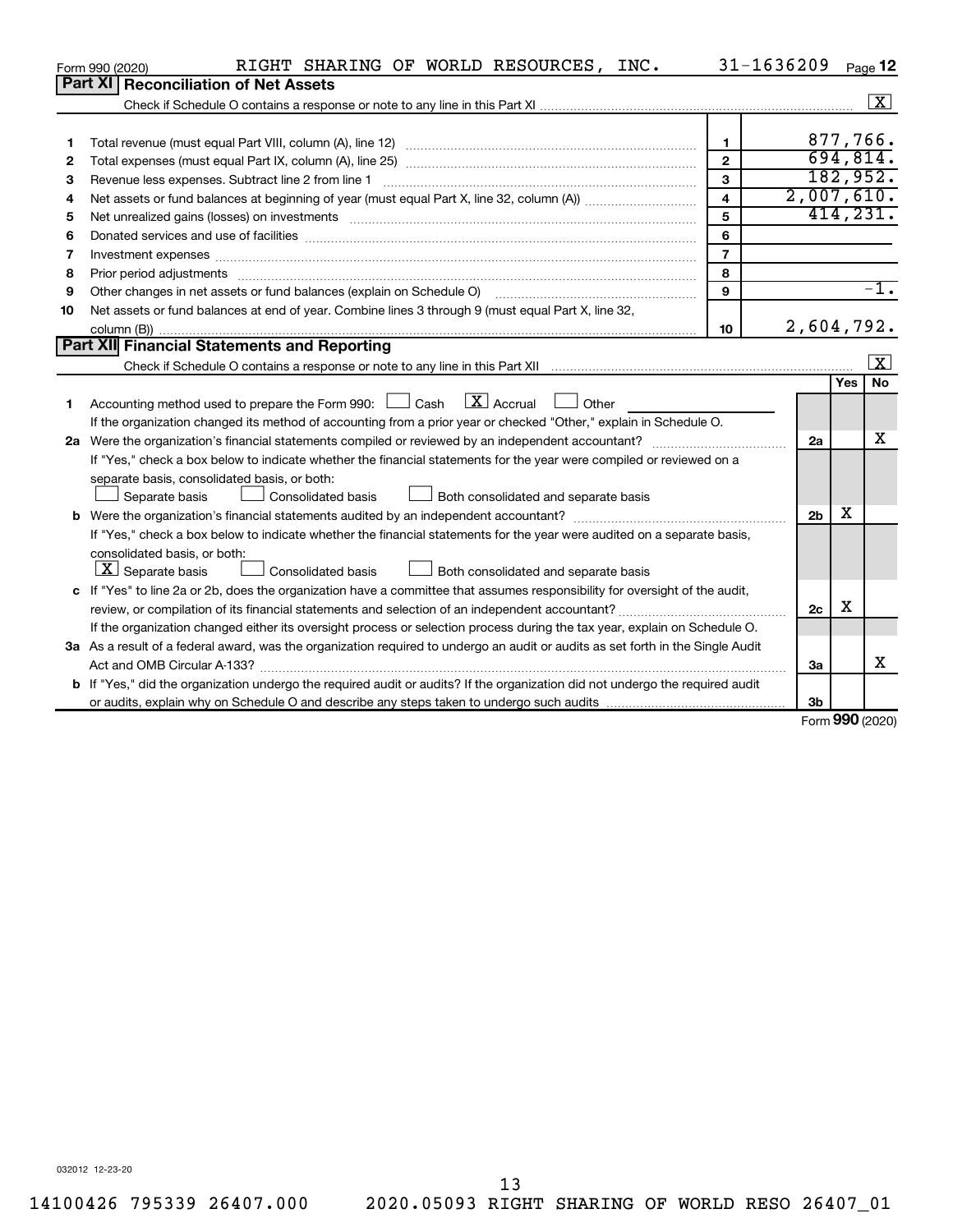**SCHEDULE A**

Department of the Treasury Internal Revenue Service

Form 990 or 990-EZ) **Public Charity Status and Public Support**<br>
Complete if the organization is a section 501(c)(3) organization or a section<br> **2020 4947(a)(1) nonexempt charitable trust.**

**| Attach to Form 990 or Form 990-EZ.** 

**| Go to www.irs.gov/Form990 for instructions and the latest information.**

| OMB No 1545-0047                    |
|-------------------------------------|
| 020                                 |
| <b>Open to Public</b><br>Inspection |
|                                     |

|               |              | Name of the organization                                                                                                                                                                                                                           |          |                                        |     |                                   |                            | <b>Employer identification number</b> |
|---------------|--------------|----------------------------------------------------------------------------------------------------------------------------------------------------------------------------------------------------------------------------------------------------|----------|----------------------------------------|-----|-----------------------------------|----------------------------|---------------------------------------|
|               |              |                                                                                                                                                                                                                                                    |          | RIGHT SHARING OF WORLD RESOURCES, INC. |     |                                   |                            | 31-1636209                            |
| <b>Part I</b> |              | Reason for Public Charity Status. (All organizations must complete this part.) See instructions.                                                                                                                                                   |          |                                        |     |                                   |                            |                                       |
|               |              | The organization is not a private foundation because it is: (For lines 1 through 12, check only one box.)                                                                                                                                          |          |                                        |     |                                   |                            |                                       |
| 1             |              | A church, convention of churches, or association of churches described in <b>section 170(b)(1)(A)(i).</b>                                                                                                                                          |          |                                        |     |                                   |                            |                                       |
| 2             |              | A school described in section 170(b)(1)(A)(ii). (Attach Schedule E (Form 990 or 990-EZ).)                                                                                                                                                          |          |                                        |     |                                   |                            |                                       |
| з             |              | A hospital or a cooperative hospital service organization described in section 170(b)(1)(A)(iii).                                                                                                                                                  |          |                                        |     |                                   |                            |                                       |
| 4             |              | A medical research organization operated in conjunction with a hospital described in section 170(b)(1)(A)(iii). Enter the hospital's name,                                                                                                         |          |                                        |     |                                   |                            |                                       |
|               |              | city, and state:                                                                                                                                                                                                                                   |          |                                        |     |                                   |                            |                                       |
| 5             |              | An organization operated for the benefit of a college or university owned or operated by a governmental unit described in                                                                                                                          |          |                                        |     |                                   |                            |                                       |
|               |              | section 170(b)(1)(A)(iv). (Complete Part II.)                                                                                                                                                                                                      |          |                                        |     |                                   |                            |                                       |
| 6             |              | A federal, state, or local government or governmental unit described in section 170(b)(1)(A)(v).                                                                                                                                                   |          |                                        |     |                                   |                            |                                       |
| 7             | <u>  X  </u> | An organization that normally receives a substantial part of its support from a governmental unit or from the general public described in                                                                                                          |          |                                        |     |                                   |                            |                                       |
|               |              | section 170(b)(1)(A)(vi). (Complete Part II.)                                                                                                                                                                                                      |          |                                        |     |                                   |                            |                                       |
| 8             |              | A community trust described in section 170(b)(1)(A)(vi). (Complete Part II.)                                                                                                                                                                       |          |                                        |     |                                   |                            |                                       |
| 9             |              | An agricultural research organization described in section 170(b)(1)(A)(ix) operated in conjunction with a land-grant college                                                                                                                      |          |                                        |     |                                   |                            |                                       |
|               |              | or university or a non-land-grant college of agriculture (see instructions). Enter the name, city, and state of the college or                                                                                                                     |          |                                        |     |                                   |                            |                                       |
|               |              | university:                                                                                                                                                                                                                                        |          |                                        |     |                                   |                            |                                       |
| 10            |              | An organization that normally receives (1) more than 33 1/3% of its support from contributions, membership fees, and gross receipts from                                                                                                           |          |                                        |     |                                   |                            |                                       |
|               |              | activities related to its exempt functions, subject to certain exceptions; and (2) no more than 33 1/3% of its support from gross investment                                                                                                       |          |                                        |     |                                   |                            |                                       |
|               |              | income and unrelated business taxable income (less section 511 tax) from businesses acquired by the organization after June 30, 1975.                                                                                                              |          |                                        |     |                                   |                            |                                       |
|               |              | See section 509(a)(2). (Complete Part III.)                                                                                                                                                                                                        |          |                                        |     |                                   |                            |                                       |
| 11<br>12      |              | An organization organized and operated exclusively to test for public safety. See section 509(a)(4).<br>An organization organized and operated exclusively for the benefit of, to perform the functions of, or to carry out the purposes of one or |          |                                        |     |                                   |                            |                                       |
|               |              | more publicly supported organizations described in section 509(a)(1) or section 509(a)(2). See section 509(a)(3). Check the box in                                                                                                                 |          |                                        |     |                                   |                            |                                       |
|               |              | lines 12a through 12d that describes the type of supporting organization and complete lines 12e, 12f, and 12g.                                                                                                                                     |          |                                        |     |                                   |                            |                                       |
| а             |              | Type I. A supporting organization operated, supervised, or controlled by its supported organization(s), typically by giving                                                                                                                        |          |                                        |     |                                   |                            |                                       |
|               |              | the supported organization(s) the power to regularly appoint or elect a majority of the directors or trustees of the supporting                                                                                                                    |          |                                        |     |                                   |                            |                                       |
|               |              | organization. You must complete Part IV, Sections A and B.                                                                                                                                                                                         |          |                                        |     |                                   |                            |                                       |
| b             |              | Type II. A supporting organization supervised or controlled in connection with its supported organization(s), by having                                                                                                                            |          |                                        |     |                                   |                            |                                       |
|               |              | control or management of the supporting organization vested in the same persons that control or manage the supported                                                                                                                               |          |                                        |     |                                   |                            |                                       |
|               |              | organization(s). You must complete Part IV, Sections A and C.                                                                                                                                                                                      |          |                                        |     |                                   |                            |                                       |
| с             |              | Type III functionally integrated. A supporting organization operated in connection with, and functionally integrated with,                                                                                                                         |          |                                        |     |                                   |                            |                                       |
|               |              | its supported organization(s) (see instructions). You must complete Part IV, Sections A, D, and E.                                                                                                                                                 |          |                                        |     |                                   |                            |                                       |
| d             |              | Type III non-functionally integrated. A supporting organization operated in connection with its supported organization(s)                                                                                                                          |          |                                        |     |                                   |                            |                                       |
|               |              | that is not functionally integrated. The organization generally must satisfy a distribution requirement and an attentiveness                                                                                                                       |          |                                        |     |                                   |                            |                                       |
|               |              | requirement (see instructions). You must complete Part IV, Sections A and D, and Part V.                                                                                                                                                           |          |                                        |     |                                   |                            |                                       |
| е             |              | Check this box if the organization received a written determination from the IRS that it is a Type I, Type II, Type III                                                                                                                            |          |                                        |     |                                   |                            |                                       |
|               |              | functionally integrated, or Type III non-functionally integrated supporting organization.                                                                                                                                                          |          |                                        |     |                                   |                            |                                       |
| f.            |              |                                                                                                                                                                                                                                                    |          |                                        |     |                                   |                            |                                       |
| g             |              | Provide the following information about the supported organization(s).<br>(i) Name of supported                                                                                                                                                    | (ii) EIN | (iii) Type of organization             |     | (iv) Is the organization listed   | (v) Amount of monetary     | (vi) Amount of other                  |
|               |              | organization                                                                                                                                                                                                                                       |          | (described on lines 1-10               | Yes | in your governing document?<br>No | support (see instructions) | support (see instructions)            |
|               |              |                                                                                                                                                                                                                                                    |          | above (see instructions))              |     |                                   |                            |                                       |
|               |              |                                                                                                                                                                                                                                                    |          |                                        |     |                                   |                            |                                       |
|               |              |                                                                                                                                                                                                                                                    |          |                                        |     |                                   |                            |                                       |
|               |              |                                                                                                                                                                                                                                                    |          |                                        |     |                                   |                            |                                       |
|               |              |                                                                                                                                                                                                                                                    |          |                                        |     |                                   |                            |                                       |
|               |              |                                                                                                                                                                                                                                                    |          |                                        |     |                                   |                            |                                       |
|               |              |                                                                                                                                                                                                                                                    |          |                                        |     |                                   |                            |                                       |
|               |              |                                                                                                                                                                                                                                                    |          |                                        |     |                                   |                            |                                       |
|               |              |                                                                                                                                                                                                                                                    |          |                                        |     |                                   |                            |                                       |
|               |              |                                                                                                                                                                                                                                                    |          |                                        |     |                                   |                            |                                       |
| Total         |              |                                                                                                                                                                                                                                                    |          |                                        |     |                                   |                            |                                       |

LHA For Paperwork Reduction Act Notice, see the Instructions for Form 990 or 990-EZ. 032021 01-25-21 Schedule A (Form 990 or 990-EZ) 2020 14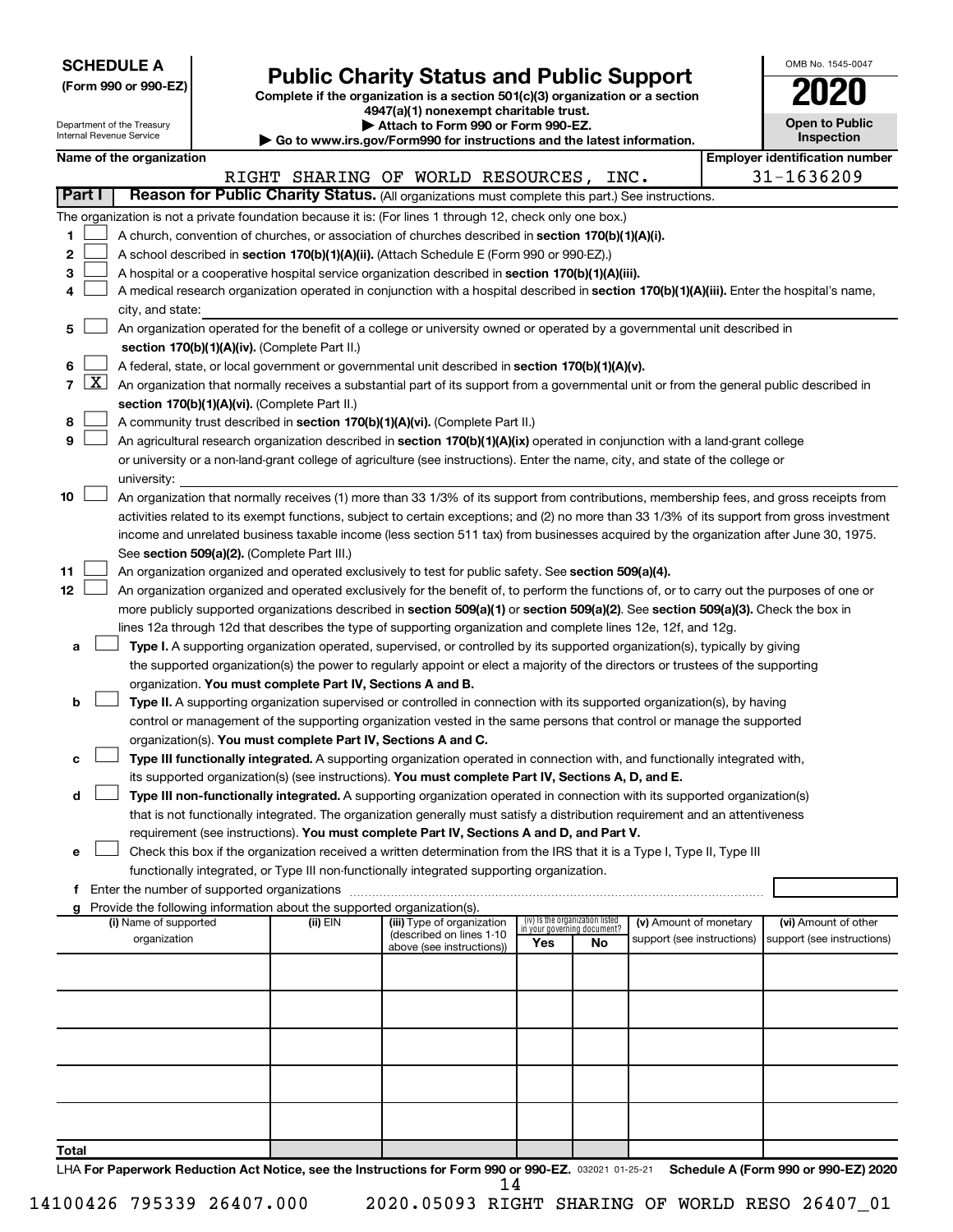#### 31-1636209 Page 2 Schedule A (Form 990 or 990-EZ) 2020  $\,$  RIGHT  $\,$  SHARING  $\,$  OF  $\,$  WORLD  $\,$  RESOURCES ,  $\,$  INC  $\,$   $\,$   $\,$  31-1636209  $\,$   $_{\rm Page}$

(Complete only if you checked the box on line 5, 7, or 8 of Part I or if the organization failed to qualify under Part III. If the organization fails to qualify under the tests listed below, please complete Part III.) **Part II Support Schedule for Organizations Described in Sections 170(b)(1)(A)(iv) and 170(b)(1)(A)(vi)**

|    | <b>Section A. Public Support</b>                                                                                                           |           |                        |                      |                          |                                      |                                    |
|----|--------------------------------------------------------------------------------------------------------------------------------------------|-----------|------------------------|----------------------|--------------------------|--------------------------------------|------------------------------------|
|    | Calendar year (or fiscal year beginning in)                                                                                                | (a) 2016  | (b) 2017               | $(c)$ 2018           | $(d)$ 2019               | (e) 2020                             | (f) Total                          |
|    | 1 Gifts, grants, contributions, and                                                                                                        |           |                        |                      |                          |                                      |                                    |
|    | membership fees received. (Do not                                                                                                          |           |                        |                      |                          |                                      |                                    |
|    | include any "unusual grants.")                                                                                                             | 625,807.  | 507, 282.              | 558, 579.            | 748,533.                 | 806,711.                             | 3, 246, 912.                       |
|    | 2 Tax revenues levied for the organ-                                                                                                       |           |                        |                      |                          |                                      |                                    |
|    | ization's benefit and either paid to                                                                                                       |           |                        |                      |                          |                                      |                                    |
|    | or expended on its behalf                                                                                                                  |           |                        |                      |                          |                                      |                                    |
|    | 3 The value of services or facilities                                                                                                      |           |                        |                      |                          |                                      |                                    |
|    | furnished by a governmental unit to                                                                                                        |           |                        |                      |                          |                                      |                                    |
|    | the organization without charge                                                                                                            |           |                        |                      |                          |                                      |                                    |
|    | 4 Total. Add lines 1 through 3                                                                                                             | 625, 807. | 507, 282.              | 558,579.             | 748, 533.                | 806, 711.                            | 3, 246, 912.                       |
| 5. | The portion of total contributions                                                                                                         |           |                        |                      |                          |                                      |                                    |
|    | by each person (other than a                                                                                                               |           |                        |                      |                          |                                      |                                    |
|    | governmental unit or publicly                                                                                                              |           |                        |                      |                          |                                      |                                    |
|    | supported organization) included                                                                                                           |           |                        |                      |                          |                                      |                                    |
|    | on line 1 that exceeds 2% of the                                                                                                           |           |                        |                      |                          |                                      |                                    |
|    | amount shown on line 11,                                                                                                                   |           |                        |                      |                          |                                      |                                    |
|    | column (f)                                                                                                                                 |           |                        |                      |                          |                                      |                                    |
|    | 6 Public support. Subtract line 5 from line 4.                                                                                             |           |                        |                      |                          |                                      | 3, 246, 912.                       |
|    | <b>Section B. Total Support</b>                                                                                                            |           |                        |                      |                          |                                      |                                    |
|    | Calendar year (or fiscal year beginning in)                                                                                                | (a) 2016  |                        |                      |                          | (e) 2020                             | (f) Total                          |
|    | 7 Amounts from line 4                                                                                                                      | 625,807.  | $\frac{6}{507}$ , 282. | c) 2018<br>558, 579. | (d) $2019$<br>$748, 533$ | 806,711                              | 3,246,912.                         |
|    | 8 Gross income from interest,                                                                                                              |           |                        |                      |                          |                                      |                                    |
|    | dividends, payments received on                                                                                                            |           |                        |                      |                          |                                      |                                    |
|    | securities loans, rents, royalties,                                                                                                        |           |                        |                      |                          |                                      |                                    |
|    | and income from similar sources                                                                                                            | 54,444.   | 61, 353.               | 59,750.              | 61,871.                  | 65,013.                              | 302, 431.                          |
|    | <b>9</b> Net income from unrelated business                                                                                                |           |                        |                      |                          |                                      |                                    |
|    | activities, whether or not the                                                                                                             |           |                        |                      |                          |                                      |                                    |
|    | business is regularly carried on                                                                                                           |           |                        |                      |                          |                                      |                                    |
|    | 10 Other income. Do not include gain                                                                                                       |           |                        |                      |                          |                                      |                                    |
|    | or loss from the sale of capital                                                                                                           |           |                        |                      |                          |                                      |                                    |
|    | assets (Explain in Part VI.)                                                                                                               | 217.      | 634.                   | 2,787.               | 5,872.                   | 3,291.                               | 12,801.                            |
|    | 11 Total support. Add lines 7 through 10                                                                                                   |           |                        |                      |                          |                                      | 3,562,144.                         |
|    | <b>12</b> Gross receipts from related activities, etc. (see instructions)                                                                  |           |                        |                      |                          | 12                                   |                                    |
|    | 13 First 5 years. If the Form 990 is for the organization's first, second, third, fourth, or fifth tax year as a section 501(c)(3)         |           |                        |                      |                          |                                      |                                    |
|    | organization, check this box and stop here                                                                                                 |           |                        |                      |                          |                                      |                                    |
|    | <b>Section C. Computation of Public Support Percentage</b>                                                                                 |           |                        |                      |                          |                                      |                                    |
|    |                                                                                                                                            |           |                        |                      |                          | 14                                   | 91.15<br>%                         |
|    |                                                                                                                                            |           |                        |                      |                          | 15                                   | 90.83<br>%                         |
|    | 16a 33 1/3% support test - 2020. If the organization did not check the box on line 13, and line 14 is 33 1/3% or more, check this box and  |           |                        |                      |                          |                                      |                                    |
|    | stop here. The organization qualifies as a publicly supported organization manufaction manufacture or the organization                     |           |                        |                      |                          |                                      | $\blacktriangleright$ $\mathbf{X}$ |
|    | b 33 1/3% support test - 2019. If the organization did not check a box on line 13 or 16a, and line 15 is 33 1/3% or more, check this box   |           |                        |                      |                          |                                      |                                    |
|    |                                                                                                                                            |           |                        |                      |                          |                                      |                                    |
|    | 17a 10% -facts-and-circumstances test - 2020. If the organization did not check a box on line 13, 16a, or 16b, and line 14 is 10% or more, |           |                        |                      |                          |                                      |                                    |
|    | and if the organization meets the facts-and-circumstances test, check this box and stop here. Explain in Part VI how the organization      |           |                        |                      |                          |                                      |                                    |
|    | meets the facts-and-circumstances test. The organization qualifies as a publicly supported organization                                    |           |                        |                      |                          |                                      |                                    |
|    | b 10% -facts-and-circumstances test - 2019. If the organization did not check a box on line 13, 16a, 16b, or 17a, and line 15 is 10% or    |           |                        |                      |                          |                                      |                                    |
|    | more, and if the organization meets the facts-and-circumstances test, check this box and stop here. Explain in Part VI how the             |           |                        |                      |                          |                                      |                                    |
|    | organization meets the facts-and-circumstances test. The organization qualifies as a publicly supported organization                       |           |                        |                      |                          |                                      |                                    |
| 18 | <b>Private foundation.</b> If the organization did not check a box on line 13, 16a, 16b, 17a, or 17b, check this box and see instructions  |           |                        |                      |                          |                                      |                                    |
|    |                                                                                                                                            |           |                        |                      |                          | Schedule A (Form 990 or 990-F7) 2020 |                                    |

**Schedule A (Form 990 or 990-EZ) 2020**

032022 01-25-21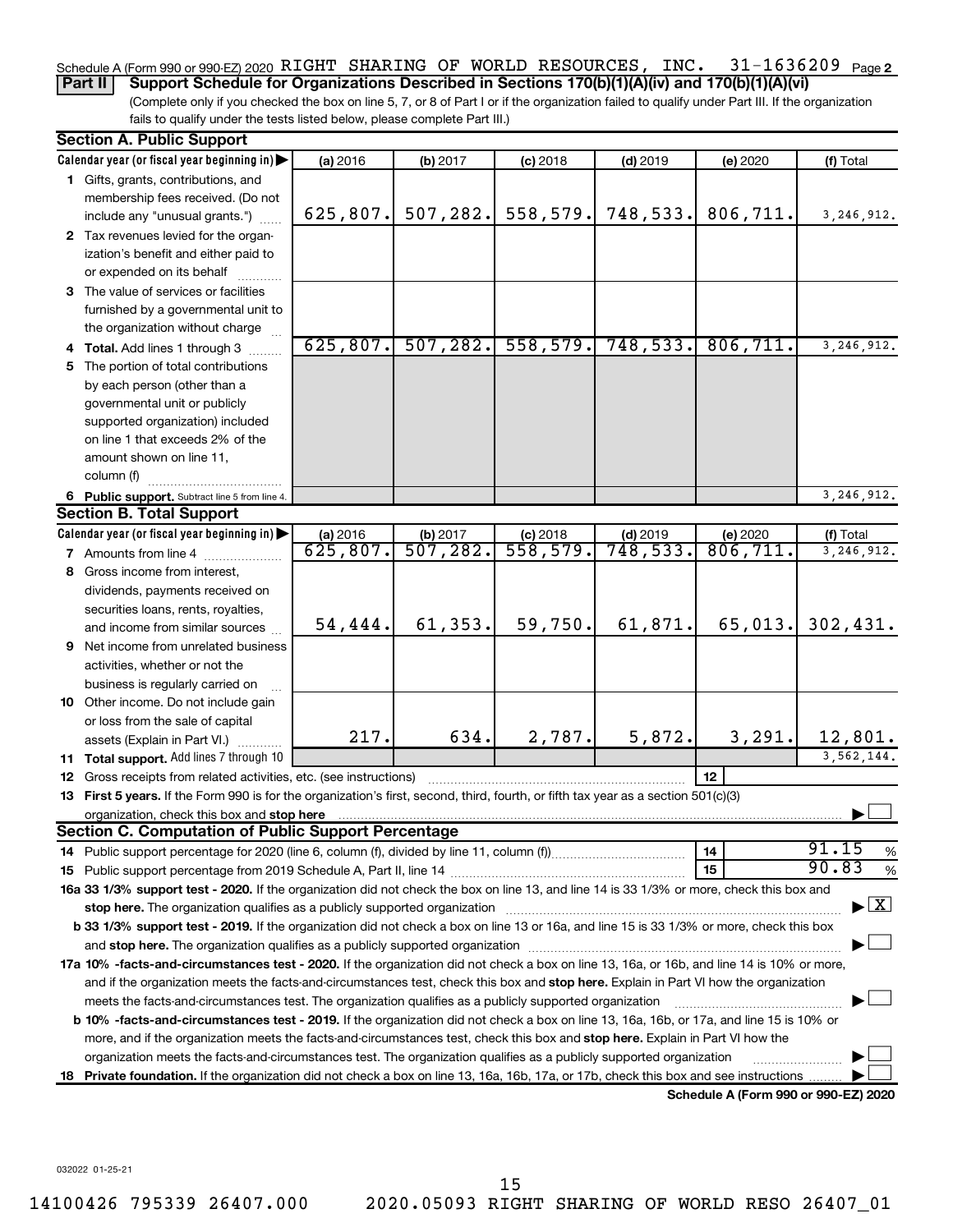#### 31-1636209 Page 3 Schedule A (Form 990 or 990-EZ) 2020  $\,$  RIGHT  $\,$  SHARING  $\,$  OF  $\,$  WORLD  $\,$  RESOURCES ,  $\,$  INC  $\,$   $\,$   $\,$  31-1636209  $\,$   $_{\rm Page}$ **Part III Support Schedule for Organizations Described in Section 509(a)(2)**

(Complete only if you checked the box on line 10 of Part I or if the organization failed to qualify under Part II. If the organization fails to qualify under the tests listed below, please complete Part II.)

| <b>Section A. Public Support</b>                                                                                                                                                 |          |          |            |            |          |                                      |
|----------------------------------------------------------------------------------------------------------------------------------------------------------------------------------|----------|----------|------------|------------|----------|--------------------------------------|
| Calendar year (or fiscal year beginning in)                                                                                                                                      | (a) 2016 | (b) 2017 | $(c)$ 2018 | $(d)$ 2019 | (e) 2020 | (f) Total                            |
| 1 Gifts, grants, contributions, and                                                                                                                                              |          |          |            |            |          |                                      |
| membership fees received. (Do not                                                                                                                                                |          |          |            |            |          |                                      |
| include any "unusual grants.")                                                                                                                                                   |          |          |            |            |          |                                      |
| 2 Gross receipts from admissions,<br>merchandise sold or services per-<br>formed, or facilities furnished in<br>any activity that is related to the                              |          |          |            |            |          |                                      |
| organization's tax-exempt purpose                                                                                                                                                |          |          |            |            |          |                                      |
| <b>3</b> Gross receipts from activities that                                                                                                                                     |          |          |            |            |          |                                      |
| are not an unrelated trade or bus-                                                                                                                                               |          |          |            |            |          |                                      |
| iness under section 513                                                                                                                                                          |          |          |            |            |          |                                      |
| 4 Tax revenues levied for the organ-<br>ization's benefit and either paid to                                                                                                     |          |          |            |            |          |                                      |
| or expended on its behalf                                                                                                                                                        |          |          |            |            |          |                                      |
| 5 The value of services or facilities                                                                                                                                            |          |          |            |            |          |                                      |
| furnished by a governmental unit to                                                                                                                                              |          |          |            |            |          |                                      |
| the organization without charge                                                                                                                                                  |          |          |            |            |          |                                      |
| <b>6 Total.</b> Add lines 1 through 5                                                                                                                                            |          |          |            |            |          |                                      |
| 7a Amounts included on lines 1, 2, and                                                                                                                                           |          |          |            |            |          |                                      |
| 3 received from disqualified persons                                                                                                                                             |          |          |            |            |          |                                      |
| <b>b</b> Amounts included on lines 2 and 3 received<br>from other than disqualified persons that<br>exceed the greater of \$5,000 or 1% of the<br>amount on line 13 for the year |          |          |            |            |          |                                      |
| c Add lines 7a and 7b                                                                                                                                                            |          |          |            |            |          |                                      |
| 8 Public support. (Subtract line 7c from line 6.)                                                                                                                                |          |          |            |            |          |                                      |
| <b>Section B. Total Support</b>                                                                                                                                                  |          |          |            |            |          |                                      |
| Calendar year (or fiscal year beginning in)                                                                                                                                      | (a) 2016 | (b) 2017 | $(c)$ 2018 | $(d)$ 2019 | (e) 2020 | (f) Total                            |
| <b>9</b> Amounts from line 6                                                                                                                                                     |          |          |            |            |          |                                      |
| <b>10a</b> Gross income from interest,<br>dividends, payments received on<br>securities loans, rents, royalties,<br>and income from similar sources                              |          |          |            |            |          |                                      |
| <b>b</b> Unrelated business taxable income                                                                                                                                       |          |          |            |            |          |                                      |
| (less section 511 taxes) from businesses<br>acquired after June 30, 1975                                                                                                         |          |          |            |            |          |                                      |
| c Add lines 10a and 10b                                                                                                                                                          |          |          |            |            |          |                                      |
| <b>11</b> Net income from unrelated business<br>activities not included in line 10b.<br>whether or not the business is<br>regularly carried on                                   |          |          |            |            |          |                                      |
| <b>12</b> Other income. Do not include gain<br>or loss from the sale of capital<br>assets (Explain in Part VI.)                                                                  |          |          |            |            |          |                                      |
| <b>13</b> Total support. (Add lines 9, 10c, 11, and 12.)                                                                                                                         |          |          |            |            |          |                                      |
| 14 First 5 years. If the Form 990 is for the organization's first, second, third, fourth, or fifth tax year as a section 501(c)(3) organization,                                 |          |          |            |            |          |                                      |
| check this box and stop here                                                                                                                                                     |          |          |            |            |          |                                      |
| <b>Section C. Computation of Public Support Percentage</b>                                                                                                                       |          |          |            |            |          |                                      |
| 15 Public support percentage for 2020 (line 8, column (f), divided by line 13, column (f) <i></i>                                                                                |          |          |            |            | 15       | ℅                                    |
| 16 Public support percentage from 2019 Schedule A, Part III, line 15                                                                                                             |          |          |            |            | 16       | %                                    |
| Section D. Computation of Investment Income Percentage                                                                                                                           |          |          |            |            |          |                                      |
|                                                                                                                                                                                  |          |          |            |            | 17       | %                                    |
| 18 Investment income percentage from 2019 Schedule A, Part III, line 17                                                                                                          |          |          |            |            | 18       | %                                    |
| 19a 33 1/3% support tests - 2020. If the organization did not check the box on line 14, and line 15 is more than 33 1/3%, and line 17 is not                                     |          |          |            |            |          |                                      |
| more than 33 1/3%, check this box and stop here. The organization qualifies as a publicly supported organization                                                                 |          |          |            |            |          |                                      |
| b 33 1/3% support tests - 2019. If the organization did not check a box on line 14 or line 19a, and line 16 is more than 33 1/3%, and                                            |          |          |            |            |          |                                      |
| line 18 is not more than 33 1/3%, check this box and stop here. The organization qualifies as a publicly supported organization                                                  |          |          |            |            |          |                                      |
|                                                                                                                                                                                  |          |          |            |            |          |                                      |
|                                                                                                                                                                                  |          |          |            |            |          | Schedule A (Form 990 or 990-EZ) 2020 |
| 032023 01-25-21                                                                                                                                                                  |          |          | 16         |            |          |                                      |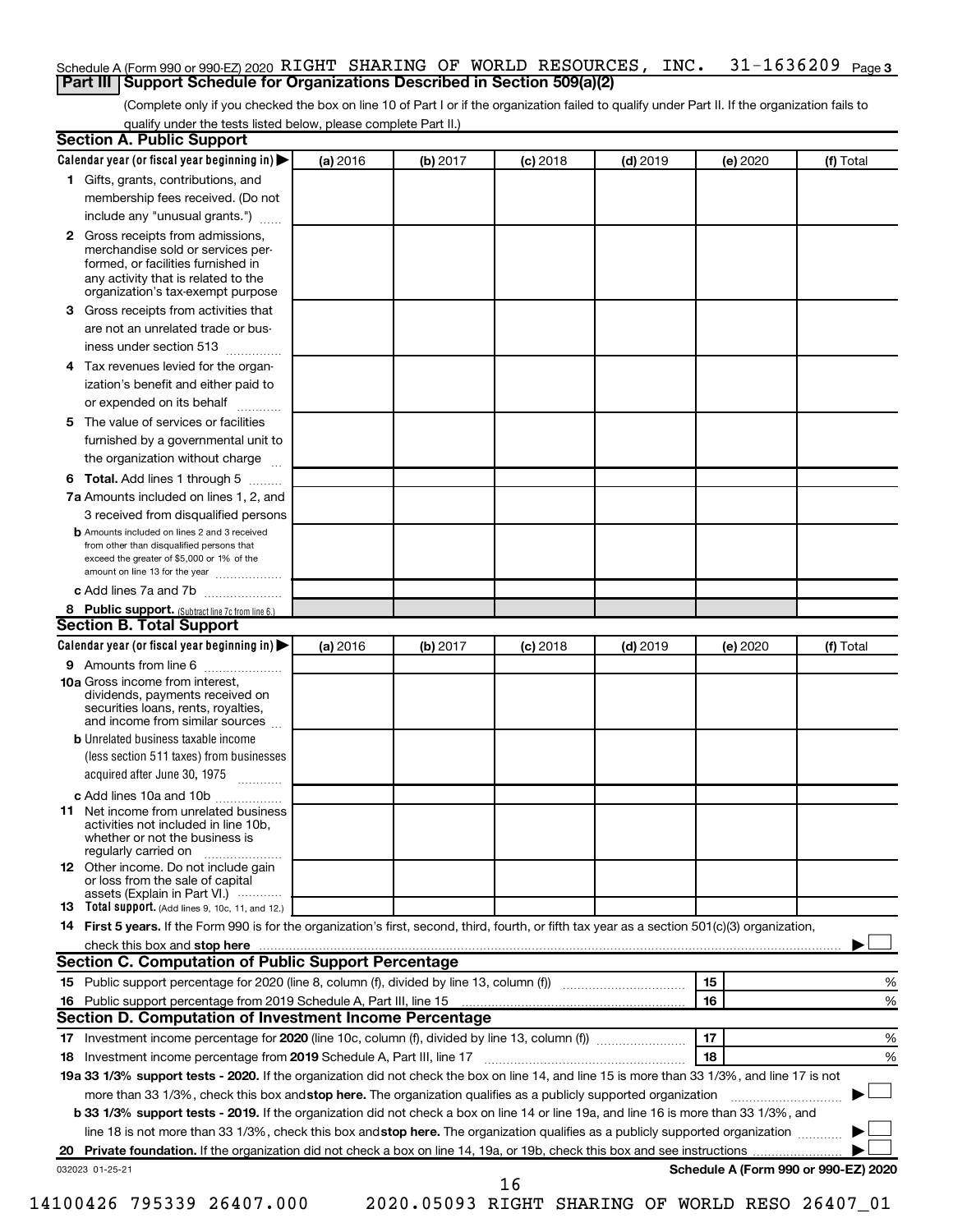31-1636209 Page 4 Schedule A (Form 990 or 990-EZ) 2020  $\,$  RIGHT  $\,$  SHARING  $\,$  OF  $\,$  WORLD  $\,$  RESOURCES ,  $\,$  INC  $\,$   $\,$   $\,$  31-1636209  $\,$   $_{\rm Page}$ 

## **Part IV Supporting Organizations**

(Complete only if you checked a box in line 12 on Part I. If you checked box 12a, Part I, complete Sections A and B. If you checked box 12b, Part I, complete Sections A and C. If you checked box 12c, Part I, complete Sections A, D, and E. If you checked box 12d, Part I, complete Sections A and D, and complete Part V.)

## **Section A. All Supporting Organizations**

- **1** Are all of the organization's supported organizations listed by name in the organization's governing documents? If "No," describe in Part VI how the supported organizations are designated. If designated by *class or purpose, describe the designation. If historic and continuing relationship, explain.*
- **2** Did the organization have any supported organization that does not have an IRS determination of status under section 509(a)(1) or (2)? If "Yes," explain in Part **VI** how the organization determined that the supported *organization was described in section 509(a)(1) or (2).*
- **3a** Did the organization have a supported organization described in section 501(c)(4), (5), or (6)? If "Yes," answer *lines 3b and 3c below.*
- **b** Did the organization confirm that each supported organization qualified under section 501(c)(4), (5), or (6) and satisfied the public support tests under section 509(a)(2)? If "Yes," describe in Part VI when and how the *organization made the determination.*
- **c** Did the organization ensure that all support to such organizations was used exclusively for section 170(c)(2)(B) purposes? If "Yes," explain in Part VI what controls the organization put in place to ensure such use.
- **4 a** *If* Was any supported organization not organized in the United States ("foreign supported organization")? *"Yes," and if you checked box 12a or 12b in Part I, answer lines 4b and 4c below.*
- **b** Did the organization have ultimate control and discretion in deciding whether to make grants to the foreign supported organization? If "Yes," describe in Part VI how the organization had such control and discretion *despite being controlled or supervised by or in connection with its supported organizations.*
- **c** Did the organization support any foreign supported organization that does not have an IRS determination under sections 501(c)(3) and 509(a)(1) or (2)? If "Yes," explain in Part VI what controls the organization used *to ensure that all support to the foreign supported organization was used exclusively for section 170(c)(2)(B) purposes.*
- **5a** Did the organization add, substitute, or remove any supported organizations during the tax year? If "Yes," answer lines 5b and 5c below (if applicable). Also, provide detail in **Part VI,** including (i) the names and EIN *numbers of the supported organizations added, substituted, or removed; (ii) the reasons for each such action; (iii) the authority under the organization's organizing document authorizing such action; and (iv) how the action was accomplished (such as by amendment to the organizing document).*
- **b Type I or Type II only.** Was any added or substituted supported organization part of a class already designated in the organization's organizing document?
- **c Substitutions only.**  Was the substitution the result of an event beyond the organization's control?
- **6** Did the organization provide support (whether in the form of grants or the provision of services or facilities) to **Part VI.** support or benefit one or more of the filing organization's supported organizations? If "Yes," provide detail in anyone other than (i) its supported organizations, (ii) individuals that are part of the charitable class benefited by one or more of its supported organizations, or (iii) other supporting organizations that also
- **7** Did the organization provide a grant, loan, compensation, or other similar payment to a substantial contributor regard to a substantial contributor? If "Yes," complete Part I of Schedule L (Form 990 or 990-EZ). (as defined in section 4958(c)(3)(C)), a family member of a substantial contributor, or a 35% controlled entity with
- **8** Did the organization make a loan to a disqualified person (as defined in section 4958) not described in line 7? *If "Yes," complete Part I of Schedule L (Form 990 or 990-EZ).*
- **9 a** Was the organization controlled directly or indirectly at any time during the tax year by one or more in section 509(a)(1) or (2))? If "Yes," provide detail in **Part VI.** disqualified persons, as defined in section 4946 (other than foundation managers and organizations described
- **b** Did one or more disqualified persons (as defined in line 9a) hold a controlling interest in any entity in which the supporting organization had an interest? If "Yes," provide detail in Part VI.
- **c** Did a disqualified person (as defined in line 9a) have an ownership interest in, or derive any personal benefit from, assets in which the supporting organization also had an interest? If "Yes," provide detail in Part VI.
- **10 a** Was the organization subject to the excess business holdings rules of section 4943 because of section supporting organizations)? If "Yes," answer line 10b below. 4943(f) (regarding certain Type II supporting organizations, and all Type III non-functionally integrated
	- **b** Did the organization have any excess business holdings in the tax year? (Use Schedule C, Form 4720, to *determine whether the organization had excess business holdings.)*

032024 01-25-21

**Schedule A (Form 990 or 990-EZ) 2020**

14100426 795339 26407.000 2020.05093 RIGHT SHARING OF WORLD RESO 26407\_01 17

**Yes No**

**1**

**2**

**3a**

**3b**

**3c**

**4a**

**4b**

**4c**

**5a**

**5b 5c**

**6**

**7**

**8**

**9a**

**9b**

**9c**

**10a**

**10b**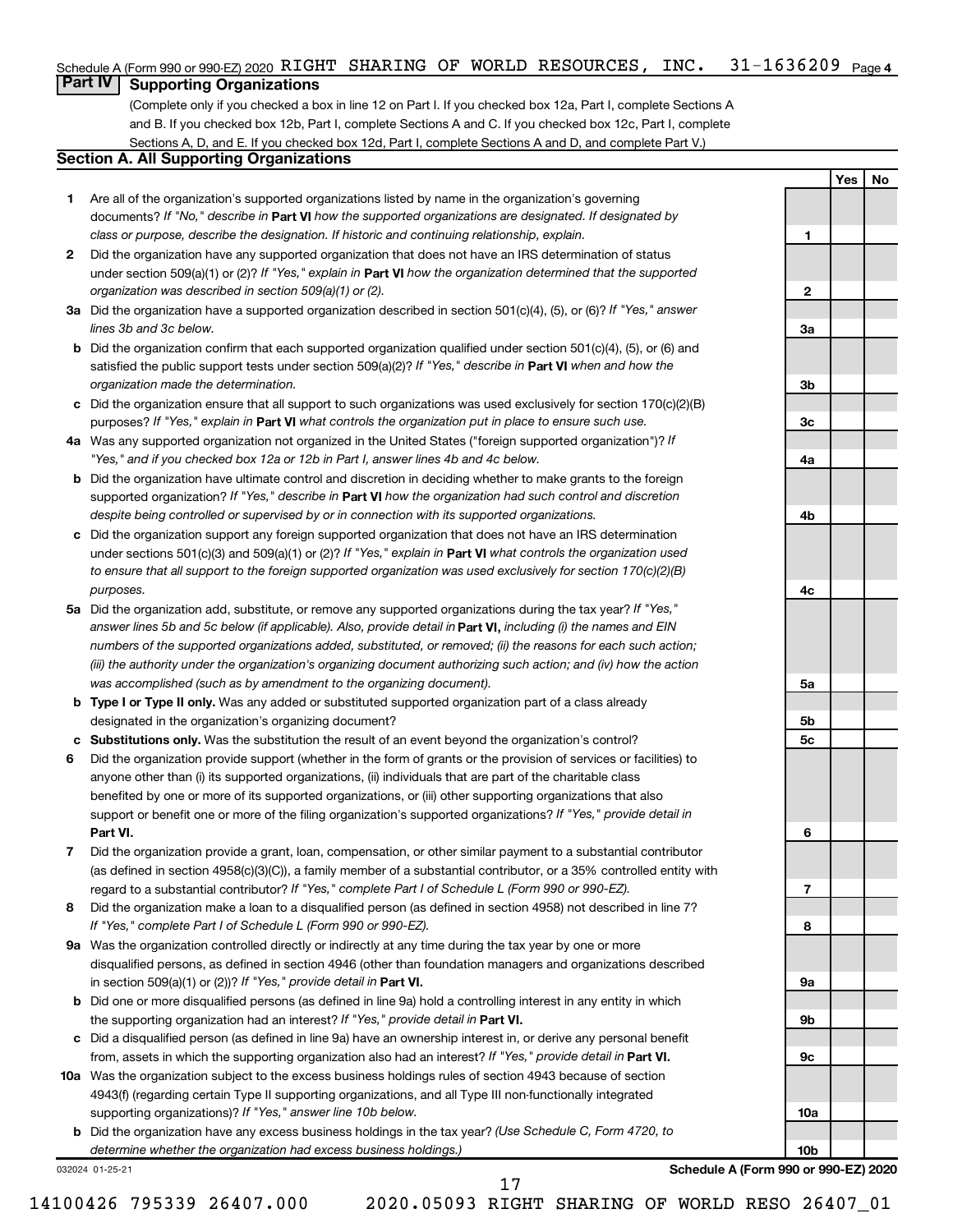### 31-1636209 Page 5 Schedule A (Form 990 or 990-EZ) 2020  $\,$  RIGHT  $\,$  SHARING  $\,$  OF  $\,$  WORLD  $\,$  RESOURCES ,  $\,$  INC  $\,$   $\,$   $\,$  31-1636209  $\,$   $_{\rm Page}$

|    | <b>Part IV   Supporting Organizations (continued)</b>                                                                                                                                                                                                    |                 |     |    |
|----|----------------------------------------------------------------------------------------------------------------------------------------------------------------------------------------------------------------------------------------------------------|-----------------|-----|----|
|    |                                                                                                                                                                                                                                                          |                 | Yes | No |
| 11 | Has the organization accepted a gift or contribution from any of the following persons?                                                                                                                                                                  |                 |     |    |
|    | a A person who directly or indirectly controls, either alone or together with persons described in lines 11b and                                                                                                                                         |                 |     |    |
|    | 11c below, the governing body of a supported organization?                                                                                                                                                                                               | 11a             |     |    |
|    | <b>b</b> A family member of a person described in line 11a above?                                                                                                                                                                                        | 11 <sub>b</sub> |     |    |
|    | c A 35% controlled entity of a person described in line 11a or 11b above?If "Yes" to line 11a, 11b, or 11c, provide                                                                                                                                      |                 |     |    |
|    | detail in Part VI.                                                                                                                                                                                                                                       | 11c             |     |    |
|    | <b>Section B. Type I Supporting Organizations</b>                                                                                                                                                                                                        |                 |     |    |
|    |                                                                                                                                                                                                                                                          |                 | Yes | No |
| 1  | Did the governing body, members of the governing body, officers acting in their official capacity, or membership of one or                                                                                                                               |                 |     |    |
|    | more supported organizations have the power to regularly appoint or elect at least a majority of the organization's officers,<br>directors, or trustees at all times during the tax year? If "No," describe in Part VI how the supported organization(s) |                 |     |    |
|    | effectively operated, supervised, or controlled the organization's activities. If the organization had more than one supported                                                                                                                           |                 |     |    |
|    | organization, describe how the powers to appoint and/or remove officers, directors, or trustees were allocated among the                                                                                                                                 |                 |     |    |
|    | supported organizations and what conditions or restrictions, if any, applied to such powers during the tax year.                                                                                                                                         | 1               |     |    |
| 2  | Did the organization operate for the benefit of any supported organization other than the supported                                                                                                                                                      |                 |     |    |
|    | organization(s) that operated, supervised, or controlled the supporting organization? If "Yes," explain in                                                                                                                                               |                 |     |    |
|    | Part VI how providing such benefit carried out the purposes of the supported organization(s) that operated,                                                                                                                                              |                 |     |    |
|    | supervised, or controlled the supporting organization.                                                                                                                                                                                                   | $\mathbf{2}$    |     |    |
|    | <b>Section C. Type II Supporting Organizations</b>                                                                                                                                                                                                       |                 |     |    |
|    |                                                                                                                                                                                                                                                          |                 | Yes | No |
| 1. | Were a majority of the organization's directors or trustees during the tax year also a majority of the directors                                                                                                                                         |                 |     |    |
|    | or trustees of each of the organization's supported organization(s)? If "No," describe in <b>Part VI</b> how control                                                                                                                                     |                 |     |    |
|    | or management of the supporting organization was vested in the same persons that controlled or managed                                                                                                                                                   |                 |     |    |
|    | the supported organization(s).                                                                                                                                                                                                                           | 1               |     |    |
|    | Section D. All Type III Supporting Organizations                                                                                                                                                                                                         |                 |     |    |
|    |                                                                                                                                                                                                                                                          |                 | Yes | No |
| 1  | Did the organization provide to each of its supported organizations, by the last day of the fifth month of the                                                                                                                                           |                 |     |    |
|    | organization's tax year, (i) a written notice describing the type and amount of support provided during the prior tax                                                                                                                                    |                 |     |    |
|    | year, (ii) a copy of the Form 990 that was most recently filed as of the date of notification, and (iii) copies of the<br>organization's governing documents in effect on the date of notification, to the extent not previously provided?               | 1               |     |    |
| 2  | Were any of the organization's officers, directors, or trustees either (i) appointed or elected by the supported                                                                                                                                         |                 |     |    |
|    | organization(s) or (ii) serving on the governing body of a supported organization? If "No," explain in Part VI how                                                                                                                                       |                 |     |    |
|    | the organization maintained a close and continuous working relationship with the supported organization(s).                                                                                                                                              | 2               |     |    |
| 3  | By reason of the relationship described in line 2, above, did the organization's supported organizations have a                                                                                                                                          |                 |     |    |
|    | significant voice in the organization's investment policies and in directing the use of the organization's                                                                                                                                               |                 |     |    |
|    | income or assets at all times during the tax year? If "Yes," describe in Part VI the role the organization's                                                                                                                                             |                 |     |    |
|    | supported organizations played in this regard.                                                                                                                                                                                                           |                 |     |    |
|    | Section E. Type III Functionally Integrated Supporting Organizations                                                                                                                                                                                     |                 |     |    |
| 1. | Check the box next to the method that the organization used to satisfy the Integral Part Test during the yealsee instructions).                                                                                                                          |                 |     |    |
| a  | The organization satisfied the Activities Test. Complete line 2 below.                                                                                                                                                                                   |                 |     |    |
| b  | The organization is the parent of each of its supported organizations. Complete line 3 below.                                                                                                                                                            |                 |     |    |
| c  | The organization supported a governmental entity. Describe in Part VI how you supported a governmental entity (see instructions).                                                                                                                        |                 |     |    |
| 2  | Activities Test. Answer lines 2a and 2b below.                                                                                                                                                                                                           |                 | Yes | No |
| a  | Did substantially all of the organization's activities during the tax year directly further the exempt purposes of                                                                                                                                       |                 |     |    |
|    | the supported organization(s) to which the organization was responsive? If "Yes," then in Part VI identify                                                                                                                                               |                 |     |    |
|    | those supported organizations and explain how these activities directly furthered their exempt purposes,                                                                                                                                                 |                 |     |    |
|    | how the organization was responsive to those supported organizations, and how the organization determined                                                                                                                                                |                 |     |    |
|    | that these activities constituted substantially all of its activities.                                                                                                                                                                                   | 2a              |     |    |
| b  | Did the activities described in line 2a, above, constitute activities that, but for the organization's involvement,                                                                                                                                      |                 |     |    |
|    | one or more of the organization's supported organization(s) would have been engaged in? If "Yes," explain in                                                                                                                                             |                 |     |    |
|    | Part VI the reasons for the organization's position that its supported organization(s) would have engaged in                                                                                                                                             |                 |     |    |
|    | these activities but for the organization's involvement.                                                                                                                                                                                                 | 2b              |     |    |

**3** Parent of Supported Organizations. Answer lines 3a and 3b below.

032025 01-25-21

- **a** Did the organization have the power to regularly appoint or elect a majority of the officers, directors, or trustees of each of the supported organizations? If "Yes" or "No" provide details in Part VI.
- **b** Did the organization exercise a substantial degree of direction over the policies, programs, and activities of each of its supported organizations? If "Yes," describe in Part VI the role played by the organization in this regard.

**Schedule A (Form 990 or 990-EZ) 2020**

**3a**

**3b**

14100426 795339 26407.000 2020.05093 RIGHT SHARING OF WORLD RESO 26407\_01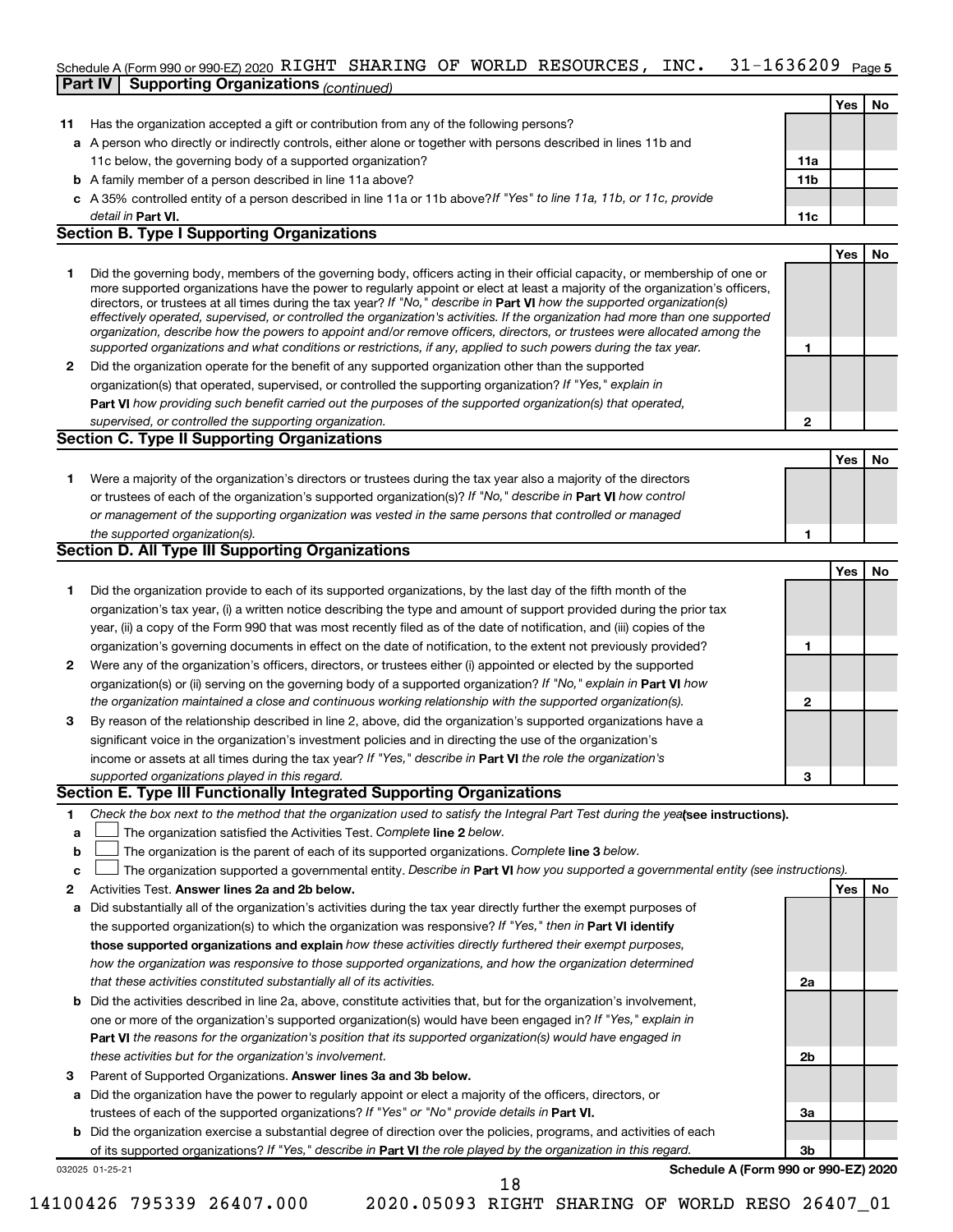#### 31-1636209 Page 6 Schedule A (Form 990 or 990-EZ) 2020  $\,$  RIGHT  $\,$  SHARING  $\,$  OF  $\,$  WORLD  $\,$  RESOURCES ,  $\,$  INC  $\,$   $\,$   $\,$  31-1636209  $\,$   $_{\rm Page}$ **Part V Type III Non-Functionally Integrated 509(a)(3) Supporting Organizations**

1 **Letter See instructions.** Check here if the organization satisfied the Integral Part Test as a qualifying trust on Nov. 20, 1970 (*explain in* Part **VI**). See instructions. All other Type III non-functionally integrated supporting organizations must complete Sections A through E.

|   | Section A - Adjusted Net Income                                             |                | (A) Prior Year | (B) Current Year<br>(optional) |
|---|-----------------------------------------------------------------------------|----------------|----------------|--------------------------------|
| 1 | Net short-term capital gain                                                 | 1              |                |                                |
| 2 | Recoveries of prior-year distributions                                      | $\mathbf{2}$   |                |                                |
| 3 | Other gross income (see instructions)                                       | 3              |                |                                |
| 4 | Add lines 1 through 3.                                                      | 4              |                |                                |
| 5 | Depreciation and depletion                                                  | 5              |                |                                |
| 6 | Portion of operating expenses paid or incurred for production or            |                |                |                                |
|   | collection of gross income or for management, conservation, or              |                |                |                                |
|   | maintenance of property held for production of income (see instructions)    | 6              |                |                                |
| 7 | Other expenses (see instructions)                                           | $\overline{7}$ |                |                                |
| 8 | Adjusted Net Income (subtract lines 5, 6, and 7 from line 4)                | 8              |                |                                |
|   | <b>Section B - Minimum Asset Amount</b>                                     |                | (A) Prior Year | (B) Current Year<br>(optional) |
| 1 | Aggregate fair market value of all non-exempt-use assets (see               |                |                |                                |
|   | instructions for short tax year or assets held for part of year):           |                |                |                                |
|   | a Average monthly value of securities                                       | 1a             |                |                                |
|   | <b>b</b> Average monthly cash balances                                      | 1 <sub>b</sub> |                |                                |
|   | c Fair market value of other non-exempt-use assets                          | 1c             |                |                                |
|   | d Total (add lines 1a, 1b, and 1c)                                          | 1d             |                |                                |
|   | <b>e</b> Discount claimed for blockage or other factors                     |                |                |                                |
|   | (explain in detail in Part VI):                                             |                |                |                                |
| 2 | Acquisition indebtedness applicable to non-exempt-use assets                | $\mathbf{2}$   |                |                                |
| 3 | Subtract line 2 from line 1d.                                               | 3              |                |                                |
| 4 | Cash deemed held for exempt use. Enter 0.015 of line 3 (for greater amount, |                |                |                                |
|   | see instructions).                                                          | 4              |                |                                |
| 5 | Net value of non-exempt-use assets (subtract line 4 from line 3)            | 5              |                |                                |
| 6 | Multiply line 5 by 0.035.                                                   | 6              |                |                                |
| 7 | Recoveries of prior-year distributions                                      | 7              |                |                                |
| 8 | <b>Minimum Asset Amount (add line 7 to line 6)</b>                          | 8              |                |                                |
|   | <b>Section C - Distributable Amount</b>                                     |                |                | <b>Current Year</b>            |
| 1 | Adjusted net income for prior year (from Section A, line 8, column A)       | 1              |                |                                |
| 2 | Enter 0.85 of line 1.                                                       | $\mathbf{2}$   |                |                                |
| 3 | Minimum asset amount for prior year (from Section B, line 8, column A)      | 3              |                |                                |
| 4 | Enter greater of line 2 or line 3.                                          | 4              |                |                                |
| 5 | Income tax imposed in prior year                                            | 5              |                |                                |
| 6 | <b>Distributable Amount.</b> Subtract line 5 from line 4, unless subject to |                |                |                                |
|   | emergency temporary reduction (see instructions).                           | 6              |                |                                |
|   |                                                                             |                |                |                                |

**7** Check here if the current year is the organization's first as a non-functionally integrated Type III supporting organization (see † instructions).

**Schedule A (Form 990 or 990-EZ) 2020**

032026 01-25-21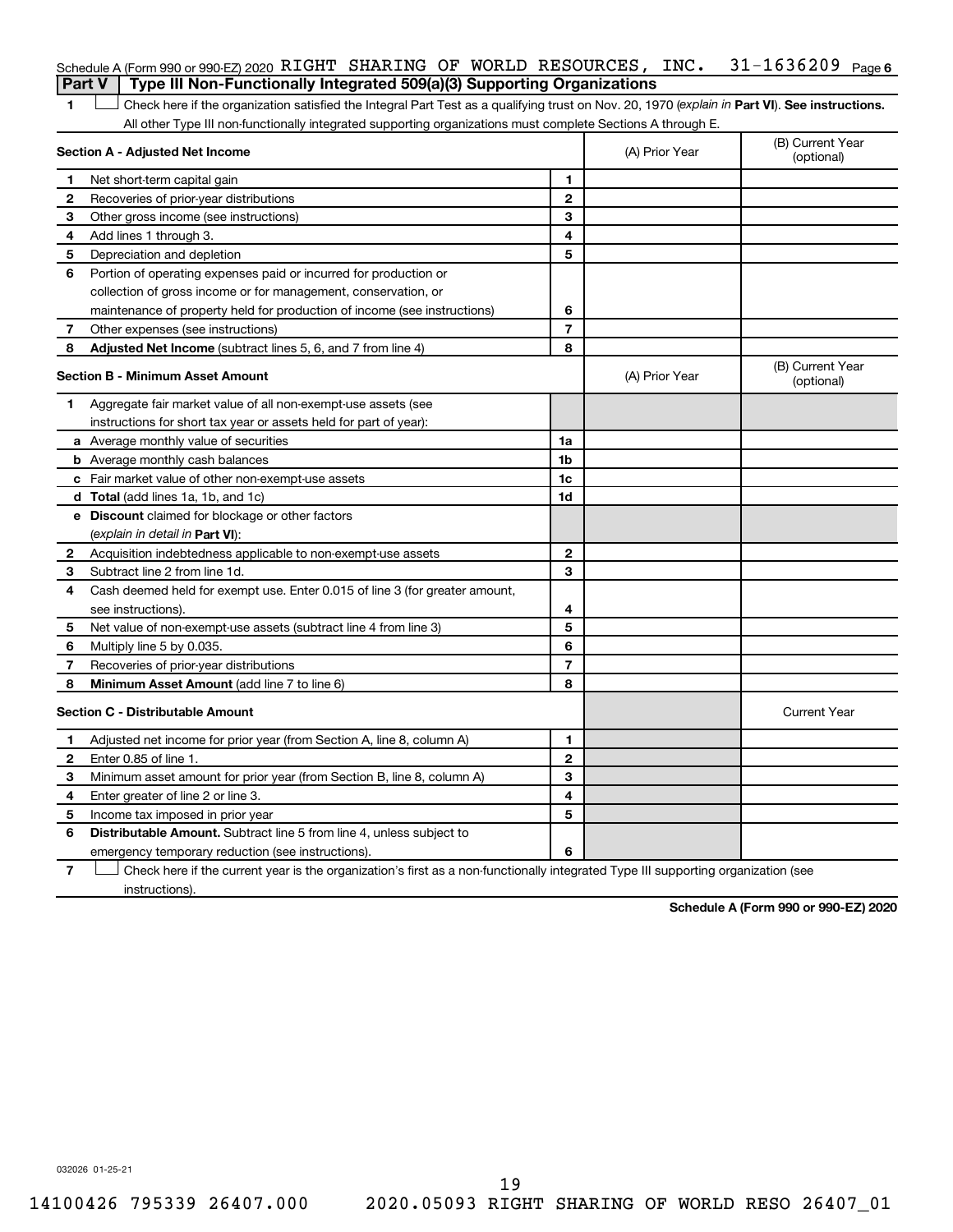#### 31-1636209 Page 7 Schedule A (Form 990 or 990-EZ) 2020  $\,$  RIGHT  $\,$  SHARING  $\,$  OF  $\,$  WORLD  $\,$  RESOURCES ,  $\,$  INC  $\,$   $\,$   $\,$  31-1636209  $\,$   $_{\rm Page}$

| <b>Part V</b> | Type III Non-Functionally Integrated 509(a)(3) Supporting Organizations (continued)        |                             |                                       |              |                                         |
|---------------|--------------------------------------------------------------------------------------------|-----------------------------|---------------------------------------|--------------|-----------------------------------------|
|               | <b>Section D - Distributions</b>                                                           |                             |                                       |              | <b>Current Year</b>                     |
| 1             | Amounts paid to supported organizations to accomplish exempt purposes                      |                             |                                       | 1            |                                         |
| 2             | Amounts paid to perform activity that directly furthers exempt purposes of supported       |                             |                                       |              |                                         |
|               | organizations, in excess of income from activity                                           |                             |                                       | $\mathbf{2}$ |                                         |
| 3             | Administrative expenses paid to accomplish exempt purposes of supported organizations      |                             |                                       | 3            |                                         |
| 4             | Amounts paid to acquire exempt-use assets                                                  |                             |                                       | 4            |                                         |
| 5             | Qualified set-aside amounts (prior IRS approval required - provide details in Part VI)     |                             |                                       | 5            |                                         |
| 6             | Other distributions ( <i>describe in Part VI</i> ). See instructions.                      |                             |                                       | 6            |                                         |
| 7             | Total annual distributions. Add lines 1 through 6.                                         |                             |                                       | 7            |                                         |
| 8             | Distributions to attentive supported organizations to which the organization is responsive |                             |                                       |              |                                         |
|               | ( <i>provide details in Part VI</i> ). See instructions.                                   |                             |                                       | 8            |                                         |
| 9             | Distributable amount for 2020 from Section C, line 6                                       |                             |                                       | 9            |                                         |
| 10            | Line 8 amount divided by line 9 amount                                                     |                             |                                       | 10           |                                         |
|               |                                                                                            | (i)                         | (ii)                                  |              | (iii)                                   |
|               | <b>Section E - Distribution Allocations (see instructions)</b>                             | <b>Excess Distributions</b> | <b>Underdistributions</b><br>Pre-2020 |              | <b>Distributable</b><br>Amount for 2020 |
| 1             | Distributable amount for 2020 from Section C, line 6                                       |                             |                                       |              |                                         |
| 2             | Underdistributions, if any, for years prior to 2020 (reason-                               |                             |                                       |              |                                         |
|               | able cause required - explain in Part VI). See instructions.                               |                             |                                       |              |                                         |
| З             | Excess distributions carryover, if any, to 2020                                            |                             |                                       |              |                                         |
|               | a From 2015                                                                                |                             |                                       |              |                                         |
|               | <b>b</b> From 2016                                                                         |                             |                                       |              |                                         |
|               | c From 2017                                                                                |                             |                                       |              |                                         |
|               | <b>d</b> From 2018                                                                         |                             |                                       |              |                                         |
|               | e From 2019                                                                                |                             |                                       |              |                                         |
|               | f Total of lines 3a through 3e                                                             |                             |                                       |              |                                         |
|               | g Applied to underdistributions of prior years                                             |                             |                                       |              |                                         |
|               | <b>h</b> Applied to 2020 distributable amount                                              |                             |                                       |              |                                         |
| Ť.            | Carryover from 2015 not applied (see instructions)                                         |                             |                                       |              |                                         |
|               | Remainder. Subtract lines 3g, 3h, and 3i from line 3f.                                     |                             |                                       |              |                                         |
| 4             | Distributions for 2020 from Section D,                                                     |                             |                                       |              |                                         |
|               | line $7:$                                                                                  |                             |                                       |              |                                         |
|               | a Applied to underdistributions of prior years                                             |                             |                                       |              |                                         |
|               | <b>b</b> Applied to 2020 distributable amount                                              |                             |                                       |              |                                         |
|               | c Remainder. Subtract lines 4a and 4b from line 4.                                         |                             |                                       |              |                                         |
| 5             | Remaining underdistributions for years prior to 2020, if                                   |                             |                                       |              |                                         |
|               | any. Subtract lines 3g and 4a from line 2. For result greater                              |                             |                                       |              |                                         |
|               | than zero, explain in Part VI. See instructions.                                           |                             |                                       |              |                                         |
| 6             | Remaining underdistributions for 2020. Subtract lines 3h                                   |                             |                                       |              |                                         |
|               | and 4b from line 1. For result greater than zero, explain in                               |                             |                                       |              |                                         |
|               | <b>Part VI.</b> See instructions.                                                          |                             |                                       |              |                                         |
| 7             | Excess distributions carryover to 2021. Add lines 3j                                       |                             |                                       |              |                                         |
|               | and 4c.                                                                                    |                             |                                       |              |                                         |
| 8             | Breakdown of line 7:                                                                       |                             |                                       |              |                                         |
|               | a Excess from 2016                                                                         |                             |                                       |              |                                         |
|               | <b>b</b> Excess from 2017                                                                  |                             |                                       |              |                                         |
|               | c Excess from 2018                                                                         |                             |                                       |              |                                         |
|               | d Excess from 2019                                                                         |                             |                                       |              |                                         |
|               | e Excess from 2020                                                                         |                             |                                       |              |                                         |
|               |                                                                                            |                             |                                       |              |                                         |

**Schedule A (Form 990 or 990-EZ) 2020**

032027 01-25-21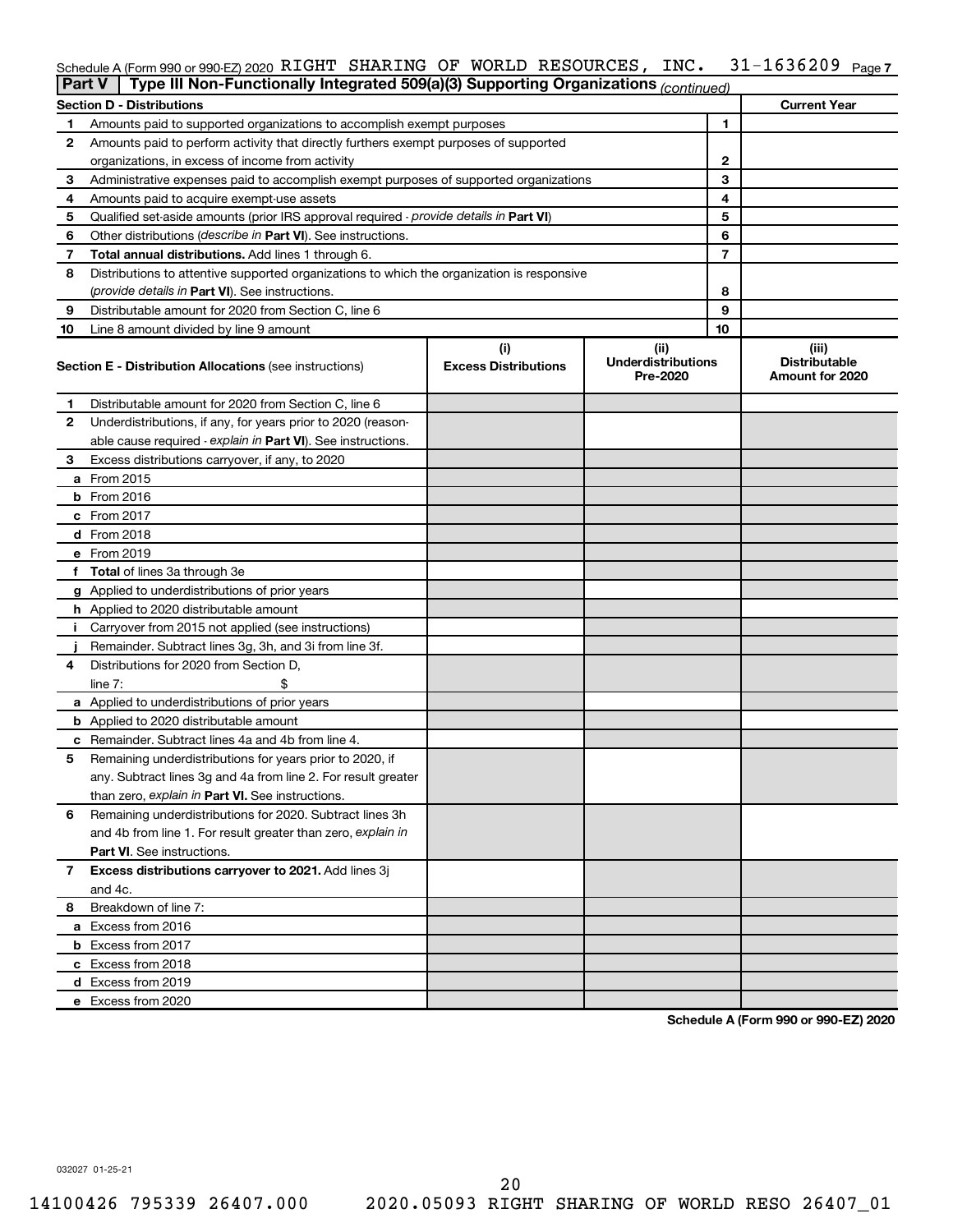| <b>Part VI</b>  |                           | Schedule A (Form 990 or 990-EZ) 2020 RIGHT SHARING OF WORLD RESOURCES, INC.<br>Supplemental Information. Provide the explanations required by Part II, line 10; Part II, line 17a or 17b; Part III, line 12;<br>Section D, lines 5, 6, and 8; and Part V, Section E, lines 2, 5, and 6. Also complete this part for any additional information. |    |  | $31 - 1636209$ Page 8<br>Part IV, Section A, lines 1, 2, 3b, 3c, 4b, 4c, 5a, 6, 9a, 9b, 9c, 11a, 11b, and 11c; Part IV, Section B, lines 1 and 2; Part IV, Section C,<br>line 1; Part IV, Section D, lines 2 and 3; Part IV, Section E, lines 1c, 2a, 2b, |  |
|-----------------|---------------------------|-------------------------------------------------------------------------------------------------------------------------------------------------------------------------------------------------------------------------------------------------------------------------------------------------------------------------------------------------|----|--|-----------------------------------------------------------------------------------------------------------------------------------------------------------------------------------------------------------------------------------------------------------|--|
|                 | (See instructions.)       |                                                                                                                                                                                                                                                                                                                                                 |    |  |                                                                                                                                                                                                                                                           |  |
|                 |                           |                                                                                                                                                                                                                                                                                                                                                 |    |  |                                                                                                                                                                                                                                                           |  |
|                 |                           |                                                                                                                                                                                                                                                                                                                                                 |    |  |                                                                                                                                                                                                                                                           |  |
|                 |                           |                                                                                                                                                                                                                                                                                                                                                 |    |  |                                                                                                                                                                                                                                                           |  |
|                 |                           |                                                                                                                                                                                                                                                                                                                                                 |    |  |                                                                                                                                                                                                                                                           |  |
|                 |                           |                                                                                                                                                                                                                                                                                                                                                 |    |  |                                                                                                                                                                                                                                                           |  |
|                 |                           |                                                                                                                                                                                                                                                                                                                                                 |    |  |                                                                                                                                                                                                                                                           |  |
|                 |                           |                                                                                                                                                                                                                                                                                                                                                 |    |  |                                                                                                                                                                                                                                                           |  |
|                 |                           |                                                                                                                                                                                                                                                                                                                                                 |    |  |                                                                                                                                                                                                                                                           |  |
|                 |                           |                                                                                                                                                                                                                                                                                                                                                 |    |  |                                                                                                                                                                                                                                                           |  |
|                 |                           |                                                                                                                                                                                                                                                                                                                                                 |    |  |                                                                                                                                                                                                                                                           |  |
|                 |                           |                                                                                                                                                                                                                                                                                                                                                 |    |  |                                                                                                                                                                                                                                                           |  |
|                 |                           |                                                                                                                                                                                                                                                                                                                                                 |    |  |                                                                                                                                                                                                                                                           |  |
|                 |                           |                                                                                                                                                                                                                                                                                                                                                 |    |  |                                                                                                                                                                                                                                                           |  |
|                 |                           |                                                                                                                                                                                                                                                                                                                                                 |    |  |                                                                                                                                                                                                                                                           |  |
|                 |                           |                                                                                                                                                                                                                                                                                                                                                 |    |  |                                                                                                                                                                                                                                                           |  |
|                 |                           |                                                                                                                                                                                                                                                                                                                                                 |    |  |                                                                                                                                                                                                                                                           |  |
|                 |                           |                                                                                                                                                                                                                                                                                                                                                 |    |  |                                                                                                                                                                                                                                                           |  |
|                 |                           |                                                                                                                                                                                                                                                                                                                                                 |    |  |                                                                                                                                                                                                                                                           |  |
|                 |                           |                                                                                                                                                                                                                                                                                                                                                 |    |  |                                                                                                                                                                                                                                                           |  |
|                 |                           |                                                                                                                                                                                                                                                                                                                                                 |    |  |                                                                                                                                                                                                                                                           |  |
|                 |                           |                                                                                                                                                                                                                                                                                                                                                 |    |  |                                                                                                                                                                                                                                                           |  |
|                 |                           |                                                                                                                                                                                                                                                                                                                                                 |    |  |                                                                                                                                                                                                                                                           |  |
|                 |                           |                                                                                                                                                                                                                                                                                                                                                 |    |  |                                                                                                                                                                                                                                                           |  |
|                 |                           |                                                                                                                                                                                                                                                                                                                                                 |    |  |                                                                                                                                                                                                                                                           |  |
|                 |                           |                                                                                                                                                                                                                                                                                                                                                 |    |  |                                                                                                                                                                                                                                                           |  |
|                 |                           |                                                                                                                                                                                                                                                                                                                                                 |    |  |                                                                                                                                                                                                                                                           |  |
|                 |                           |                                                                                                                                                                                                                                                                                                                                                 |    |  |                                                                                                                                                                                                                                                           |  |
|                 |                           |                                                                                                                                                                                                                                                                                                                                                 |    |  |                                                                                                                                                                                                                                                           |  |
|                 |                           |                                                                                                                                                                                                                                                                                                                                                 |    |  |                                                                                                                                                                                                                                                           |  |
|                 |                           |                                                                                                                                                                                                                                                                                                                                                 |    |  |                                                                                                                                                                                                                                                           |  |
|                 |                           |                                                                                                                                                                                                                                                                                                                                                 |    |  |                                                                                                                                                                                                                                                           |  |
|                 |                           |                                                                                                                                                                                                                                                                                                                                                 |    |  |                                                                                                                                                                                                                                                           |  |
|                 |                           |                                                                                                                                                                                                                                                                                                                                                 |    |  |                                                                                                                                                                                                                                                           |  |
|                 |                           |                                                                                                                                                                                                                                                                                                                                                 |    |  |                                                                                                                                                                                                                                                           |  |
|                 |                           |                                                                                                                                                                                                                                                                                                                                                 |    |  |                                                                                                                                                                                                                                                           |  |
| 032028 01-25-21 |                           |                                                                                                                                                                                                                                                                                                                                                 | 21 |  | Schedule A (Form 990 or 990-EZ) 2020                                                                                                                                                                                                                      |  |
|                 | 14100426 795339 26407.000 |                                                                                                                                                                                                                                                                                                                                                 |    |  | 2020.05093 RIGHT SHARING OF WORLD RESO 26407_01                                                                                                                                                                                                           |  |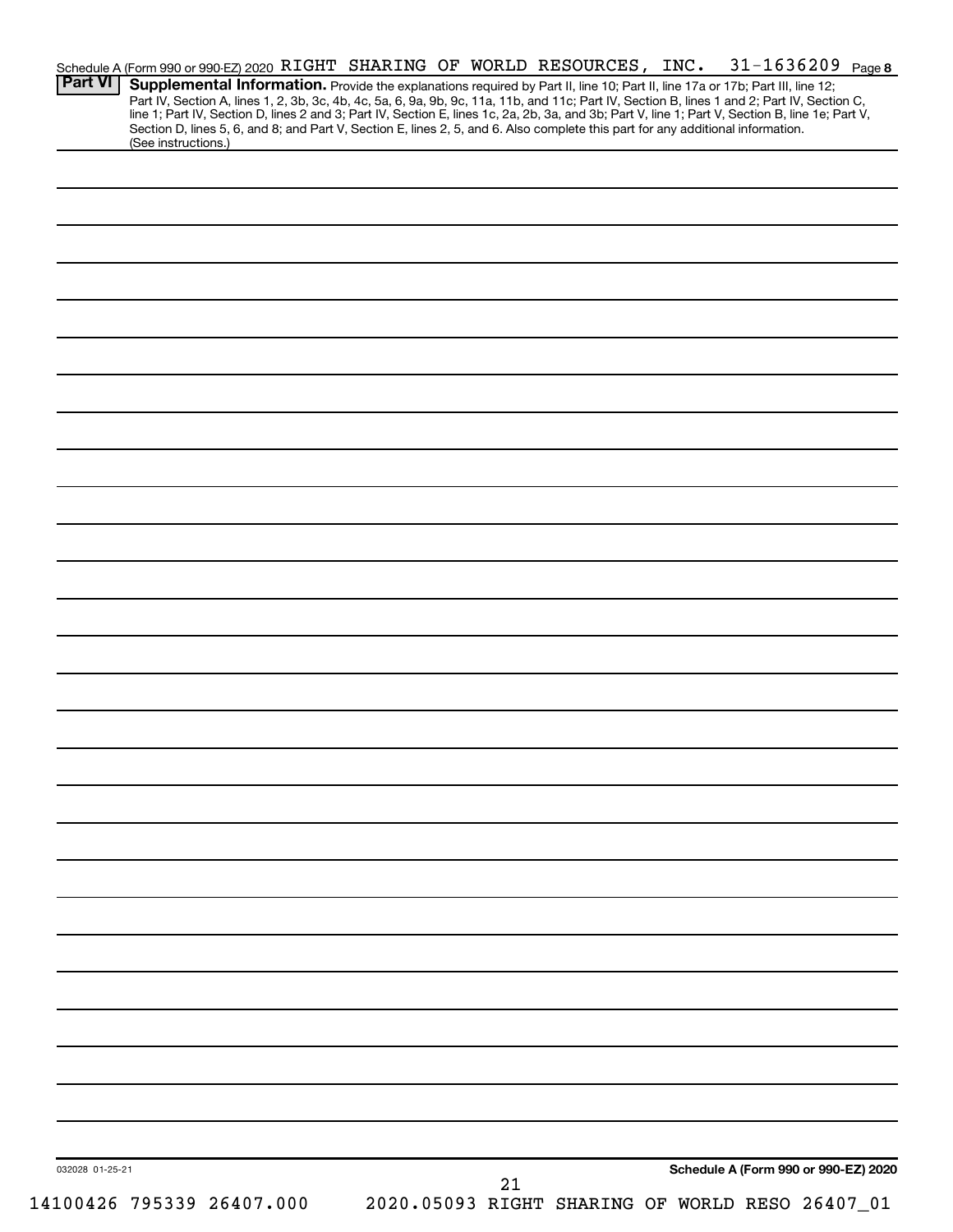**(Form 990, 990-EZ,**

Department of the Treasury Internal Revenue Service

Name of the organization

## **Schedule B Schedule of Contributors**

**or 990-PF) | Attach to Form 990, Form 990-EZ, or Form 990-PF. | Go to www.irs.gov/Form990 for the latest information.** OMB No. 1545-0047

**2020**

**Employer identification number**

|                                | SHARING OF WORLD RESOURCES, INC.<br>RIGHT                                    | $31 - 1636209$ |
|--------------------------------|------------------------------------------------------------------------------|----------------|
| Organization type (check one): |                                                                              |                |
| Filers of:                     | Section:                                                                     |                |
| Form 990 or 990-EZ             | $\boxed{\textbf{X}}$ 501(c)( 3) (enter number) organization                  |                |
|                                | 4947(a)(1) nonexempt charitable trust not treated as a private foundation    |                |
|                                | 527 political organization                                                   |                |
| Form 990-PF                    | 501(c)(3) exempt private foundation                                          |                |
|                                | 4947(a)(1) nonexempt charitable trust treated as a private foundation        |                |
|                                | 501(c)(3) taxable private foundation                                         |                |
|                                |                                                                              |                |
|                                | Check if your organization is covered by the General Rule or a Special Rule. |                |

**Note:**  Only a section 501(c)(7), (8), or (10) organization can check boxes for both the General Rule and a Special Rule. See instructions.

### **General Rule**

 $\Box$ 

 $\Box$ 

For an organization filing Form 990, 990-EZ, or 990-PF that received, during the year, contributions totaling \$5,000 or more (in money or property) from any one contributor. Complete Parts I and II. See instructions for determining a contributor's total contributions.

## **Special Rules**

any one contributor, during the year, total contributions of the greater of (1) \$5,000; or (2) 2% of the amount on (i) Form 990, Part VIII, line 1h;  $\boxed{\text{X}}$  For an organization described in section 501(c)(3) filing Form 990 or 990-EZ that met the 33 1/3% support test of the regulations under sections 509(a)(1) and 170(b)(1)(A)(vi), that checked Schedule A (Form 990 or 990-EZ), Part II, line 13, 16a, or 16b, and that received from or (ii) Form 990-EZ, line 1. Complete Parts I and II.

For an organization described in section 501(c)(7), (8), or (10) filing Form 990 or 990-EZ that received from any one contributor, during the year, total contributions of more than \$1,000 exclusively for religious, charitable, scientific, literary, or educational purposes, or for the prevention of cruelty to children or animals. Complete Parts I (entering "N/A" in column (b) instead of the contributor name and address), II, and III.  $\Box$ 

purpose. Don't complete any of the parts unless the General Rule applies to this organization because it received nonexclusively year, contributions exclusively for religious, charitable, etc., purposes, but no such contributions totaled more than \$1,000. If this box is checked, enter here the total contributions that were received during the year for an exclusively religious, charitable, etc., For an organization described in section 501(c)(7), (8), or (10) filing Form 990 or 990-EZ that received from any one contributor, during the religious, charitable, etc., contributions totaling \$5,000 or more during the year  $~\ldots\ldots\ldots\ldots\ldots\ldots\ldots\ldots\blacktriangleright~$ \$

**Caution:**  An organization that isn't covered by the General Rule and/or the Special Rules doesn't file Schedule B (Form 990, 990-EZ, or 990-PF),  **must** but it answer "No" on Part IV, line 2, of its Form 990; or check the box on line H of its Form 990-EZ or on its Form 990-PF, Part I, line 2, to certify that it doesn't meet the filing requirements of Schedule B (Form 990, 990-EZ, or 990-PF).

**For Paperwork Reduction Act Notice, see the instructions for Form 990, 990-EZ, or 990-PF. Schedule B (Form 990, 990-EZ, or 990-PF) (2020)** LHA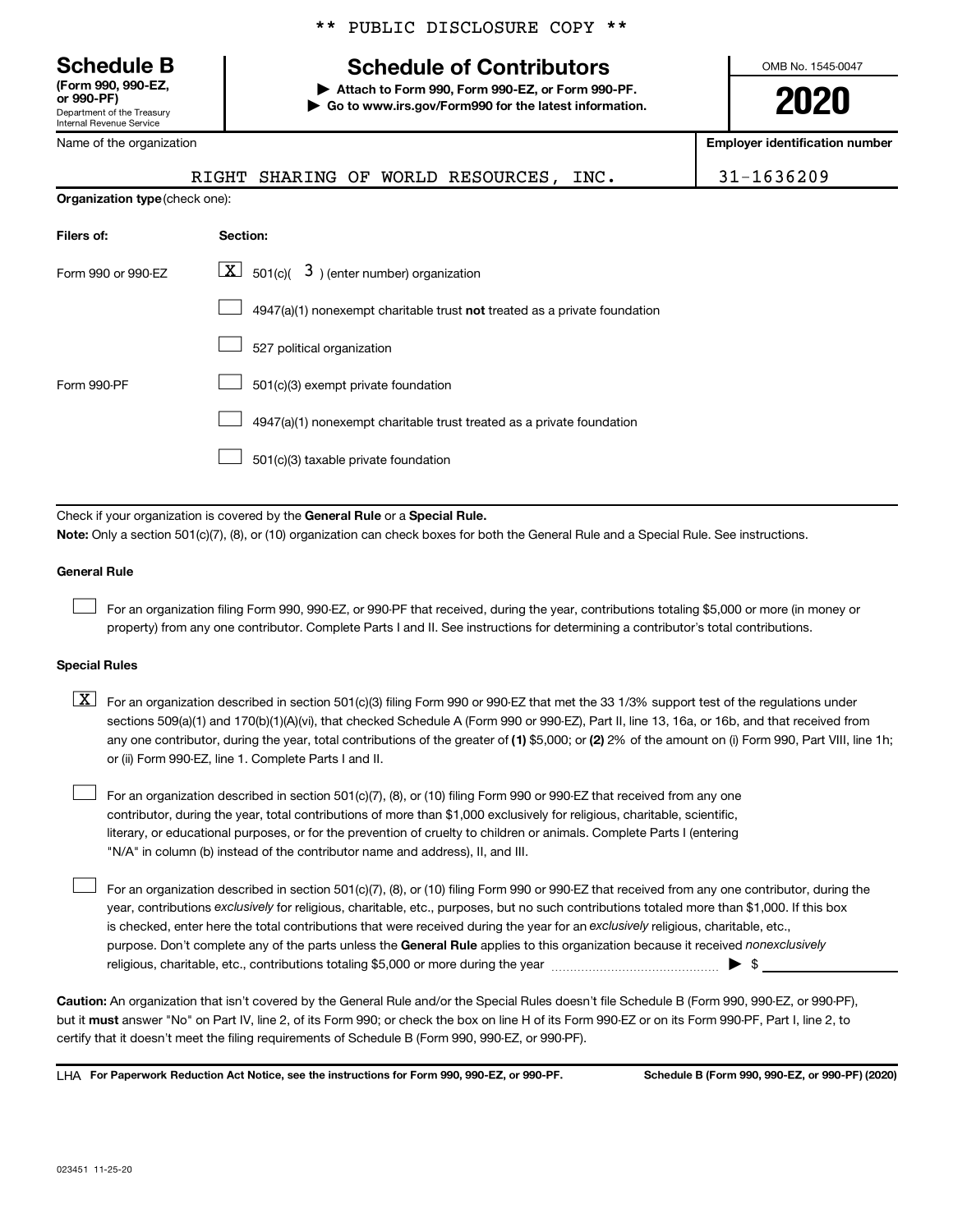| Schedule B (Form 990, 990-EZ, or 990-PF) (2020)<br>. The state of the state $\mathcal{L}$ is the state of the state of the state of the state of the state of the state of the state of the state of the state of the state of the state of the state of the state of the state of th | Page |
|---------------------------------------------------------------------------------------------------------------------------------------------------------------------------------------------------------------------------------------------------------------------------------------|------|
|---------------------------------------------------------------------------------------------------------------------------------------------------------------------------------------------------------------------------------------------------------------------------------------|------|

Name of organization

**Employer identification number 2**

## RIGHT SHARING OF WORLD RESOURCES, INC. | 31-1636209

**Part I** Contributors (see instructions). Use duplicate copies of Part I if additional space is needed.

| (a)<br>No.           | (b)<br>Name, address, and ZIP + 4 | (c)<br><b>Total contributions</b> | (d)<br>Type of contribution                                                                                                                                    |
|----------------------|-----------------------------------|-----------------------------------|----------------------------------------------------------------------------------------------------------------------------------------------------------------|
| 1                    |                                   | 90,800.<br>\$                     | $\overline{\text{X}}$<br>Person<br>Payroll<br>Noncash<br>(Complete Part II for<br>noncash contributions.)                                                      |
| (a)<br>No.           | (b)<br>Name, address, and ZIP + 4 | (c)<br><b>Total contributions</b> | (d)<br>Type of contribution                                                                                                                                    |
| 2                    |                                   | 29,544.<br>\$                     | $\overline{\text{X}}$<br>Person<br>Payroll<br><b>Noncash</b><br>(Complete Part II for<br>noncash contributions.)                                               |
| (a)<br>No.           | (b)<br>Name, address, and ZIP + 4 | (c)<br><b>Total contributions</b> | (d)<br>Type of contribution                                                                                                                                    |
| 3                    |                                   | 20,000.<br>\$                     | $\overline{\text{X}}$<br>Person<br>Payroll<br><b>Noncash</b><br>(Complete Part II for<br>noncash contributions.)                                               |
| (a)<br>No.           | (b)<br>Name, address, and ZIP + 4 | (c)<br><b>Total contributions</b> | (d)<br>Type of contribution                                                                                                                                    |
| 4                    |                                   | 18,680.<br>\$                     | $\overline{\text{X}}$<br>Person<br>Payroll<br><b>Noncash</b><br>(Complete Part II for<br>noncash contributions.)                                               |
| (a)<br>No.           | (b)<br>Name, address, and ZIP + 4 | (c)<br><b>Total contributions</b> | (d)<br>Type of contribution                                                                                                                                    |
| 5                    |                                   | 22,000.<br>\$                     | $\boxed{\text{X}}$<br>Person<br>Payroll<br>Noncash<br>(Complete Part II for<br>noncash contributions.)                                                         |
| (a)<br>No.           | (b)<br>Name, address, and ZIP + 4 | (c)<br><b>Total contributions</b> | (d)<br>Type of contribution                                                                                                                                    |
| 6<br>023452 11-25-20 |                                   | 175,648.<br>\$                    | $\overline{\mathbf{X}}$<br>Person<br>Payroll<br>Noncash<br>(Complete Part II for<br>noncash contributions.)<br>Schedule B (Form 990, 990-EZ, or 990-PF) (2020) |

23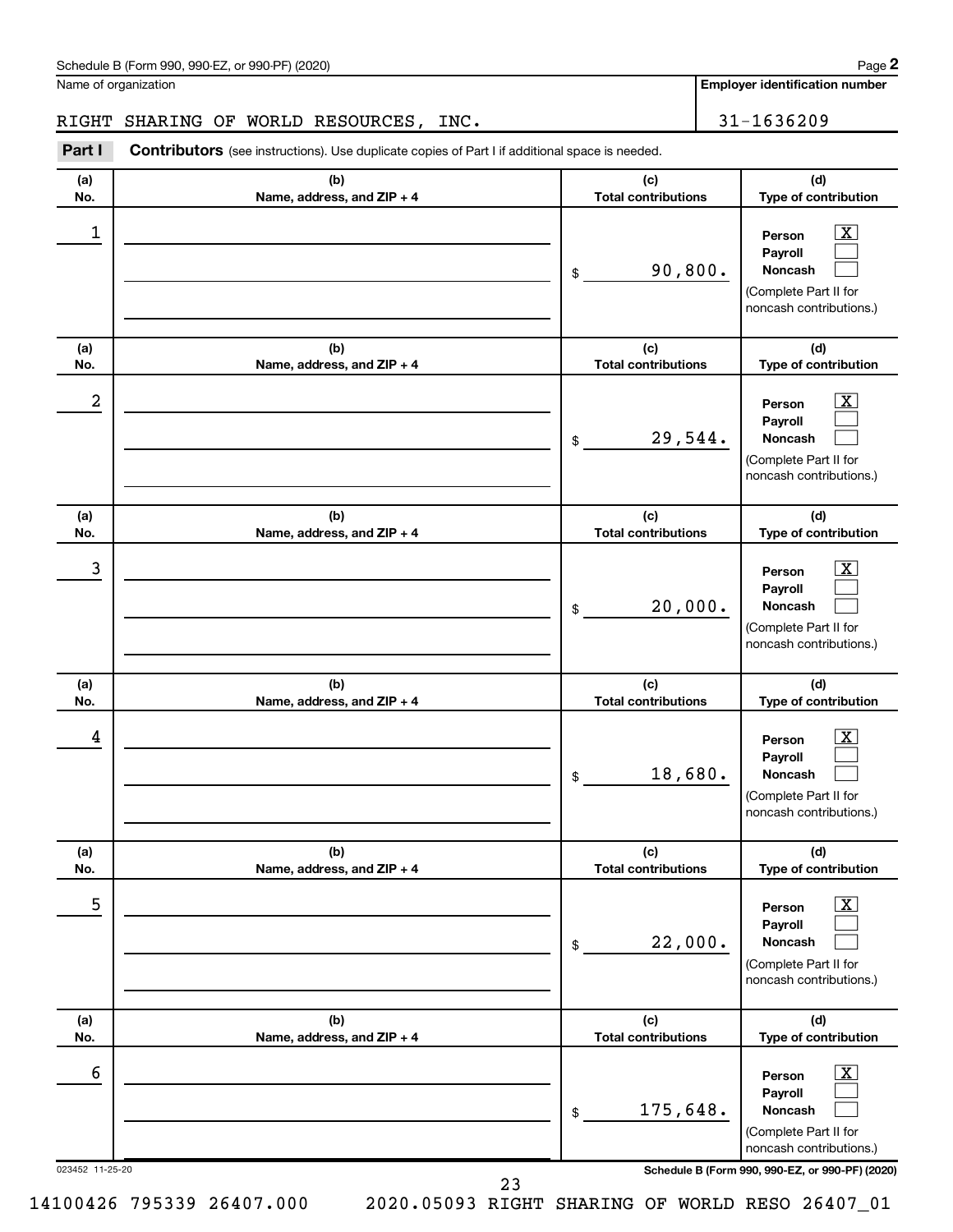| Schedule B (Form 990, 990-EZ, or 990-PF) (2020) | Page |
|-------------------------------------------------|------|
|-------------------------------------------------|------|

Name of organization

**Employer identification number**

RIGHT SHARING OF WORLD RESOURCES, INC. 31-1636209

| (a)<br>No.                   | (b)                                          | (c)                                             | (d)                                             |
|------------------------------|----------------------------------------------|-------------------------------------------------|-------------------------------------------------|
| from<br>Part I               | Description of noncash property given        | FMV (or estimate)<br>(See instructions.)        | Date received                                   |
|                              |                                              |                                                 |                                                 |
|                              |                                              | $$\mathbb{S}$$                                  |                                                 |
| (a)<br>No.<br>from<br>Part I | (b)<br>Description of noncash property given | (c)<br>FMV (or estimate)<br>(See instructions.) | (d)<br>Date received                            |
|                              |                                              | $\frac{1}{2}$                                   |                                                 |
| (a)<br>No.<br>from<br>Part I | (b)<br>Description of noncash property given | (c)<br>FMV (or estimate)<br>(See instructions.) | (d)<br>Date received                            |
|                              |                                              | $\frac{1}{2}$                                   |                                                 |
| (a)<br>No.<br>from<br>Part I | (b)<br>Description of noncash property given | (c)<br>FMV (or estimate)<br>(See instructions.) | (d)<br>Date received                            |
|                              |                                              | \$                                              |                                                 |
| (a)<br>No.<br>from<br>Part I | (b)<br>Description of noncash property given | (c)<br>FMV (or estimate)<br>(See instructions.) | (d)<br>Date received                            |
|                              |                                              | \$                                              |                                                 |
| (a)<br>No.<br>from<br>Part I | (b)<br>Description of noncash property given | (c)<br>FMV (or estimate)<br>(See instructions.) | (d)<br>Date received                            |
|                              |                                              |                                                 |                                                 |
| 023453 11-25-20              |                                              | \$                                              | Schedule B (Form 990, 990-EZ, or 990-PF) (2020) |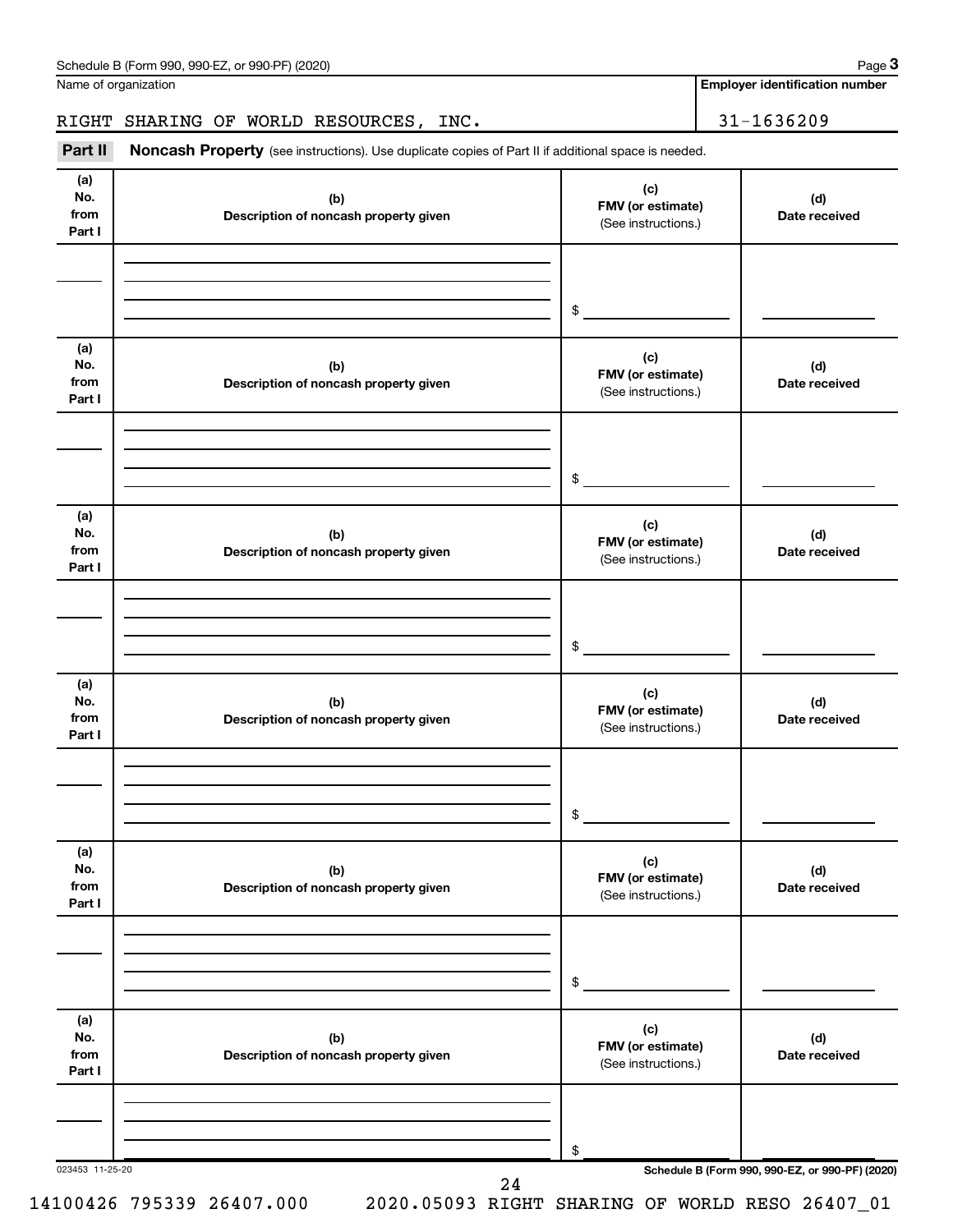| Name of organization                   |                                                                                                                                                                                                                                                                                                                                           |                      | <b>Employer identification number</b>                                                                                                                          |  |
|----------------------------------------|-------------------------------------------------------------------------------------------------------------------------------------------------------------------------------------------------------------------------------------------------------------------------------------------------------------------------------------------|----------------------|----------------------------------------------------------------------------------------------------------------------------------------------------------------|--|
|                                        | RIGHT SHARING OF WORLD RESOURCES, INC.                                                                                                                                                                                                                                                                                                    |                      | 31-1636209                                                                                                                                                     |  |
| Part III                               | from any one contributor. Complete columns (a) through (e) and the following line entry. For organizations<br>completing Part III, enter the total of exclusively religious, charitable, etc., contributions of \$1,000 or less for the year. (Enter this info. once.)<br>Use duplicate copies of Part III if additional space is needed. |                      | Exclusively religious, charitable, etc., contributions to organizations described in section 501(c)(7), (8), or (10) that total more than \$1,000 for the year |  |
| $\overline{a}$ ) No.<br>from<br>Part I | (b) Purpose of gift                                                                                                                                                                                                                                                                                                                       | (c) Use of gift      | (d) Description of how gift is held                                                                                                                            |  |
|                                        |                                                                                                                                                                                                                                                                                                                                           |                      |                                                                                                                                                                |  |
|                                        |                                                                                                                                                                                                                                                                                                                                           | (e) Transfer of gift |                                                                                                                                                                |  |
|                                        | Transferee's name, address, and ZIP + 4                                                                                                                                                                                                                                                                                                   |                      | Relationship of transferor to transferee                                                                                                                       |  |
| $\overline{a}$ ) No.                   |                                                                                                                                                                                                                                                                                                                                           |                      |                                                                                                                                                                |  |
| from<br>Part I                         | (b) Purpose of gift                                                                                                                                                                                                                                                                                                                       | (c) Use of gift      | (d) Description of how gift is held                                                                                                                            |  |
|                                        |                                                                                                                                                                                                                                                                                                                                           | (e) Transfer of gift |                                                                                                                                                                |  |
|                                        | Transferee's name, address, and ZIP + 4                                                                                                                                                                                                                                                                                                   |                      | Relationship of transferor to transferee                                                                                                                       |  |
| $\overline{a}$ ) No.                   |                                                                                                                                                                                                                                                                                                                                           |                      |                                                                                                                                                                |  |
| from<br>Part I                         | (b) Purpose of gift                                                                                                                                                                                                                                                                                                                       | (c) Use of gift      | (d) Description of how gift is held                                                                                                                            |  |
|                                        |                                                                                                                                                                                                                                                                                                                                           | (e) Transfer of gift |                                                                                                                                                                |  |
|                                        | Transferee's name, address, and ZIP + 4                                                                                                                                                                                                                                                                                                   |                      | Relationship of transferor to transferee                                                                                                                       |  |
|                                        |                                                                                                                                                                                                                                                                                                                                           |                      |                                                                                                                                                                |  |
| (a) No.<br>from<br>Part I              | (b) Purpose of gift                                                                                                                                                                                                                                                                                                                       | (c) Use of gift      | (d) Description of how gift is held                                                                                                                            |  |
|                                        |                                                                                                                                                                                                                                                                                                                                           | (e) Transfer of gift |                                                                                                                                                                |  |
|                                        | Transferee's name, address, and ZIP + 4                                                                                                                                                                                                                                                                                                   |                      | Relationship of transferor to transferee                                                                                                                       |  |
|                                        |                                                                                                                                                                                                                                                                                                                                           |                      |                                                                                                                                                                |  |
| 023454 11-25-20                        |                                                                                                                                                                                                                                                                                                                                           | 25                   | Schedule B (Form 990, 990-EZ, or 990-PF) (2020)                                                                                                                |  |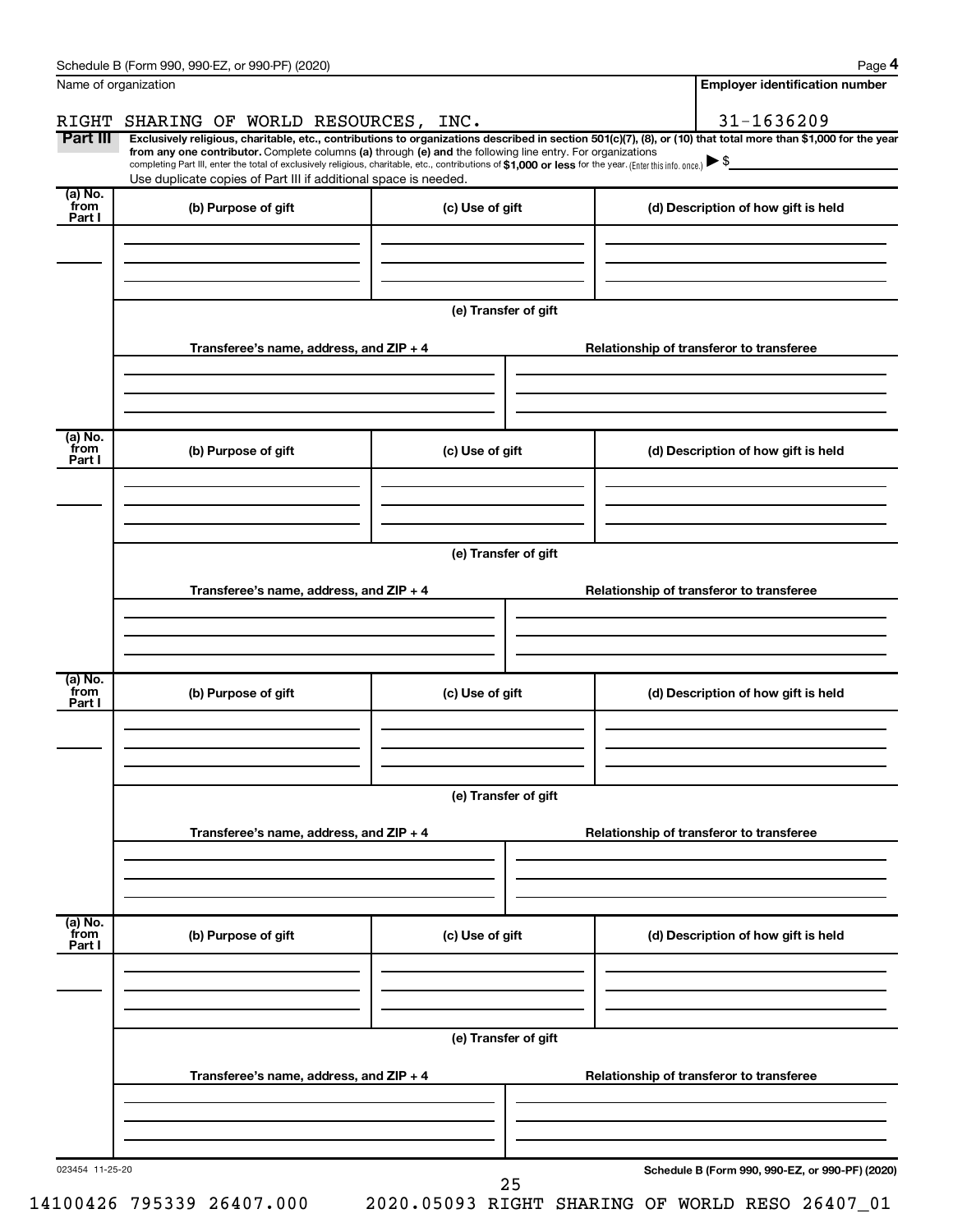Department of the Treasury Internal Revenue Service

| (Form 990) |  |
|------------|--|
|------------|--|

# **SCHEDULE D Supplemental Financial Statements**<br> **Form 990 2020**<br> **Part IV** line 6.7.8.9.10, 11a, 11b, 11d, 11d, 11d, 11d, 11d, 12a, 0r, 12b

**(Form 990) | Complete if the organization answered "Yes" on Form 990, Part IV, line 6, 7, 8, 9, 10, 11a, 11b, 11c, 11d, 11e, 11f, 12a, or 12b.**

**| Attach to Form 990. |Go to www.irs.gov/Form990 for instructions and the latest information.**



Name of the organization<br>**RIGHT SHARING OF WORLD RESOURCES, INC.** [Employer identification number<br>31-1636209 RIGHT SHARING OF WORLD RESOURCES, INC.

|         | organization answered "Yes" on Form 990, Part IV, line 6.                                                                                                                                                                      | (a) Donor advised funds | (b) Funds and other accounts                       |
|---------|--------------------------------------------------------------------------------------------------------------------------------------------------------------------------------------------------------------------------------|-------------------------|----------------------------------------------------|
| 1       |                                                                                                                                                                                                                                |                         |                                                    |
| 2       | Aggregate value of contributions to (during year)                                                                                                                                                                              |                         |                                                    |
| 3       | Aggregate value of grants from (during year)                                                                                                                                                                                   |                         |                                                    |
| 4       |                                                                                                                                                                                                                                |                         |                                                    |
| 5       | Did the organization inform all donors and donor advisors in writing that the assets held in donor advised funds                                                                                                               |                         |                                                    |
|         |                                                                                                                                                                                                                                |                         | Yes<br>No                                          |
| 6       | Did the organization inform all grantees, donors, and donor advisors in writing that grant funds can be used only                                                                                                              |                         |                                                    |
|         | for charitable purposes and not for the benefit of the donor or donor advisor, or for any other purpose conferring                                                                                                             |                         |                                                    |
|         |                                                                                                                                                                                                                                |                         | Yes<br>No                                          |
| Part II | Conservation Easements. Complete if the organization answered "Yes" on Form 990, Part IV, line 7.                                                                                                                              |                         |                                                    |
| 1.      | Purpose(s) of conservation easements held by the organization (check all that apply).                                                                                                                                          |                         |                                                    |
|         | Preservation of land for public use (for example, recreation or education)                                                                                                                                                     |                         | Preservation of a historically important land area |
|         | Protection of natural habitat                                                                                                                                                                                                  |                         | Preservation of a certified historic structure     |
|         | Preservation of open space                                                                                                                                                                                                     |                         |                                                    |
| 2       | Complete lines 2a through 2d if the organization held a qualified conservation contribution in the form of a conservation easement on the last                                                                                 |                         |                                                    |
|         | day of the tax year.                                                                                                                                                                                                           |                         | Held at the End of the Tax Year                    |
|         |                                                                                                                                                                                                                                |                         | 2a                                                 |
| b       | Total acreage restricted by conservation easements [11] [12] matter and acreage restricted by conservation easements [12] matter and acreage restricted by conservation easements [12] matter and acreage restricted by conser |                         | 2b                                                 |
|         |                                                                                                                                                                                                                                |                         | 2c                                                 |
|         | d Number of conservation easements included in (c) acquired after 7/25/06, and not on a historic structure                                                                                                                     |                         |                                                    |
|         | listed in the National Register [1111] listed in the National Register [111] listed in the National Register [11] listed in the National Register [11] listed in the National Register [11] listed in the National Register [1 |                         | 2d                                                 |
| 3       | Number of conservation easements modified, transferred, released, extinguished, or terminated by the organization during the tax                                                                                               |                         |                                                    |
|         | $year \blacktriangleright$                                                                                                                                                                                                     |                         |                                                    |
| 4       | Number of states where property subject to conservation easement is located $\blacktriangleright$                                                                                                                              |                         |                                                    |
| 5       | Does the organization have a written policy regarding the periodic monitoring, inspection, handling of                                                                                                                         |                         |                                                    |
|         |                                                                                                                                                                                                                                |                         |                                                    |
|         | violations, and enforcement of the conservation easements it holds?                                                                                                                                                            |                         | Yes<br><b>No</b>                                   |
| 6       | Staff and volunteer hours devoted to monitoring, inspecting, handling of violations, and enforcing conservation easements during the year                                                                                      |                         |                                                    |
|         |                                                                                                                                                                                                                                |                         |                                                    |
| 7       | Amount of expenses incurred in monitoring, inspecting, handling of violations, and enforcing conservation easements during the year                                                                                            |                         |                                                    |
|         | $\blacktriangleright$ \$                                                                                                                                                                                                       |                         |                                                    |
| 8       | Does each conservation easement reported on line 2(d) above satisfy the requirements of section 170(h)(4)(B)(i)                                                                                                                |                         |                                                    |
|         |                                                                                                                                                                                                                                |                         | Yes<br>No                                          |
| 9       | In Part XIII, describe how the organization reports conservation easements in its revenue and expense statement and                                                                                                            |                         |                                                    |
|         | balance sheet, and include, if applicable, the text of the footnote to the organization's financial statements that describes the                                                                                              |                         |                                                    |
|         | organization's accounting for conservation easements.                                                                                                                                                                          |                         |                                                    |
|         | Organizations Maintaining Collections of Art, Historical Treasures, or Other Similar Assets.<br><b>Part III</b>                                                                                                                |                         |                                                    |
|         | Complete if the organization answered "Yes" on Form 990, Part IV, line 8.                                                                                                                                                      |                         |                                                    |
|         | 1a If the organization elected, as permitted under FASB ASC 958, not to report in its revenue statement and balance sheet works                                                                                                |                         |                                                    |
|         | of art, historical treasures, or other similar assets held for public exhibition, education, or research in furtherance of public                                                                                              |                         |                                                    |
|         | service, provide in Part XIII the text of the footnote to its financial statements that describes these items.                                                                                                                 |                         |                                                    |
|         | <b>b</b> If the organization elected, as permitted under FASB ASC 958, to report in its revenue statement and balance sheet works of                                                                                           |                         |                                                    |
|         | art, historical treasures, or other similar assets held for public exhibition, education, or research in furtherance of public service,                                                                                        |                         |                                                    |
|         | provide the following amounts relating to these items:                                                                                                                                                                         |                         |                                                    |
|         |                                                                                                                                                                                                                                |                         |                                                    |
|         | (ii) Assets included in Form 990, Part X                                                                                                                                                                                       |                         | $\blacktriangleright$ \$                           |
| 2       | If the organization received or held works of art, historical treasures, or other similar assets for financial gain, provide                                                                                                   |                         |                                                    |
|         | the following amounts required to be reported under FASB ASC 958 relating to these items:                                                                                                                                      |                         |                                                    |
|         |                                                                                                                                                                                                                                |                         | -\$                                                |
|         |                                                                                                                                                                                                                                |                         | $\blacktriangleright$ s                            |
|         | LHA For Paperwork Reduction Act Notice, see the Instructions for Form 990.                                                                                                                                                     |                         | Schedule D (Form 990) 2020                         |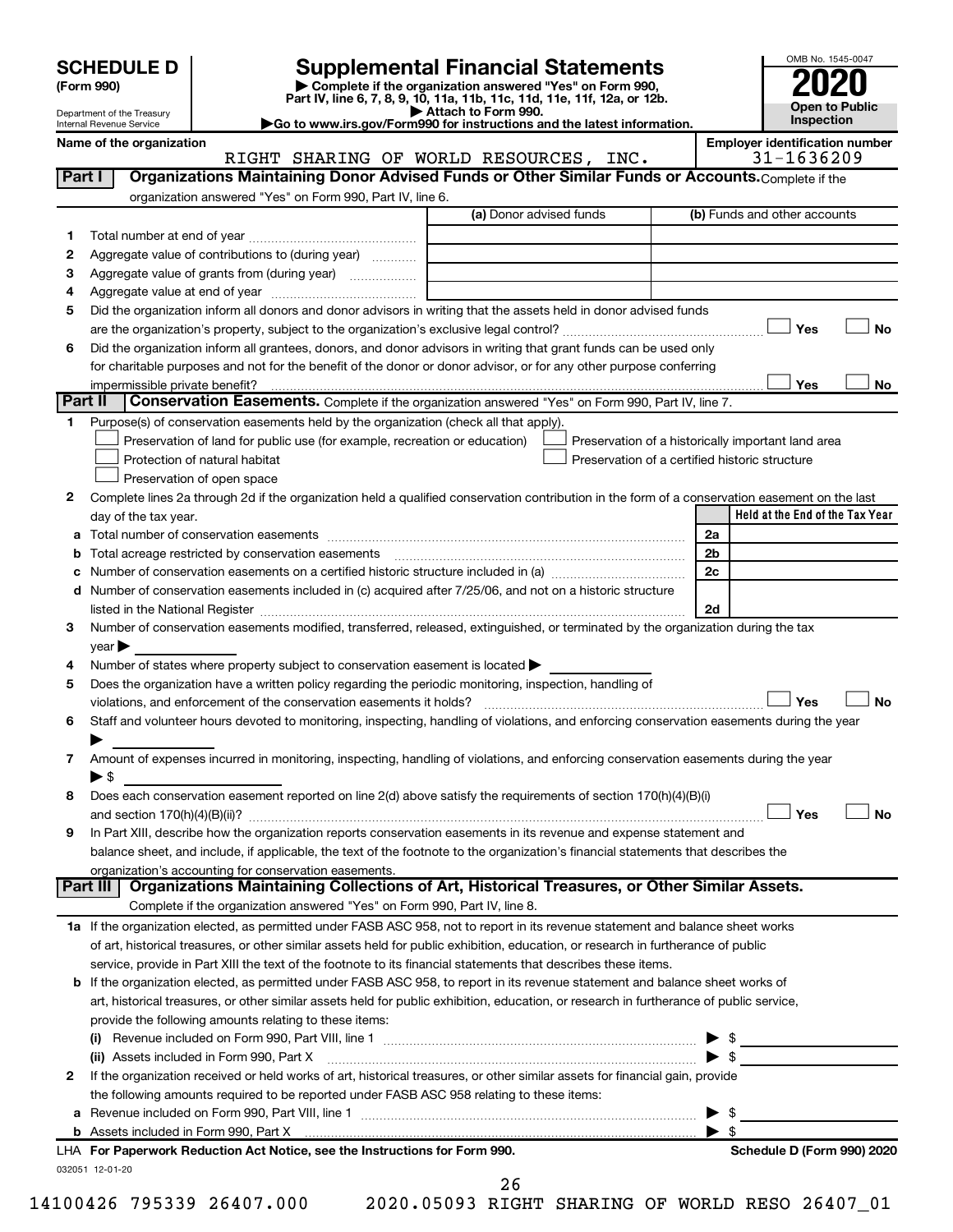|               | Schedule D (Form 990) 2020                                                                                                                                                                                                     | RIGHT SHARING OF WORLD RESOURCES, INC. |                |                          |                              | $31 - 1636209$ Page 2      |                     |     |          |
|---------------|--------------------------------------------------------------------------------------------------------------------------------------------------------------------------------------------------------------------------------|----------------------------------------|----------------|--------------------------|------------------------------|----------------------------|---------------------|-----|----------|
|               | Part III<br>Organizations Maintaining Collections of Art, Historical Treasures, or Other Similar Assets (continued)                                                                                                            |                                        |                |                          |                              |                            |                     |     |          |
| 3             | Using the organization's acquisition, accession, and other records, check any of the following that make significant use of its                                                                                                |                                        |                |                          |                              |                            |                     |     |          |
|               | collection items (check all that apply):                                                                                                                                                                                       |                                        |                |                          |                              |                            |                     |     |          |
| a             | Public exhibition                                                                                                                                                                                                              |                                        |                | Loan or exchange program |                              |                            |                     |     |          |
| b             | Scholarly research                                                                                                                                                                                                             |                                        | Other          |                          |                              |                            |                     |     |          |
| c             | Preservation for future generations                                                                                                                                                                                            |                                        |                |                          |                              |                            |                     |     |          |
|               | Provide a description of the organization's collections and explain how they further the organization's exempt purpose in Part XIII.                                                                                           |                                        |                |                          |                              |                            |                     |     |          |
| 5             | During the year, did the organization solicit or receive donations of art, historical treasures, or other similar assets                                                                                                       |                                        |                |                          |                              |                            |                     |     |          |
|               |                                                                                                                                                                                                                                |                                        |                |                          |                              |                            | Yes                 |     | No       |
|               | <b>Part IV</b><br><b>Escrow and Custodial Arrangements.</b> Complete if the organization answered "Yes" on Form 990, Part IV, line 9, or                                                                                       |                                        |                |                          |                              |                            |                     |     |          |
|               | reported an amount on Form 990, Part X, line 21.                                                                                                                                                                               |                                        |                |                          |                              |                            |                     |     |          |
|               | 1a Is the organization an agent, trustee, custodian or other intermediary for contributions or other assets not included                                                                                                       |                                        |                |                          |                              |                            |                     |     |          |
|               | on Form 990, Part X? <b>William Constitution Constitution</b> Construction Construction Construction Constitution Con                                                                                                          |                                        |                |                          |                              |                            | Yes                 |     | No       |
|               | b If "Yes," explain the arrangement in Part XIII and complete the following table:                                                                                                                                             |                                        |                |                          |                              |                            |                     |     |          |
|               |                                                                                                                                                                                                                                |                                        |                |                          |                              |                            | Amount              |     |          |
|               | c Beginning balance measurements and the contract of the contract of the contract of the contract of the contract of the contract of the contract of the contract of the contract of the contract of the contract of the contr |                                        |                |                          | 1c                           |                            |                     |     |          |
|               |                                                                                                                                                                                                                                |                                        |                |                          | 1d                           |                            |                     |     |          |
|               | e Distributions during the year manufactured and continuum and contact the year manufactured and contact the year manufactured and contact the year manufactured and contact the year manufactured and contact the year manufa |                                        |                |                          | 1e                           |                            |                     |     |          |
|               |                                                                                                                                                                                                                                |                                        |                |                          | 1f                           |                            |                     |     |          |
|               | 2a Did the organization include an amount on Form 990, Part X, line 21, for escrow or custodial account liability?                                                                                                             |                                        |                |                          |                              |                            | Yes                 |     | No       |
|               | <b>b</b> If "Yes," explain the arrangement in Part XIII. Check here if the explanation has been provided on Part XIII                                                                                                          |                                        |                |                          |                              |                            |                     |     |          |
| <b>Part V</b> | Endowment Funds. Complete if the organization answered "Yes" on Form 990, Part IV, line 10.                                                                                                                                    |                                        |                |                          |                              |                            |                     |     |          |
|               |                                                                                                                                                                                                                                | (a) Current year                       | (b) Prior year | (c) Two years back       | $\vert$ (d) Three years back |                            | (e) Four years back |     |          |
|               | <b>1a</b> Beginning of year balance                                                                                                                                                                                            | 1,080,613.                             | 1,093,641.     | 1,092,898.               |                              | 929,852.                   |                     |     | 929,852. |
|               |                                                                                                                                                                                                                                | 247,807.                               |                |                          |                              |                            |                     |     |          |
|               | c Net investment earnings, gains, and losses                                                                                                                                                                                   | 335, 259.                              | 29,990.        | 41,946.                  |                              | 37,887.                    |                     |     | 52,433.  |
|               |                                                                                                                                                                                                                                |                                        |                |                          |                              |                            |                     |     |          |
|               | e Other expenditures for facilities                                                                                                                                                                                            |                                        |                |                          |                              |                            |                     |     |          |
|               | and programs                                                                                                                                                                                                                   | 50,960.                                | 43,018.        | 41, 203.                 |                              | 44,212.                    |                     |     | 52,433.  |
|               | f Administrative expenses                                                                                                                                                                                                      |                                        |                |                          |                              |                            |                     |     |          |
| g             | End of year balance                                                                                                                                                                                                            | 1,612,719.                             | 1,080,613.     | 1,093,641.               |                              | 1,092,898.                 |                     |     | 929,852. |
|               | Provide the estimated percentage of the current year end balance (line 1g, column (a)) held as:                                                                                                                                |                                        |                |                          |                              |                            |                     |     |          |
|               | Board designated or quasi-endowment                                                                                                                                                                                            | 100,0000                               | %              |                          |                              |                            |                     |     |          |
|               | .0000<br><b>b</b> Permanent endowment $\blacktriangleright$                                                                                                                                                                    | %                                      |                |                          |                              |                            |                     |     |          |
|               | .0000<br>c Term endowment $\blacktriangleright$                                                                                                                                                                                | %                                      |                |                          |                              |                            |                     |     |          |
|               | The percentages on lines 2a, 2b, and 2c should equal 100%.                                                                                                                                                                     |                                        |                |                          |                              |                            |                     |     |          |
|               | 3a Are there endowment funds not in the possession of the organization that are held and administered for the organization                                                                                                     |                                        |                |                          |                              |                            |                     |     |          |
|               | by:                                                                                                                                                                                                                            |                                        |                |                          |                              |                            |                     | Yes | No.      |
|               | (i)                                                                                                                                                                                                                            |                                        |                |                          |                              |                            | 3a(i)               | х   |          |
|               |                                                                                                                                                                                                                                |                                        |                |                          |                              |                            | 3a(ii)              |     | х        |
|               |                                                                                                                                                                                                                                |                                        |                |                          |                              |                            | Зb                  |     |          |
|               | Describe in Part XIII the intended uses of the organization's endowment funds.                                                                                                                                                 |                                        |                |                          |                              |                            |                     |     |          |
|               | Land, Buildings, and Equipment.<br>Part VI                                                                                                                                                                                     |                                        |                |                          |                              |                            |                     |     |          |
|               | Complete if the organization answered "Yes" on Form 990, Part IV, line 11a. See Form 990, Part X, line 10.                                                                                                                     |                                        |                |                          |                              |                            |                     |     |          |
|               | Description of property                                                                                                                                                                                                        | (a) Cost or other                      |                | (b) Cost or other        | (c) Accumulated              |                            | (d) Book value      |     |          |
|               |                                                                                                                                                                                                                                | basis (investment)                     |                | basis (other)            | depreciation                 |                            |                     |     |          |
|               |                                                                                                                                                                                                                                |                                        |                |                          |                              |                            |                     |     |          |
|               |                                                                                                                                                                                                                                |                                        |                |                          |                              |                            |                     |     |          |
|               |                                                                                                                                                                                                                                |                                        |                |                          |                              |                            |                     |     |          |
|               |                                                                                                                                                                                                                                |                                        |                | 6,722.                   | 6,105.                       |                            |                     |     | 617.     |
|               |                                                                                                                                                                                                                                |                                        |                |                          |                              |                            |                     |     |          |
|               | Total. Add lines 1a through 1e. (Column (d) must equal Form 990, Part X, column (B), line 10c.)                                                                                                                                |                                        |                |                          |                              |                            |                     |     | 617.     |
|               |                                                                                                                                                                                                                                |                                        |                |                          |                              | Schedule D (Form 990) 2020 |                     |     |          |

032052 12-01-20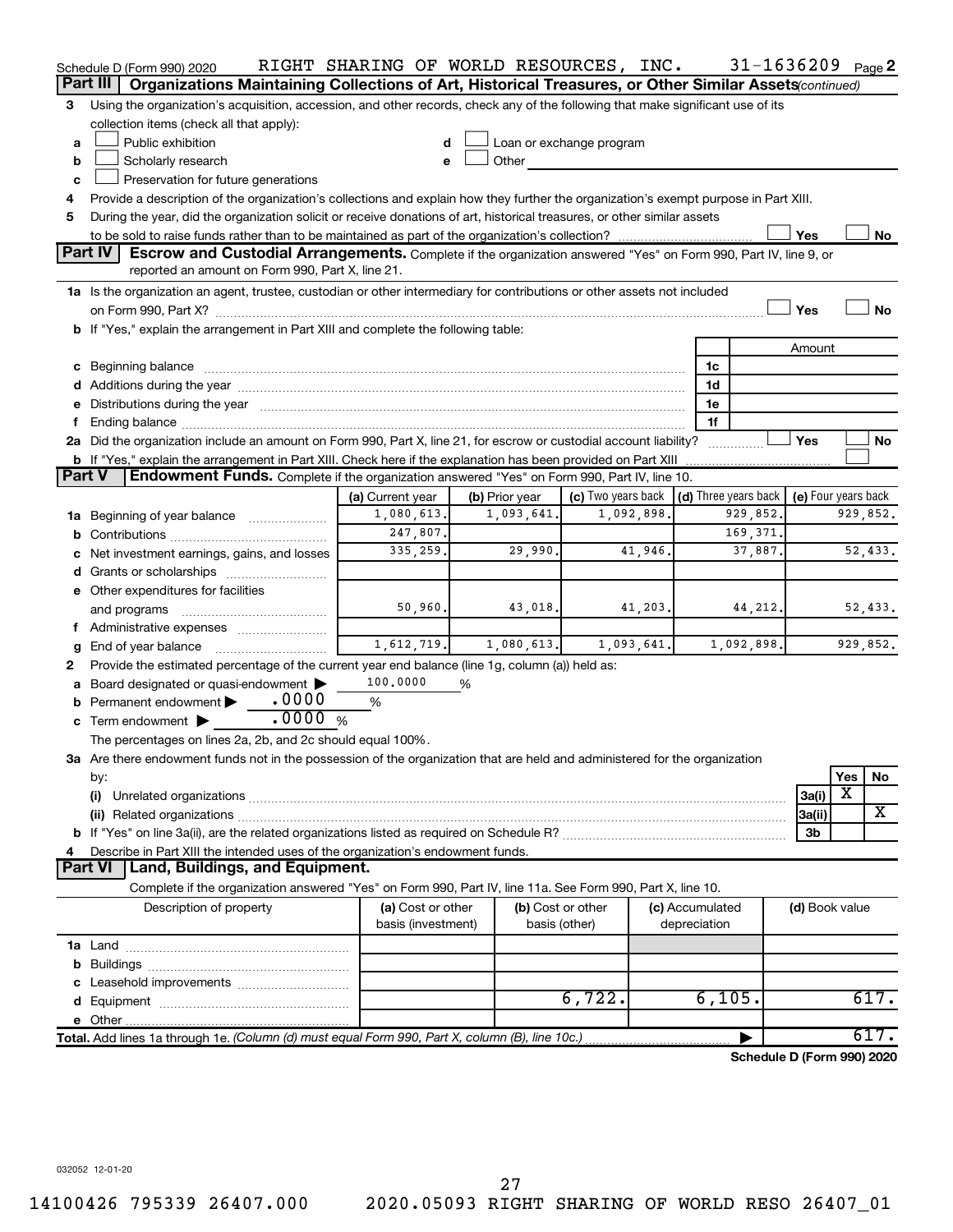| Schedule D (Form 990) 2020                                                                                                                              |                 | RIGHT SHARING OF WORLD RESOURCES, INC. | $31 - 1636209$ Page 3                                     |
|---------------------------------------------------------------------------------------------------------------------------------------------------------|-----------------|----------------------------------------|-----------------------------------------------------------|
| Part VII Investments - Other Securities.                                                                                                                |                 |                                        |                                                           |
| Complete if the organization answered "Yes" on Form 990, Part IV, line 11b. See Form 990, Part X, line 12.                                              |                 |                                        |                                                           |
| (a) Description of security or category (including name of security)                                                                                    | (b) Book value  |                                        | (c) Method of valuation: Cost or end-of-year market value |
| (1) Financial derivatives                                                                                                                               |                 |                                        |                                                           |
|                                                                                                                                                         |                 |                                        |                                                           |
| (3) Other                                                                                                                                               |                 |                                        |                                                           |
| (A) FRIENDS FIDUCIARY                                                                                                                                   |                 |                                        |                                                           |
| <b>CORPORATION</b><br>(B)                                                                                                                               | 2,551,907.      | END-OF-YEAR MARKET VALUE               |                                                           |
| (C)                                                                                                                                                     |                 |                                        |                                                           |
| (D)                                                                                                                                                     |                 |                                        |                                                           |
| (E)                                                                                                                                                     |                 |                                        |                                                           |
| (F)                                                                                                                                                     |                 |                                        |                                                           |
| (G)                                                                                                                                                     |                 |                                        |                                                           |
| (H)                                                                                                                                                     | 2,551,907.      |                                        |                                                           |
| Total. (Col. (b) must equal Form 990, Part X, col. (B) line 12.) $\blacktriangleright$                                                                  |                 |                                        |                                                           |
| Part VIII Investments - Program Related.                                                                                                                |                 |                                        |                                                           |
| Complete if the organization answered "Yes" on Form 990, Part IV, line 11c. See Form 990, Part X, line 13.<br>(a) Description of investment             | (b) Book value  |                                        | (c) Method of valuation: Cost or end-of-year market value |
|                                                                                                                                                         |                 |                                        |                                                           |
| (1)                                                                                                                                                     |                 |                                        |                                                           |
| (2)                                                                                                                                                     |                 |                                        |                                                           |
| (3)                                                                                                                                                     |                 |                                        |                                                           |
| (4)                                                                                                                                                     |                 |                                        |                                                           |
| (5)                                                                                                                                                     |                 |                                        |                                                           |
| (6)                                                                                                                                                     |                 |                                        |                                                           |
| (7)                                                                                                                                                     |                 |                                        |                                                           |
| (8)                                                                                                                                                     |                 |                                        |                                                           |
| (9)                                                                                                                                                     |                 |                                        |                                                           |
| Total. (Col. (b) must equal Form 990, Part X, col. (B) line 13.) $\blacktriangleright$<br>Part IX<br><b>Other Assets.</b>                               |                 |                                        |                                                           |
| Complete if the organization answered "Yes" on Form 990, Part IV, line 11d. See Form 990, Part X, line 15.                                              |                 |                                        |                                                           |
|                                                                                                                                                         | (a) Description |                                        | (b) Book value                                            |
| (1)                                                                                                                                                     |                 |                                        |                                                           |
| (2)                                                                                                                                                     |                 |                                        |                                                           |
| (3)                                                                                                                                                     |                 |                                        |                                                           |
| (4)                                                                                                                                                     |                 |                                        |                                                           |
| (5)                                                                                                                                                     |                 |                                        |                                                           |
| (6)                                                                                                                                                     |                 |                                        |                                                           |
| (7)                                                                                                                                                     |                 |                                        |                                                           |
| (8)                                                                                                                                                     |                 |                                        |                                                           |
| (9)                                                                                                                                                     |                 |                                        |                                                           |
| Total. (Column (b) must equal Form 990, Part X, col. (B) line 15.)                                                                                      |                 |                                        |                                                           |
| <b>Other Liabilities.</b><br>Part X                                                                                                                     |                 |                                        |                                                           |
| Complete if the organization answered "Yes" on Form 990, Part IV, line 11e or 11f. See Form 990, Part X, line 25.                                       |                 |                                        |                                                           |
| (a) Description of liability<br>1.                                                                                                                      |                 |                                        | (b) Book value                                            |
| Federal income taxes<br>(1)                                                                                                                             |                 |                                        |                                                           |
| (2)                                                                                                                                                     |                 |                                        |                                                           |
| (3)                                                                                                                                                     |                 |                                        |                                                           |
| (4)                                                                                                                                                     |                 |                                        |                                                           |
| (5)                                                                                                                                                     |                 |                                        |                                                           |
| (6)                                                                                                                                                     |                 |                                        |                                                           |
| (7)                                                                                                                                                     |                 |                                        |                                                           |
| (8)                                                                                                                                                     |                 |                                        |                                                           |
| (9)                                                                                                                                                     |                 |                                        |                                                           |
|                                                                                                                                                         |                 |                                        |                                                           |
| Liability for uncertain tax positions. In Part XIII, provide the text of the footnote to the organization's financial statements that reports the<br>2. |                 |                                        |                                                           |
| organization's liability for uncertain tax positions under FASB ASC 740. Check here if the text of the footnote has been provided in Part XIII          |                 |                                        | $\lfloor x \rfloor$                                       |

032053 12-01-20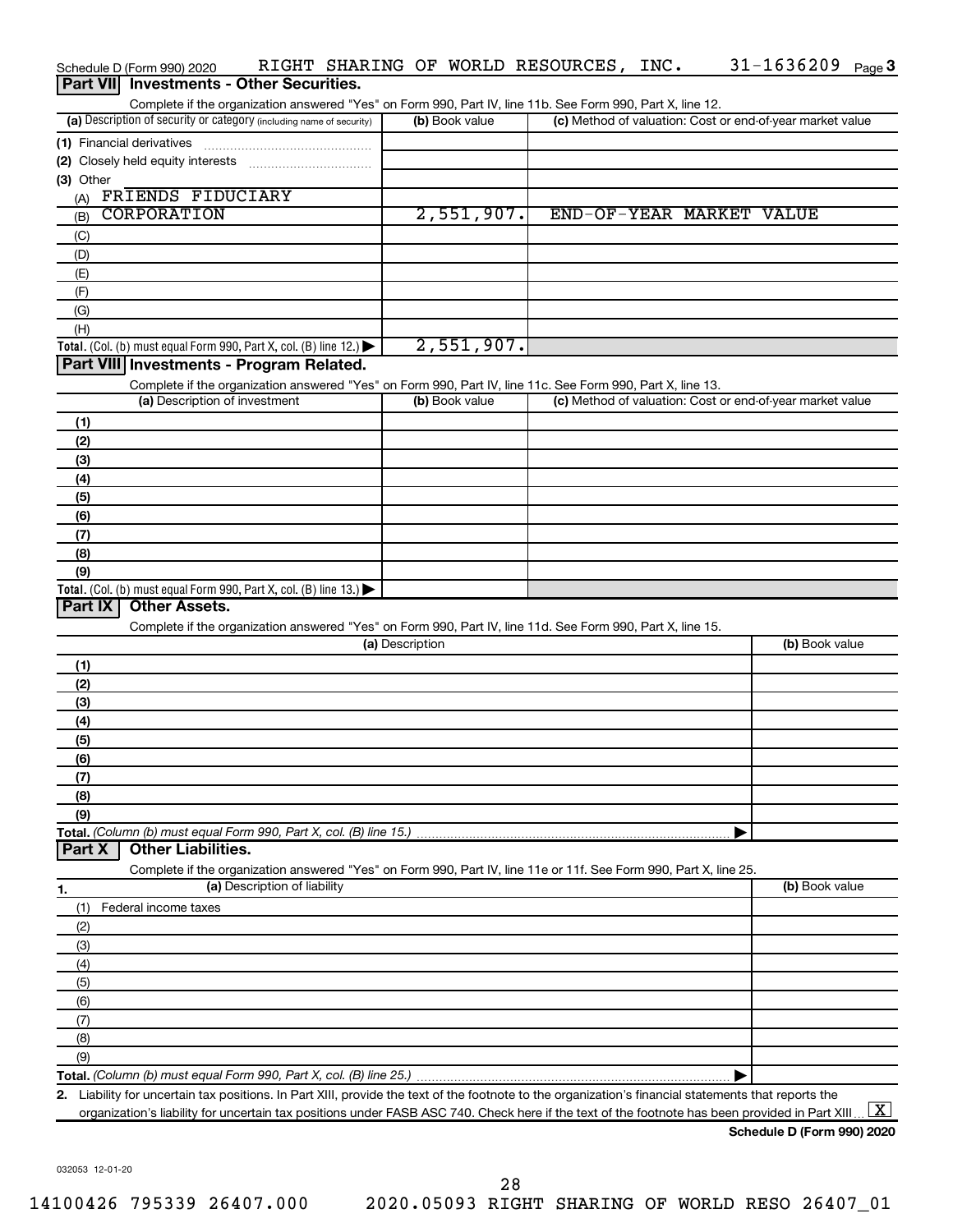|              | RIGHT SHARING OF WORLD RESOURCES, INC.<br>Schedule D (Form 990) 2020                                                                                                                                                                |                |           |                | $31 - 1636209$ Page 4 |
|--------------|-------------------------------------------------------------------------------------------------------------------------------------------------------------------------------------------------------------------------------------|----------------|-----------|----------------|-----------------------|
|              | Reconciliation of Revenue per Audited Financial Statements With Revenue per Return.<br>Part XI                                                                                                                                      |                |           |                |                       |
|              | Complete if the organization answered "Yes" on Form 990, Part IV, line 12a.                                                                                                                                                         |                |           |                |                       |
| 1            | Total revenue, gains, and other support per audited financial statements [[[[[[[[[[[[[[[[[[[[[[[[]]]]]]]]]]]]                                                                                                                       |                |           | $\blacksquare$ | 1, 291, 996.          |
| 2            | Amounts included on line 1 but not on Form 990, Part VIII, line 12:                                                                                                                                                                 |                |           |                |                       |
| a            | Net unrealized gains (losses) on investments [111] Net unrealized mains (losses) on investments [11] Metamanian                                                                                                                     | 2a             | 411, 480. |                |                       |
| b            |                                                                                                                                                                                                                                     | 2 <sub>b</sub> | 2,750.    |                |                       |
| c            |                                                                                                                                                                                                                                     | 2 <sub>c</sub> |           |                |                       |
| d            |                                                                                                                                                                                                                                     | 2d             |           |                |                       |
| е            | Add lines 2a through 2d <b>continuum continuum contracts</b> and an analysis of the contract of the contract of the contract of the contract of the contract of the contract of the contract of the contract of the contract of the |                |           | 2e             | 414,230.              |
| 3            |                                                                                                                                                                                                                                     |                |           | 3              | 877,766.              |
| 4            | Amounts included on Form 990, Part VIII, line 12, but not on line 1:                                                                                                                                                                |                |           |                |                       |
|              |                                                                                                                                                                                                                                     | 4a             |           |                |                       |
| b            | Other (Describe in Part XIII.) (2000) (2000) (2000) (2010) (2010) (2010) (2010) (2010) (2010) (2010) (2010) (20                                                                                                                     | 4 <sub>b</sub> |           |                |                       |
| C.           | Add lines 4a and 4b                                                                                                                                                                                                                 |                |           | 4c             | 0.                    |
|              |                                                                                                                                                                                                                                     | 5              | 877,766.  |                |                       |
|              | Part XII   Reconciliation of Expenses per Audited Financial Statements With Expenses per Return.                                                                                                                                    |                |           |                |                       |
|              | Complete if the organization answered "Yes" on Form 990, Part IV, line 12a.                                                                                                                                                         |                |           |                |                       |
| 1            |                                                                                                                                                                                                                                     |                |           | $\blacksquare$ | 694,814.              |
| 2            | Amounts included on line 1 but not on Form 990, Part IX, line 25:                                                                                                                                                                   |                |           |                |                       |
| a            |                                                                                                                                                                                                                                     | 2a             |           |                |                       |
| b            | Prior year adjustments [111] matter contracts and prior year adjustments [11] matter contracts and prior year adjustments and the contracts of the contracts and prior year and prior year.                                         | 2 <sub>b</sub> |           |                |                       |
| c            |                                                                                                                                                                                                                                     | 2 <sub>c</sub> |           |                |                       |
| d            |                                                                                                                                                                                                                                     | 2d             |           |                |                       |
| е            | Add lines 2a through 2d <b>contained a contained a contained a contained a</b> contained a contact the contact of the contact of the contact of the contact of the contact of the contact of the contact of the contact of the cont |                |           | 2e             | 0.                    |
| З            |                                                                                                                                                                                                                                     |                |           | 3              | 694,814.              |
| 4            |                                                                                                                                                                                                                                     |                |           |                |                       |
|              | Amounts included on Form 990, Part IX, line 25, but not on line 1:                                                                                                                                                                  |                |           |                |                       |
| a            |                                                                                                                                                                                                                                     | 4a             |           |                |                       |
| b            |                                                                                                                                                                                                                                     | 4b             |           |                |                       |
| $\mathbf{c}$ | Add lines 4a and 4b                                                                                                                                                                                                                 |                |           | 4с             | 0.                    |
|              | Part XIII Supplemental Information.                                                                                                                                                                                                 |                |           | 5              | 694,814.              |

Provide the descriptions required for Part II, lines 3, 5, and 9; Part III, lines 1a and 4; Part IV, lines 1b and 2b; Part V, line 4; Part X, line 2; Part XI, lines 2d and 4b; and Part XII, lines 2d and 4b. Also complete this part to provide any additional information.

## PART V, LINE 4:

| THE ORGANIZATION HAS ADOPTED AN INVESTMENT POLICY FOR ENDOWMENT ASSETS                      |
|---------------------------------------------------------------------------------------------|
| THAT ATTEMPT TO PRESERVE THE REAL PURCHASING POWER OF THE ASSETS, AND                       |
| PROVIDE A GROWING STREAM OF INCOME TO BE MADE AVAILABLE FOR SPENDING, AND                   |
| KEEPING PACE WITH INFLATION IN ORDER TO SUSTAIN THE OPERATIONS AND                          |
| GRANT-MAKING CAPACITY OF THE ORGANIZATION. THE INVESTMENT POLICY                            |
| ESTABLISHES A RETURN OBJECTIVE THROUGH DIVERSIFICATION OF ASSET CLASSES.                    |
| PART X, LINE 2:                                                                             |
| ACCOUNTING STANDARDS REQUIRE THE EVALUATION OF TAX POSITIONS TAKEN, OR                      |
| EXPECTED TO BE TAKEN, IN THE COURSE OF PREPARING THE ORGANIZATION'S TAX                     |
| <u> MO DEMEDNING WUGMUGO MUG MAY DOCIMIONS ADG "MODG I TVGIV MUAN NOM"</u><br>ס התכווחים כד |

032054 12-01-20 **Schedule D (Form 990) 2020** RETURNS, TO DETERMINE WHETHER THE TAX POSITIONS ARE "MORE-LIKELY-THAN-NOT" 14100426 795339 26407.000 2020.05093 RIGHT SHARING OF WORLD RESO 26407\_01 29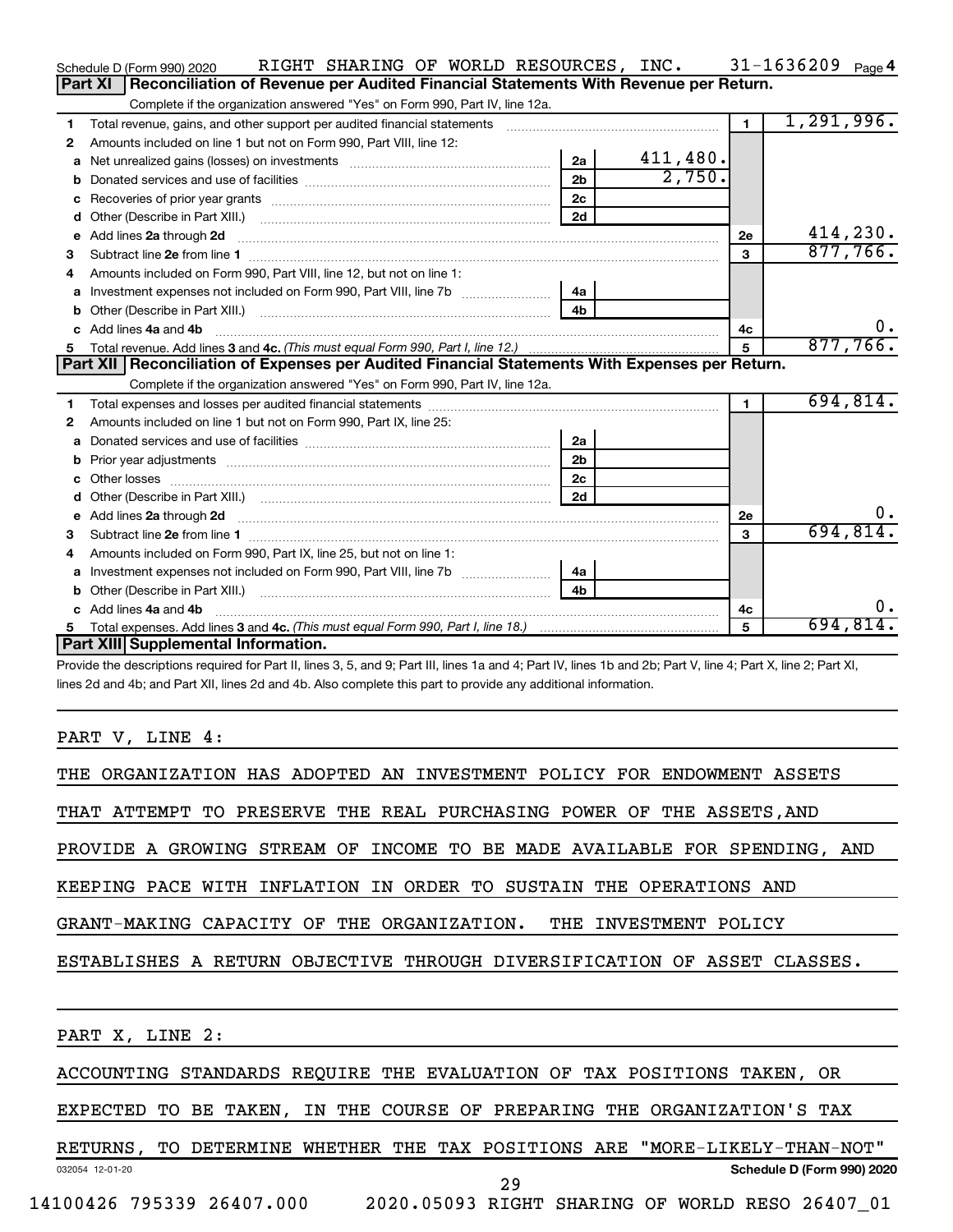31-1636209 Page 5 *(continued)* **Part XIII Supplemental Information**  Schedule D (Form 990) 2020 RIGHT SHARING OF WORLD RESOURCES , INC 31-1636209 Page OF BEING SUSTAINED BY THE APPLICABLE TAX AUTHORITY. THIS STATEMENT PROVIDES THAT A TAX BENEFIT FROM AN UNCERTAIN TAX POSITION MAY BE RECOGNIZED IN THE FINANCIAL STATEMENTS ONLY WHEN IT IS "MORE-LIKELY-THAN-NOT" THE POSITION WILL BE SUSTAINED UPON EXAMINATION, INCLUDING RESOLUTION OF ANY RELATED APPEALS OR LITIGATION PROCESSES, BASED UPON THE TECHNICAL MERITS AND CONSIDERATION OF ALL AVAILABLE INFORMATION. ONCE THE RECOGNITION THRESHOLD IS MET, THE PORTION OF THE TAX BENEFIT THAT IS RECORDED REPRESENTS THE LARGEST AMOUNT OF TAX BENEFIT THAT IS GREATER THAN 50 PERCENT LIKELY TO BE REALIZED UPON SETTLEMENT WITH A TAXING AUTHORITY. BASED ON ITS REVIEW, MANAGEMENT DOES NOT BELIEVE THE ORGANIZATION HAS TAKEN ANY MATERIAL UNCERTAIN TAX POSITIONS, INCLUDING ANY POSITION THAT WOULD PLACE THE ORGANIZATION'S EXEMPT STATUS IN JEOPARDY, AS OF JUNE 30, 2021.

032055 12-01-20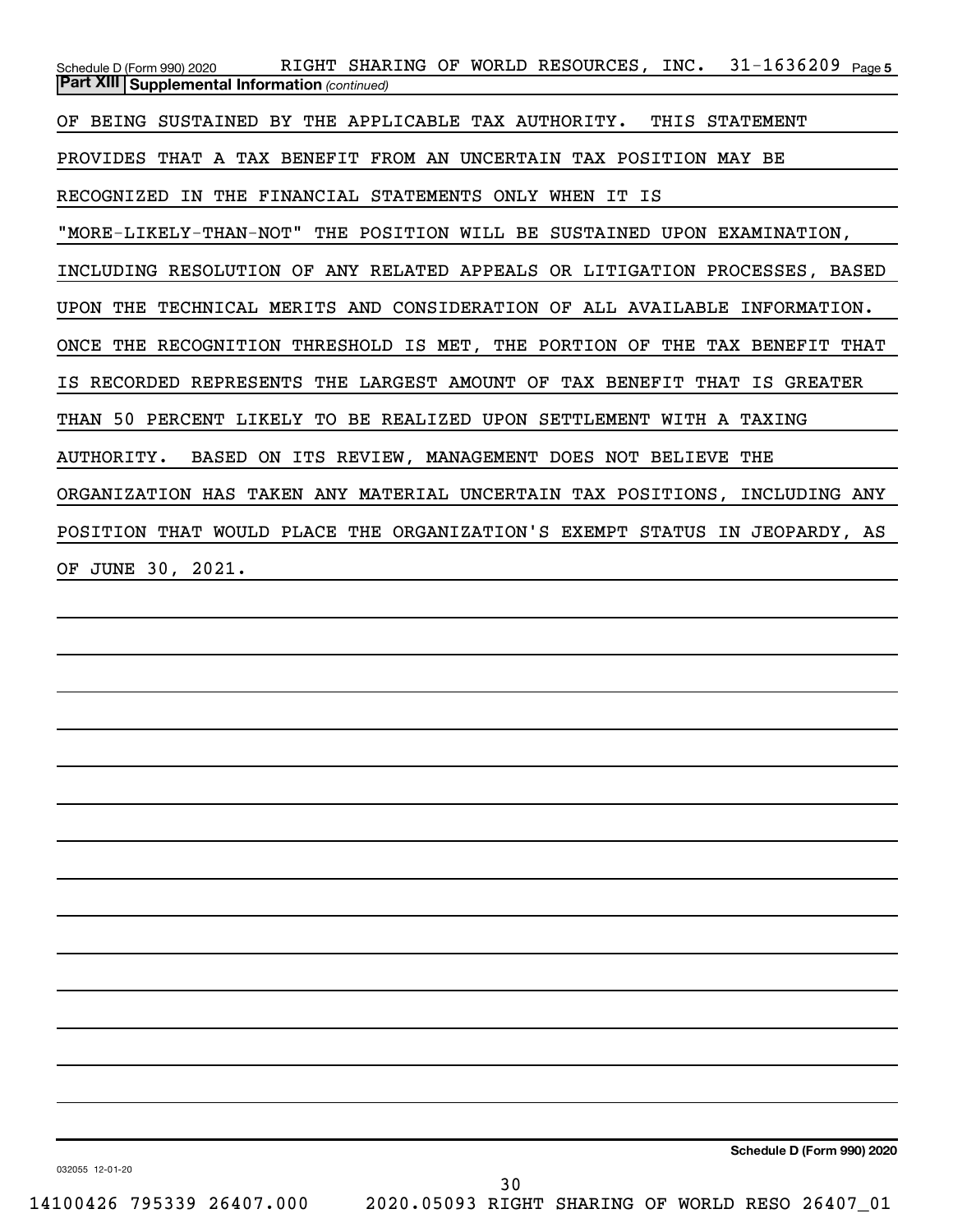| <b>SCHEDULE F</b>                |                                  |                            | <b>Statement of Activities Outside the United States</b>                                                                                                                                                                                                                               |                                                 |            | OMB No. 1545-0047                     |
|----------------------------------|----------------------------------|----------------------------|----------------------------------------------------------------------------------------------------------------------------------------------------------------------------------------------------------------------------------------------------------------------------------------|-------------------------------------------------|------------|---------------------------------------|
| (Form 990)                       |                                  |                            | Complete if the organization answered "Yes" on Form 990, Part IV, line 14b, 15, or 16.                                                                                                                                                                                                 |                                                 |            |                                       |
| Department of the Treasury       |                                  |                            | Attach to Form 990.                                                                                                                                                                                                                                                                    |                                                 |            | <b>Open to Public</b>                 |
| Internal Revenue Service         |                                  |                            | Go to www.irs.gov/Form990 for instructions and the latest information.                                                                                                                                                                                                                 |                                                 | Inspection |                                       |
| Name of the organization         |                                  |                            |                                                                                                                                                                                                                                                                                        |                                                 |            | <b>Employer identification number</b> |
| RIGHT                            | SHARING OF WORLD RESOURCES, INC. |                            |                                                                                                                                                                                                                                                                                        | 31-1636209                                      |            |                                       |
| Part I                           |                                  |                            | General Information on Activities Outside the United States. Complete if the organization answered "Yes" on                                                                                                                                                                            |                                                 |            |                                       |
| Form 990, Part IV, line 14b.     |                                  |                            |                                                                                                                                                                                                                                                                                        |                                                 |            |                                       |
| 1                                |                                  |                            | For grantmakers. Does the organization maintain records to substantiate the amount of its grants and other assistance,<br>the grantees' eligibility for the grants or assistance, and the selection criteria used to award the grants or assistance? $\ldots$ $\boxed{\textbf{X}}$ Yes |                                                 |            | <b>No</b>                             |
| 2<br>United States.              |                                  |                            | For grantmakers. Describe in Part V the organization's procedures for monitoring the use of its grants and other assistance outside the                                                                                                                                                |                                                 |            |                                       |
| 3                                |                                  |                            | Activities per Region. (The following Part I, line 3 table can be duplicated if additional space is needed.)                                                                                                                                                                           |                                                 |            |                                       |
| (a) Region                       | (b) Number of                    | employees,                 | (c) Number of (d) Activities conducted in the region                                                                                                                                                                                                                                   | (e) If activity listed in (d)                   |            | (f) Total                             |
|                                  | offices<br>in the region         | agents, and                | (by type) (such as, fundraising, pro-<br>gram services, investments, grants to                                                                                                                                                                                                         | is a program service,<br>describe specific type |            | expenditures<br>for and               |
|                                  |                                  | independent<br>contractors | recipients located in the region)                                                                                                                                                                                                                                                      | of service(s) in the region                     |            | investments                           |
|                                  |                                  | in the region              |                                                                                                                                                                                                                                                                                        |                                                 |            | in the region                         |
|                                  |                                  |                            |                                                                                                                                                                                                                                                                                        |                                                 |            |                                       |
|                                  |                                  |                            | GRANTS, MONITORING AND                                                                                                                                                                                                                                                                 |                                                 |            |                                       |
| SUB-SAHARAN AFRICA               | 2                                | 2                          | TRAINING                                                                                                                                                                                                                                                                               |                                                 |            | 231,540.                              |
|                                  |                                  |                            |                                                                                                                                                                                                                                                                                        |                                                 |            |                                       |
|                                  |                                  |                            |                                                                                                                                                                                                                                                                                        |                                                 |            |                                       |
|                                  |                                  |                            | GRANTS, MONITORING AND                                                                                                                                                                                                                                                                 |                                                 |            |                                       |
| SOUTH ASIA                       |                                  | 1                          | TRAINING                                                                                                                                                                                                                                                                               |                                                 |            | 167,575.                              |
|                                  |                                  |                            |                                                                                                                                                                                                                                                                                        |                                                 |            |                                       |
|                                  |                                  |                            |                                                                                                                                                                                                                                                                                        |                                                 |            |                                       |
|                                  |                                  |                            |                                                                                                                                                                                                                                                                                        |                                                 |            |                                       |
|                                  |                                  |                            |                                                                                                                                                                                                                                                                                        |                                                 |            |                                       |
|                                  |                                  |                            |                                                                                                                                                                                                                                                                                        |                                                 |            |                                       |
|                                  |                                  |                            |                                                                                                                                                                                                                                                                                        |                                                 |            |                                       |
|                                  |                                  |                            |                                                                                                                                                                                                                                                                                        |                                                 |            |                                       |
|                                  |                                  |                            |                                                                                                                                                                                                                                                                                        |                                                 |            |                                       |
|                                  |                                  |                            |                                                                                                                                                                                                                                                                                        |                                                 |            |                                       |
|                                  |                                  |                            |                                                                                                                                                                                                                                                                                        |                                                 |            |                                       |
|                                  |                                  |                            |                                                                                                                                                                                                                                                                                        |                                                 |            |                                       |
|                                  |                                  |                            |                                                                                                                                                                                                                                                                                        |                                                 |            |                                       |
|                                  |                                  |                            |                                                                                                                                                                                                                                                                                        |                                                 |            |                                       |
|                                  |                                  |                            |                                                                                                                                                                                                                                                                                        |                                                 |            |                                       |
|                                  |                                  |                            |                                                                                                                                                                                                                                                                                        |                                                 |            |                                       |
|                                  |                                  |                            |                                                                                                                                                                                                                                                                                        |                                                 |            |                                       |
|                                  |                                  |                            |                                                                                                                                                                                                                                                                                        |                                                 |            |                                       |
|                                  |                                  |                            |                                                                                                                                                                                                                                                                                        |                                                 |            |                                       |
|                                  |                                  |                            |                                                                                                                                                                                                                                                                                        |                                                 |            |                                       |
|                                  |                                  |                            |                                                                                                                                                                                                                                                                                        |                                                 |            |                                       |
|                                  |                                  |                            |                                                                                                                                                                                                                                                                                        |                                                 |            |                                       |
| <b>3 a</b> Subtotal              | 0                                |                            |                                                                                                                                                                                                                                                                                        |                                                 |            | 399, 115.                             |
| <b>b</b> Total from continuation |                                  |                            |                                                                                                                                                                                                                                                                                        |                                                 |            |                                       |
| sheets to Part I                 | 0                                | 0                          |                                                                                                                                                                                                                                                                                        |                                                 |            | 0.                                    |
| c Totals (add lines 3a           |                                  |                            |                                                                                                                                                                                                                                                                                        |                                                 |            |                                       |
| and 3b)                          | 0                                |                            |                                                                                                                                                                                                                                                                                        |                                                 |            | 399, 115.                             |

**For Paperwork Reduction Act Notice, see the Instructions for Form 990. Schedule F (Form 990) 2020** LHA

032071 12-03-20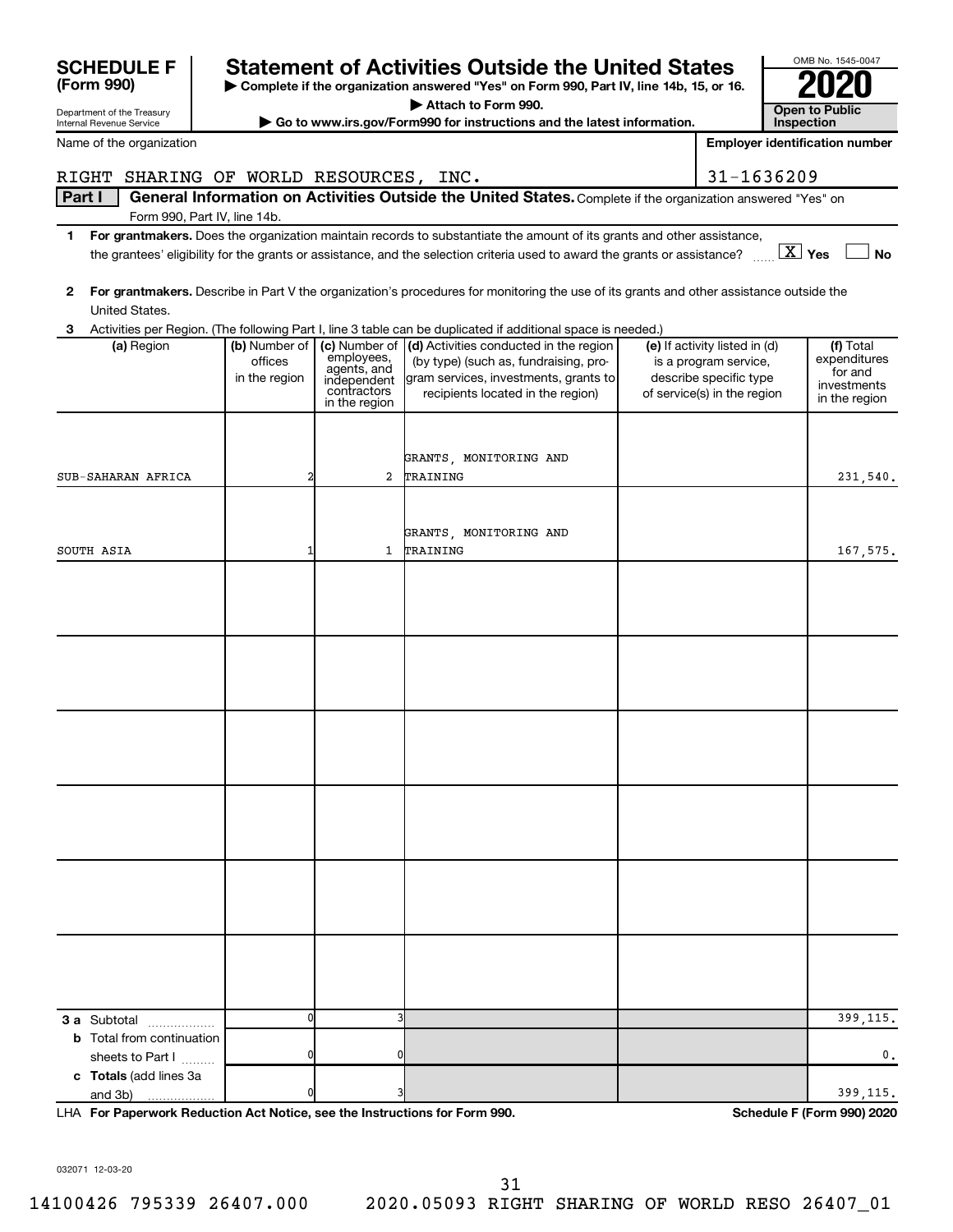**2**

Part II | Grants and Other Assistance to Organizations or Entities Outside the United States. Complete if the organization answered "Yes" on Form 990, Part IV, line 15, for any recipient who received more than \$5,000. Part II can be duplicated if additional space is needed.

| 1<br>(a) Name of organization                              | (b) IRS code section<br>and EIN (if applicable) | (c) Region         | (d) Purpose of<br>grant                                                                                                                 | (e) Amount<br>of cash grant | (f) Manner of<br>cash disbursement | (g) Amount of<br>noncash<br>assistance | (h) Description<br>of noncash<br>assistance | (i) Method of<br>valuation (book, FMV,<br>appraisal, other) |
|------------------------------------------------------------|-------------------------------------------------|--------------------|-----------------------------------------------------------------------------------------------------------------------------------------|-----------------------------|------------------------------------|----------------------------------------|---------------------------------------------|-------------------------------------------------------------|
|                                                            |                                                 |                    |                                                                                                                                         |                             |                                    |                                        |                                             |                                                             |
|                                                            |                                                 | <b>SUB-SAHARAN</b> |                                                                                                                                         |                             |                                    |                                        |                                             |                                                             |
|                                                            |                                                 | AFRICA             | ENTERPRISE PROJECT                                                                                                                      |                             | 5,425. WIRE TRANSFER               | 0                                      |                                             |                                                             |
|                                                            |                                                 |                    |                                                                                                                                         |                             |                                    |                                        |                                             |                                                             |
|                                                            |                                                 |                    |                                                                                                                                         |                             |                                    |                                        |                                             |                                                             |
|                                                            |                                                 | <b>SUB-SAHARAN</b> |                                                                                                                                         |                             |                                    |                                        |                                             |                                                             |
|                                                            |                                                 | AFRICA             | ENTERPRISE PROJECT                                                                                                                      |                             | 5,250. WIRE TRANSFER               | 0                                      |                                             |                                                             |
|                                                            |                                                 |                    |                                                                                                                                         |                             |                                    |                                        |                                             |                                                             |
|                                                            |                                                 | <b>SUB-SAHARAN</b> |                                                                                                                                         |                             |                                    |                                        |                                             |                                                             |
|                                                            |                                                 | AFRICA             | ENTERPRISE PROJECT                                                                                                                      |                             | 5,450. WIRE TRANSFER               | 0                                      |                                             |                                                             |
|                                                            |                                                 |                    |                                                                                                                                         |                             |                                    |                                        |                                             |                                                             |
|                                                            |                                                 |                    |                                                                                                                                         |                             |                                    |                                        |                                             |                                                             |
|                                                            |                                                 | <b>SUB-SAHARAN</b> |                                                                                                                                         |                             |                                    |                                        |                                             |                                                             |
|                                                            |                                                 | AFRICA             | ENTERPRISE PROJECT                                                                                                                      |                             | 5,325. WIRE TRANSFER               | 0                                      |                                             |                                                             |
|                                                            |                                                 |                    |                                                                                                                                         |                             |                                    |                                        |                                             |                                                             |
|                                                            |                                                 |                    |                                                                                                                                         |                             |                                    |                                        |                                             |                                                             |
|                                                            |                                                 | <b>SUB-SAHARAN</b> |                                                                                                                                         |                             |                                    |                                        |                                             |                                                             |
|                                                            |                                                 | AFRICA             | ENTERPRISE PROJECT                                                                                                                      |                             | 5,500. WIRE TRANSFER               | 0                                      |                                             |                                                             |
|                                                            |                                                 |                    |                                                                                                                                         |                             |                                    |                                        |                                             |                                                             |
|                                                            |                                                 | <b>SUB-SAHARAN</b> |                                                                                                                                         |                             |                                    |                                        |                                             |                                                             |
|                                                            |                                                 | AFRICA             | ENTERPRISE PROJECT                                                                                                                      |                             | 5,450. WIRE TRANSFER               | $\mathbf{0}$                           |                                             |                                                             |
|                                                            |                                                 |                    |                                                                                                                                         |                             |                                    |                                        |                                             |                                                             |
|                                                            |                                                 |                    |                                                                                                                                         |                             |                                    |                                        |                                             |                                                             |
|                                                            |                                                 | SUB-SAHARAN        |                                                                                                                                         |                             |                                    |                                        |                                             |                                                             |
|                                                            |                                                 | AFRICA             | ENTERPRISE PROJECT                                                                                                                      |                             | 5,100. WIRE TRANSFER               | 0                                      |                                             |                                                             |
|                                                            |                                                 |                    |                                                                                                                                         |                             |                                    |                                        |                                             |                                                             |
|                                                            |                                                 |                    |                                                                                                                                         |                             |                                    |                                        |                                             |                                                             |
|                                                            |                                                 | <b>SUB-SAHARAN</b> |                                                                                                                                         |                             |                                    |                                        |                                             |                                                             |
|                                                            |                                                 | AFRICA             | ENTERPRISE PROJECT                                                                                                                      |                             | 5,500. WIRE TRANSFER               | 0                                      |                                             |                                                             |
| $\mathbf{2}$                                               |                                                 |                    | Enter total number of recipient organizations listed above that are recognized as charities by the foreign country, recognized as a tax |                             |                                    |                                        |                                             | $\pmb{0}$                                                   |
| Enter total number of other organizations or entities<br>3 |                                                 |                    | exempt 501(c)(3) organization by the IRS, or for which the grantee or counsel has provided a section 501(c)(3) equivalency letter       |                             |                                    |                                        |                                             | $\overline{33}$                                             |
|                                                            |                                                 |                    |                                                                                                                                         |                             |                                    |                                        |                                             |                                                             |

**Schedule F (Form 990) 2020**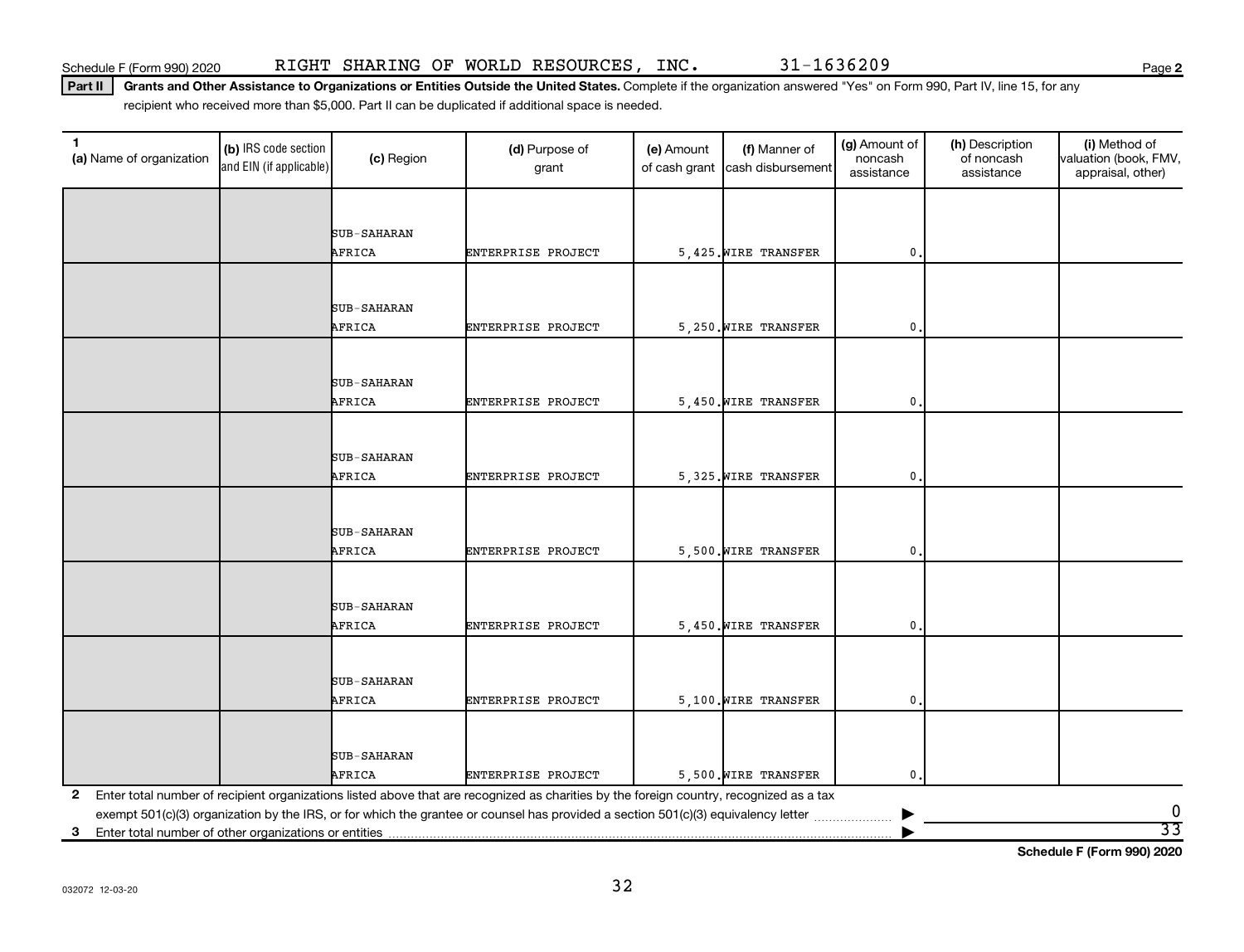Schedule F (Form 990) RIGHT SHARING OF WORLD RESOURCES, INC.  $31-1636209$ 

| Part II                                  | Continuation of Grants and Other Assistance to Organizations or Entities Outside the United States. (Schedule F (Form 990), Part II, line 1) |                              |                           |            |                                                  |                                         |                                              |                                                             |  |  |
|------------------------------------------|----------------------------------------------------------------------------------------------------------------------------------------------|------------------------------|---------------------------|------------|--------------------------------------------------|-----------------------------------------|----------------------------------------------|-------------------------------------------------------------|--|--|
| $\mathbf{1}$<br>(a) Name of organization | (b) IRS code section<br>and EIN (if applicable)                                                                                              | (c) Region                   | (d) Purpose of<br>grant   | (e) Amount | (f) Manner of<br>of cash grant cash disbursement | (g) Amount of<br>non-cash<br>assistance | (h) Description<br>of non-cash<br>assistance | (i) Method of<br>valuation (book, FMV,<br>appraisal, other) |  |  |
|                                          |                                                                                                                                              | <b>SUB-SAHARAN</b>           |                           |            |                                                  | $\mathbf{0}$ .                          |                                              |                                                             |  |  |
|                                          |                                                                                                                                              | AFRICA                       | ENTERPRISE PROJECT        |            | 5,100. WIRE TRANSFER                             |                                         |                                              |                                                             |  |  |
|                                          |                                                                                                                                              | SOUTH ASIA                   | ENTERPRISE PROJECT        |            | 13,975. WIRE TRANSFER                            | $\mathbf 0$ .                           |                                              |                                                             |  |  |
|                                          |                                                                                                                                              | SOUTH ASIA                   | ENTERPRISE PROJECT        |            | 5,225. WIRE TRANSFER                             | $\mathbf 0$ .                           |                                              |                                                             |  |  |
|                                          |                                                                                                                                              |                              |                           |            |                                                  |                                         |                                              |                                                             |  |  |
|                                          |                                                                                                                                              | SOUTH ASIA                   | ENTERPRISE PROJECT        |            | 5,225. WIRE TRANSFER                             | $\mathfrak o$ .                         |                                              |                                                             |  |  |
|                                          |                                                                                                                                              | SOUTH ASIA                   | <b>ENTERPRISE PROJECT</b> |            | 5,050. WIRE TRANSFER                             | $\mathfrak o$ .                         |                                              |                                                             |  |  |
|                                          |                                                                                                                                              | <b>SUB-SAHARAN</b><br>AFRICA | ENTERPRISE PROJECT        |            | 5,500. WIRE TRANSFER                             | $\mathbf{0}$ .                          |                                              |                                                             |  |  |
|                                          |                                                                                                                                              | <b>SUB-SAHARAN</b><br>AFRICA | ENTERPRISE PROJECT        |            | 5,100. WIRE TRANSFER                             | $\mathbf{0}$ .                          |                                              |                                                             |  |  |
|                                          |                                                                                                                                              | <b>SUB-SAHARAN</b>           |                           |            |                                                  |                                         |                                              |                                                             |  |  |
|                                          |                                                                                                                                              | AFRICA<br>SUB-SAHARAN        | ENTERPRISE PROJECT        |            | 5,050. WIRE TRANSFER                             | 0.                                      |                                              |                                                             |  |  |
|                                          |                                                                                                                                              | AFRICA                       | ENTERPRISE PROJECT        |            | 5,100. WIRE TRANSFER                             | $\mathbf{0}$ .                          |                                              |                                                             |  |  |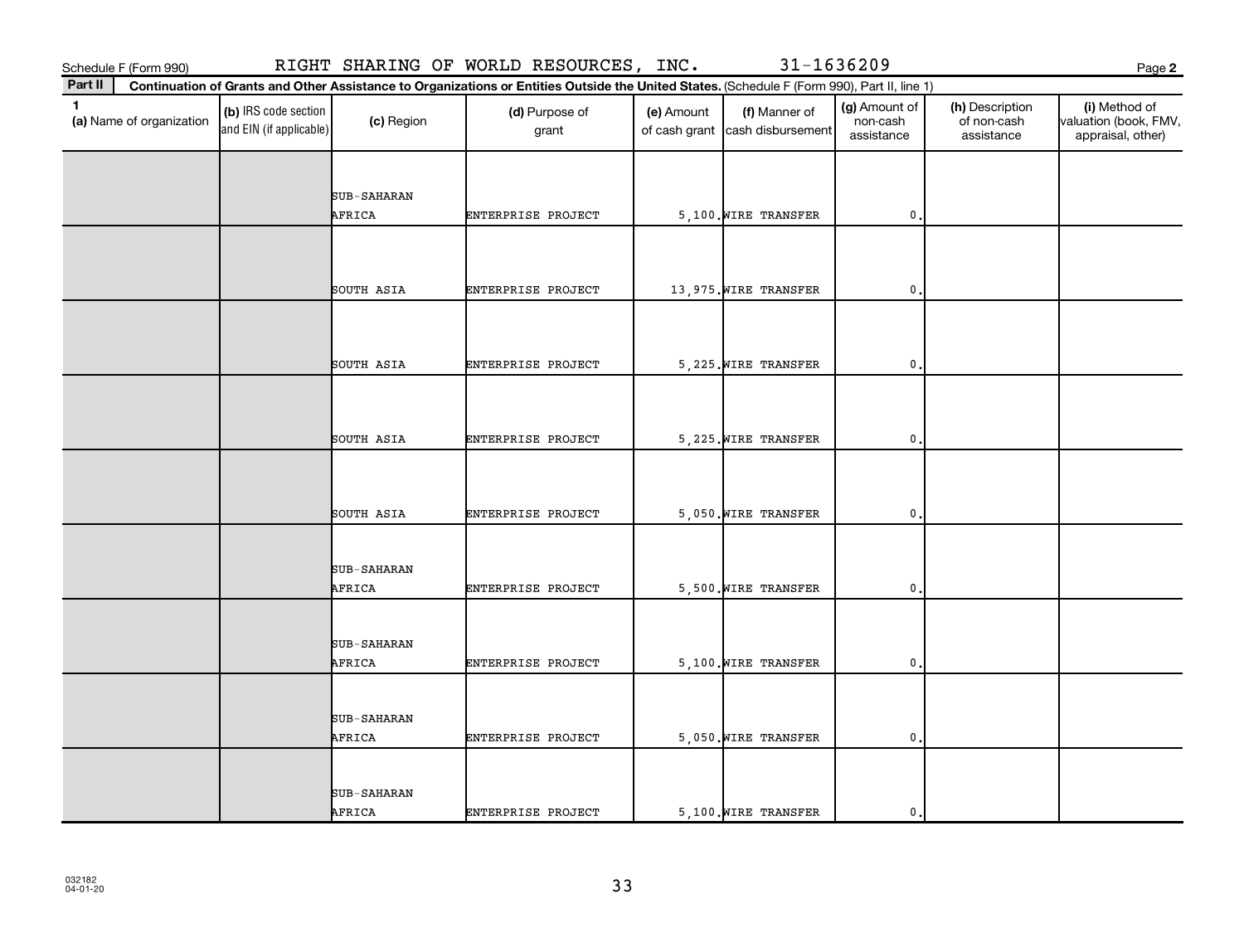Schedule F (Form 990) RIGHT SHARING OF WORLD RESOURCES, INC.  $31-1636209$ 

| Part II                                  |                                                 |                              | Continuation of Grants and Other Assistance to Organizations or Entities Outside the United States. (Schedule F (Form 990), Part II, line 1) |            |                                                  |                                         |                                              |                                                             |
|------------------------------------------|-------------------------------------------------|------------------------------|----------------------------------------------------------------------------------------------------------------------------------------------|------------|--------------------------------------------------|-----------------------------------------|----------------------------------------------|-------------------------------------------------------------|
| $\mathbf{1}$<br>(a) Name of organization | (b) IRS code section<br>and EIN (if applicable) | (c) Region                   | (d) Purpose of<br>grant                                                                                                                      | (e) Amount | (f) Manner of<br>of cash grant cash disbursement | (g) Amount of<br>non-cash<br>assistance | (h) Description<br>of non-cash<br>assistance | (i) Method of<br>valuation (book, FMV,<br>appraisal, other) |
|                                          |                                                 |                              |                                                                                                                                              |            |                                                  |                                         |                                              |                                                             |
|                                          |                                                 | SUB-SAHARAN                  |                                                                                                                                              |            |                                                  |                                         |                                              |                                                             |
|                                          |                                                 | AFRICA                       | ENTERPRISE PROJECT                                                                                                                           |            | 5,500. WIRE TRANSFER                             | $\mathbf{0}$                            |                                              |                                                             |
|                                          |                                                 |                              |                                                                                                                                              |            |                                                  |                                         |                                              |                                                             |
|                                          |                                                 | SUB-SAHARAN                  |                                                                                                                                              |            |                                                  |                                         |                                              |                                                             |
|                                          |                                                 | AFRICA                       | <b>ENTERPRISE PROJECT</b>                                                                                                                    |            | 5,425. WIRE TRANSFER                             | $\mathbf{0}$                            |                                              |                                                             |
|                                          |                                                 |                              |                                                                                                                                              |            |                                                  |                                         |                                              |                                                             |
|                                          |                                                 | SUB-SAHARAN                  |                                                                                                                                              |            |                                                  |                                         |                                              |                                                             |
|                                          |                                                 | AFRICA                       | <b>ENTERPRISE PROJECT</b>                                                                                                                    |            | 5,350. WIRE TRANSFER                             | $\mathbf{0}$                            |                                              |                                                             |
|                                          |                                                 |                              |                                                                                                                                              |            |                                                  |                                         |                                              |                                                             |
|                                          |                                                 |                              |                                                                                                                                              |            |                                                  |                                         |                                              |                                                             |
|                                          |                                                 | <b>SUB-SAHARAN</b><br>AFRICA | ENTERPRISE PROJECT                                                                                                                           |            | 5,500. WIRE TRANSFER                             | 0.                                      |                                              |                                                             |
|                                          |                                                 |                              |                                                                                                                                              |            |                                                  |                                         |                                              |                                                             |
|                                          |                                                 |                              |                                                                                                                                              |            |                                                  |                                         |                                              |                                                             |
|                                          |                                                 | SUB-SAHARAN                  |                                                                                                                                              |            |                                                  |                                         |                                              |                                                             |
|                                          |                                                 | AFRICA                       | <b>ENTERPRISE PROJECT</b>                                                                                                                    |            | 5,325. WIRE TRANSFER                             | 0.                                      |                                              |                                                             |
|                                          |                                                 |                              |                                                                                                                                              |            |                                                  |                                         |                                              |                                                             |
|                                          |                                                 | SUB-SAHARAN                  |                                                                                                                                              |            |                                                  |                                         |                                              |                                                             |
|                                          |                                                 | AFRICA                       | <b>ENTERPRISE PROJECT</b>                                                                                                                    |            | 5,200. WIRE TRANSFER                             | 0.                                      |                                              |                                                             |
|                                          |                                                 |                              |                                                                                                                                              |            |                                                  |                                         |                                              |                                                             |
|                                          |                                                 | SUB-SAHARAN                  |                                                                                                                                              |            |                                                  |                                         |                                              |                                                             |
|                                          |                                                 | AFRICA                       | <b>ENTERPRISE PROJECT</b>                                                                                                                    |            | 5,425. WIRE TRANSFER                             | $\mathbf{0}$                            |                                              |                                                             |
|                                          |                                                 |                              |                                                                                                                                              |            |                                                  |                                         |                                              |                                                             |
|                                          |                                                 |                              |                                                                                                                                              |            |                                                  |                                         |                                              |                                                             |
|                                          |                                                 | SOUTH ASIA                   | ENTERPRISE PROJECT                                                                                                                           |            | 8,675. WIRE TRANSFER                             | $\mathbf 0$ .                           |                                              |                                                             |
|                                          |                                                 |                              |                                                                                                                                              |            |                                                  |                                         |                                              |                                                             |
|                                          |                                                 |                              |                                                                                                                                              |            |                                                  |                                         |                                              |                                                             |
|                                          |                                                 | SOUTH ASIA                   | <b>ENTERPRISE PROJECT</b>                                                                                                                    |            | 10,450. WIRE TRANSFER                            | 0.                                      |                                              |                                                             |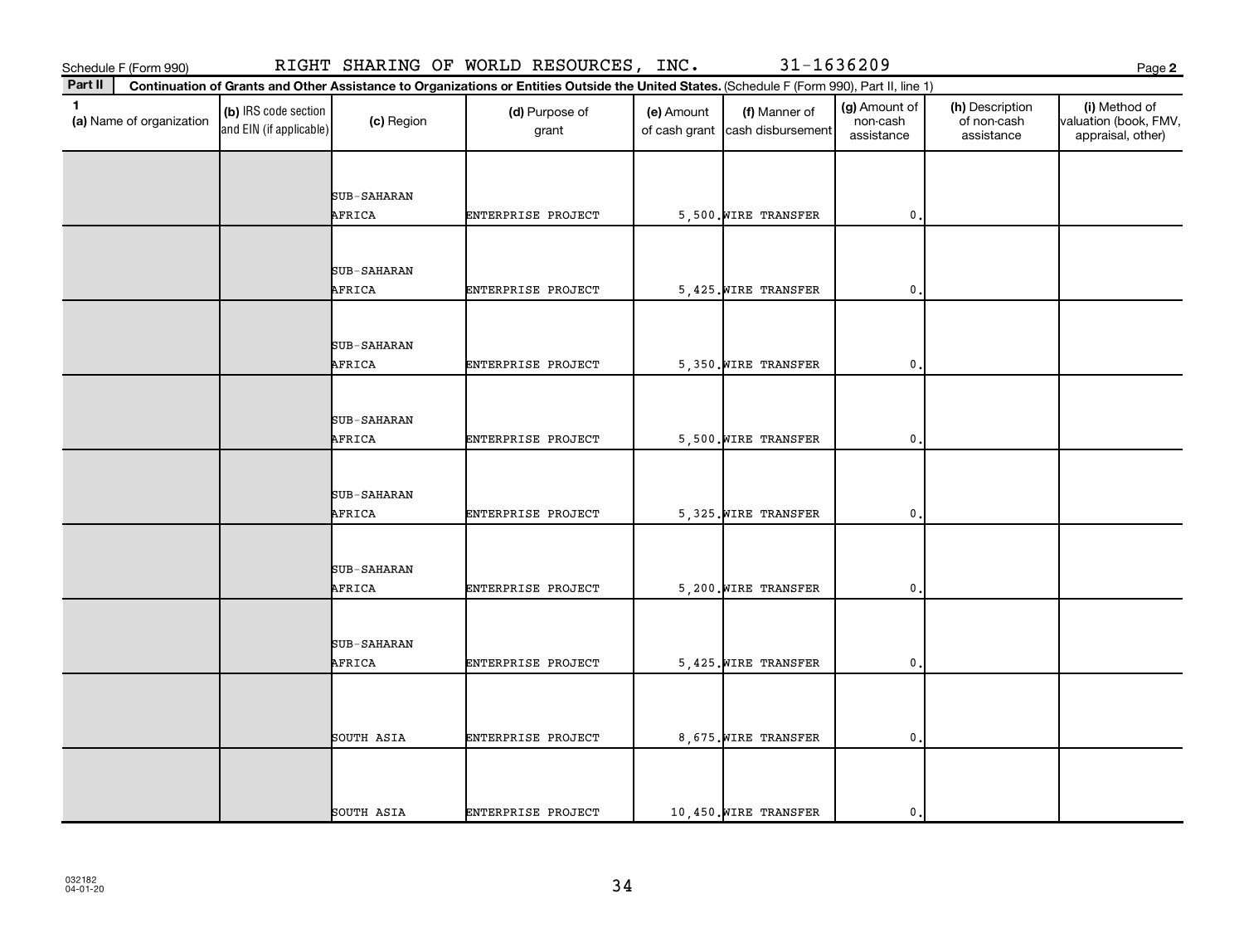Schedule F (Form 990) RIGHT SHARING OF WORLD RESOURCES, INC.  $31-1636209$ 

| Part II      | Continuation of Grants and Other Assistance to Organizations or Entities Outside the United States. (Schedule F (Form 990), Part II, line 1) |                                                 |            |                         |            |                                                  |                                         |                                              |                                                             |  |  |
|--------------|----------------------------------------------------------------------------------------------------------------------------------------------|-------------------------------------------------|------------|-------------------------|------------|--------------------------------------------------|-----------------------------------------|----------------------------------------------|-------------------------------------------------------------|--|--|
| $\mathbf{1}$ | (a) Name of organization                                                                                                                     | (b) IRS code section<br>and EIN (if applicable) | (c) Region | (d) Purpose of<br>grant | (e) Amount | (f) Manner of<br>of cash grant cash disbursement | (g) Amount of<br>non-cash<br>assistance | (h) Description<br>of non-cash<br>assistance | (i) Method of<br>valuation (book, FMV,<br>appraisal, other) |  |  |
|              |                                                                                                                                              |                                                 |            |                         |            |                                                  |                                         |                                              |                                                             |  |  |
|              |                                                                                                                                              |                                                 | SOUTH ASIA | ENTERPRISE PROJECT      |            | 10,450. WIRE TRANSFER                            | 0.                                      |                                              |                                                             |  |  |
|              |                                                                                                                                              |                                                 |            |                         |            |                                                  |                                         |                                              |                                                             |  |  |
|              |                                                                                                                                              |                                                 | SOUTH ASIA | ENTERPRISE PROJECT      |            | 7,050. WIRE TRANSFER                             | 0.                                      |                                              |                                                             |  |  |
|              |                                                                                                                                              |                                                 |            |                         |            |                                                  |                                         |                                              |                                                             |  |  |
|              |                                                                                                                                              |                                                 | SOUTH ASIA | ENTERPRISE PROJECT      |            | 8,025. WIRE TRANSFER                             | $\mathbf{0}$ .                          |                                              |                                                             |  |  |
|              |                                                                                                                                              |                                                 |            |                         |            |                                                  |                                         |                                              |                                                             |  |  |
|              |                                                                                                                                              |                                                 | SOUTH ASIA | ENTERPRISE PROJECT      |            | 7,800. WIRE TRANSFER                             | $\mathbf 0$ .                           |                                              |                                                             |  |  |
|              |                                                                                                                                              |                                                 |            |                         |            |                                                  |                                         |                                              |                                                             |  |  |
|              |                                                                                                                                              |                                                 | SOUTH ASIA | ENTERPRISE PROJECT      |            | 6,225. WIRE TRANSFER                             | $\mathbf{0}$                            |                                              |                                                             |  |  |
|              |                                                                                                                                              |                                                 |            |                         |            |                                                  |                                         |                                              |                                                             |  |  |
|              |                                                                                                                                              |                                                 | SOUTH ASIA | ENTERPRISE PROJECT      |            | 8,775. WIRE TRANSFER                             | 0.                                      |                                              |                                                             |  |  |
|              |                                                                                                                                              |                                                 | SOUTH ASIA | ENTERPRISE PROJECT      |            | 7,050. WIRE TRANSFER                             | $\mathfrak o$ .                         |                                              |                                                             |  |  |
|              |                                                                                                                                              |                                                 |            |                         |            |                                                  |                                         |                                              |                                                             |  |  |
|              |                                                                                                                                              |                                                 |            |                         |            |                                                  |                                         |                                              |                                                             |  |  |
|              |                                                                                                                                              |                                                 |            |                         |            |                                                  |                                         |                                              |                                                             |  |  |
|              |                                                                                                                                              |                                                 |            |                         |            |                                                  |                                         |                                              |                                                             |  |  |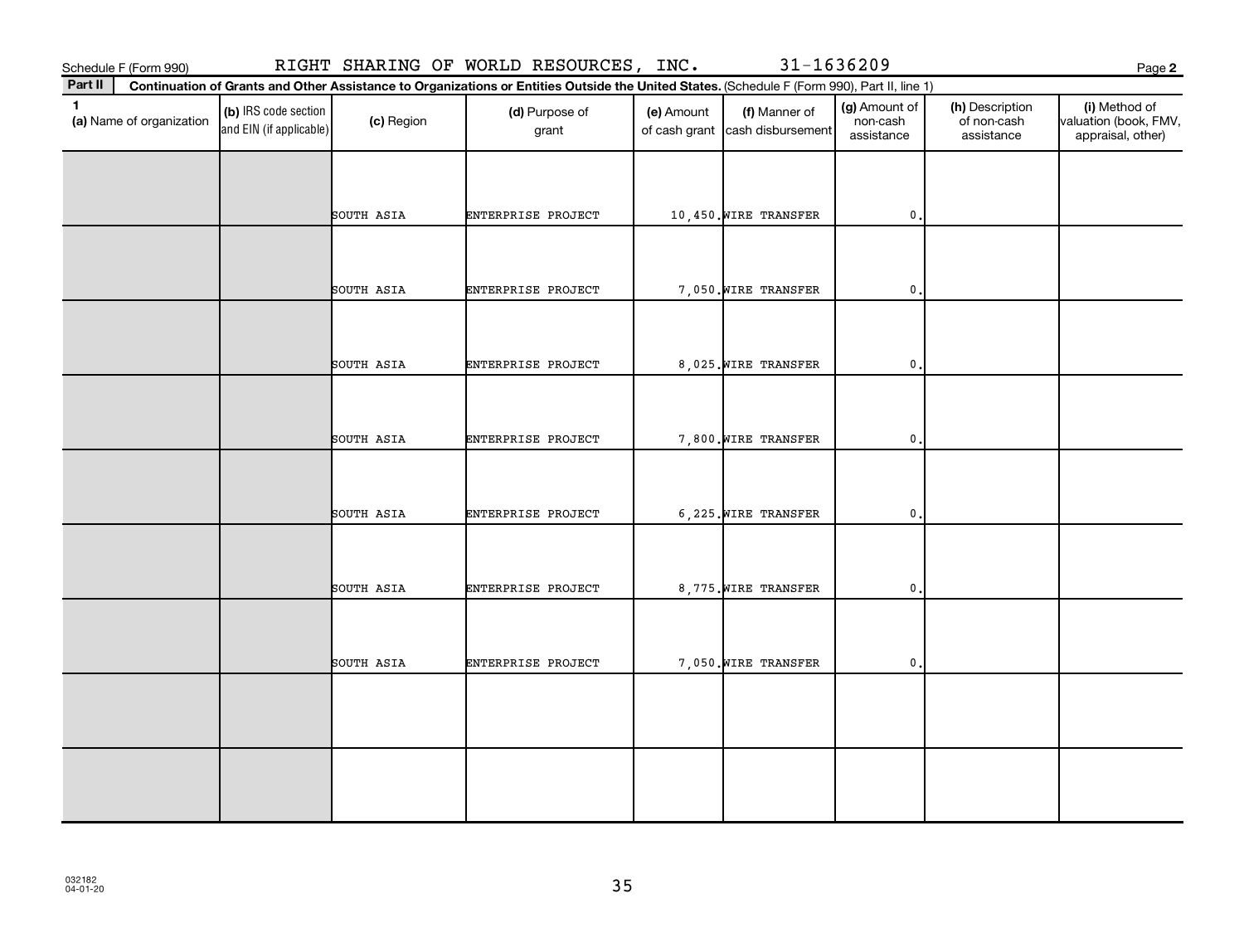**3**

Part III Grants and Other Assistance to Individuals Outside the United States. Complete if the organization answered "Yes" on Form 990, Part IV, line 16. Part III can be duplicated if additional space is needed.

| (a) Type of grant or assistance | (b) Region | (c) Number of (d) Amount of<br>recipients cash grant | (e) Manner of<br>cash disbursement | (f) Amount of<br>noncash<br>assistance | (g) Description of<br>noncash assistance | (h) Method of<br>valuation<br>(book, FMV,<br>appraisal, other) |
|---------------------------------|------------|------------------------------------------------------|------------------------------------|----------------------------------------|------------------------------------------|----------------------------------------------------------------|
|                                 |            |                                                      |                                    |                                        |                                          |                                                                |
|                                 |            |                                                      |                                    |                                        |                                          |                                                                |
|                                 |            |                                                      |                                    |                                        |                                          |                                                                |
|                                 |            |                                                      |                                    |                                        |                                          |                                                                |
|                                 |            |                                                      |                                    |                                        |                                          |                                                                |
|                                 |            |                                                      |                                    |                                        |                                          |                                                                |
|                                 |            |                                                      |                                    |                                        |                                          |                                                                |
|                                 |            |                                                      |                                    |                                        |                                          |                                                                |
|                                 |            |                                                      |                                    |                                        |                                          |                                                                |
|                                 |            |                                                      |                                    |                                        |                                          |                                                                |
|                                 |            |                                                      |                                    |                                        |                                          |                                                                |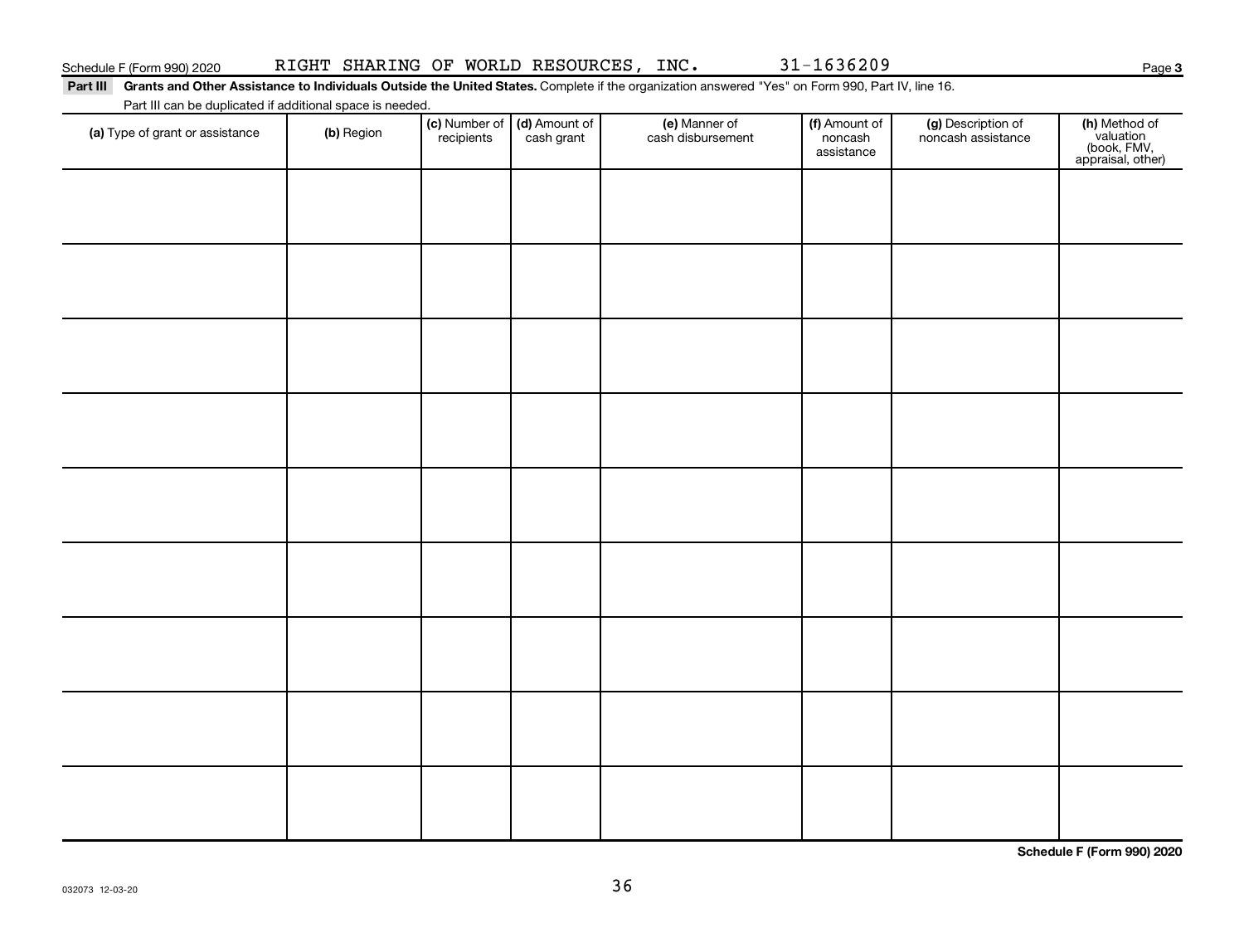|                                |  |  | Schedule F (Form 990) 2020 RIGHT SHARING OF WORLD RESOURCES, INC. | 31-1636209 . | Page 4 |
|--------------------------------|--|--|-------------------------------------------------------------------|--------------|--------|
| <b>Part IV   Foreign Forms</b> |  |  |                                                                   |              |        |

| 1              | Was the organization a U.S. transferor of property to a foreign corporation during the tax year? If "Yes,"<br>the organization may be required to file Form 926, Return by a U.S. Transferor of Property to a Foreign<br>Corporation (see Instructions for Form 926) [11] matter continuum matter of the Instruction (see Instructions for Form 926) | Yes | $\overline{X}$ No     |
|----------------|------------------------------------------------------------------------------------------------------------------------------------------------------------------------------------------------------------------------------------------------------------------------------------------------------------------------------------------------------|-----|-----------------------|
| $\overline{2}$ | Did the organization have an interest in a foreign trust during the tax year? If "Yes," the organization may<br>be required to separately file Form 3520, Annual Return To Report Transactions With Foreign Trusts and<br>Receipt of Certain Foreign Gifts, and/or Form 3520-A, Annual Information Return of Foreign Trust With a                    | Yes | $\overline{X}$ No     |
| 3              | Did the organization have an ownership interest in a foreign corporation during the tax year? If "Yes,"<br>the organization may be required to file Form 5471, Information Return of U.S. Persons With Respect to                                                                                                                                    | Yes | $X_{\text{No}}$       |
| 4              | Was the organization a direct or indirect shareholder of a passive foreign investment company or a<br>qualified electing fund during the tax year? If "Yes," the organization may be required to file Form 8621,<br>Information Return by a Shareholder of a Passive Foreign Investment Company or Qualified Electing                                | Yes | $\boxed{\text{X}}$ No |
| 5              | Did the organization have an ownership interest in a foreign partnership during the tax year? If "Yes,"<br>the organization may be required to file Form 8865, Return of U.S. Persons With Respect to Certain                                                                                                                                        | Yes | $\boxed{\text{X}}$ No |
| 6              | Did the organization have any operations in or related to any boycotting countries during the tax year? If<br>"Yes," the organization may be required to separately file Form 5713, International Boycott Report (see                                                                                                                                | Yes |                       |

**Schedule F (Form 990) 2020**

032074 12-03-20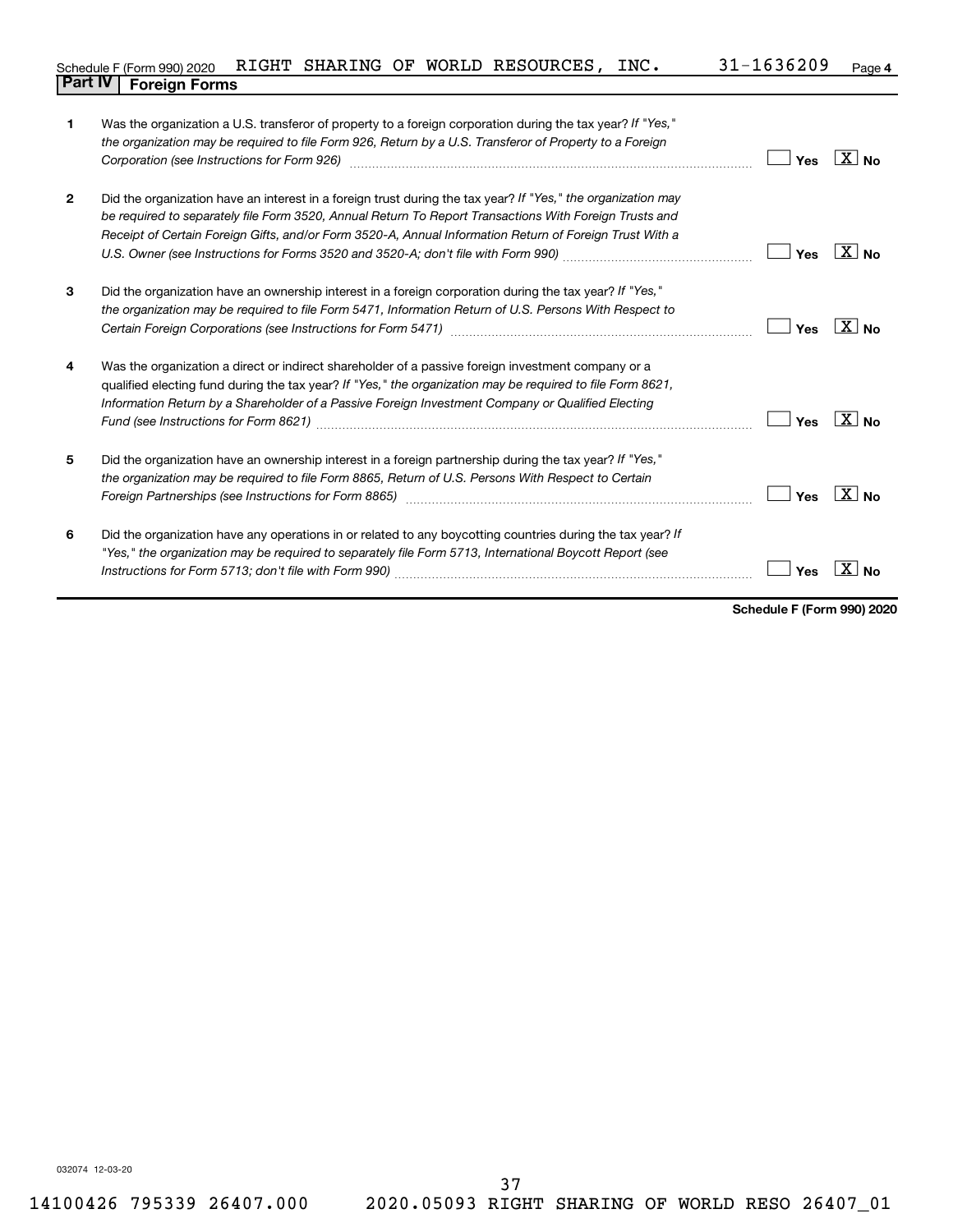|                 |                |                           |  |    | investments vs. expenditures per region); Part II, line 1 (accounting method); Part III (accounting method); and Part III, column (c)<br>(estimated number of recipients), as applicable. Also complete this part to provide any additional information. See instructions. |  |                            |
|-----------------|----------------|---------------------------|--|----|----------------------------------------------------------------------------------------------------------------------------------------------------------------------------------------------------------------------------------------------------------------------------|--|----------------------------|
| PART I, LINE 2: |                |                           |  |    |                                                                                                                                                                                                                                                                            |  |                            |
|                 |                |                           |  |    | REPORTS ARE REQUIRED EVERY SIX MONTHS. IN-COUNTY CONTRACTORS VISIT THE                                                                                                                                                                                                     |  |                            |
|                 |                |                           |  |    | GRANT RECEIPIENTS TO PROVIDE TRAINING, REVIEW RECORDS AND TALK WITH THE                                                                                                                                                                                                    |  |                            |
|                 |                |                           |  |    | INDIVIDUAL GRANTEES. RIGHT SHARING OF WORLD RESOURCES STAFF, GENERAL                                                                                                                                                                                                       |  |                            |
|                 |                |                           |  |    | SECRETARY AND BOARD MEMBERS SOMETIMES TRAVEL TO PROJECT SITES AND VISIT                                                                                                                                                                                                    |  |                            |
|                 | WITH GRANTEES. |                           |  |    |                                                                                                                                                                                                                                                                            |  |                            |
|                 |                |                           |  |    |                                                                                                                                                                                                                                                                            |  |                            |
|                 |                |                           |  |    |                                                                                                                                                                                                                                                                            |  |                            |
|                 |                |                           |  |    |                                                                                                                                                                                                                                                                            |  |                            |
|                 |                |                           |  |    |                                                                                                                                                                                                                                                                            |  |                            |
|                 |                |                           |  |    |                                                                                                                                                                                                                                                                            |  |                            |
|                 |                |                           |  |    |                                                                                                                                                                                                                                                                            |  |                            |
|                 |                |                           |  |    |                                                                                                                                                                                                                                                                            |  |                            |
|                 |                |                           |  |    |                                                                                                                                                                                                                                                                            |  |                            |
|                 |                |                           |  |    |                                                                                                                                                                                                                                                                            |  |                            |
|                 |                |                           |  |    |                                                                                                                                                                                                                                                                            |  |                            |
|                 |                |                           |  |    |                                                                                                                                                                                                                                                                            |  |                            |
|                 |                |                           |  |    |                                                                                                                                                                                                                                                                            |  |                            |
|                 |                |                           |  |    |                                                                                                                                                                                                                                                                            |  |                            |
|                 |                |                           |  |    |                                                                                                                                                                                                                                                                            |  |                            |
|                 |                |                           |  |    |                                                                                                                                                                                                                                                                            |  |                            |
|                 |                |                           |  |    |                                                                                                                                                                                                                                                                            |  |                            |
|                 |                |                           |  |    |                                                                                                                                                                                                                                                                            |  |                            |
|                 |                |                           |  |    |                                                                                                                                                                                                                                                                            |  |                            |
|                 |                |                           |  |    |                                                                                                                                                                                                                                                                            |  |                            |
|                 |                |                           |  |    |                                                                                                                                                                                                                                                                            |  |                            |
|                 |                |                           |  |    |                                                                                                                                                                                                                                                                            |  |                            |
|                 |                |                           |  |    |                                                                                                                                                                                                                                                                            |  |                            |
|                 |                |                           |  |    |                                                                                                                                                                                                                                                                            |  |                            |
|                 |                |                           |  |    |                                                                                                                                                                                                                                                                            |  |                            |
| 032075 12-03-20 |                |                           |  | 38 |                                                                                                                                                                                                                                                                            |  | Schedule F (Form 990) 2020 |
|                 |                | 14100426 795339 26407.000 |  |    | 2020.05093 RIGHT SHARING OF WORLD RESO 26407_01                                                                                                                                                                                                                            |  |                            |

Schedule F (Form 990) 2020  $\;$  <code>RIGHT SHARING OF WORLD RESOURCES</code> , <code>INC.</code>  $\;$  <code>31–1636209</code>  $\;$  <code>Page</code>

**Part V F** (Form 990) 2020 **RIGHT** SH<br>**Part V Supplemental Information** 

Provide the information required by Part I, line 2 (monitoring of funds); Part I, line 3, column (f) (accounting method; amounts of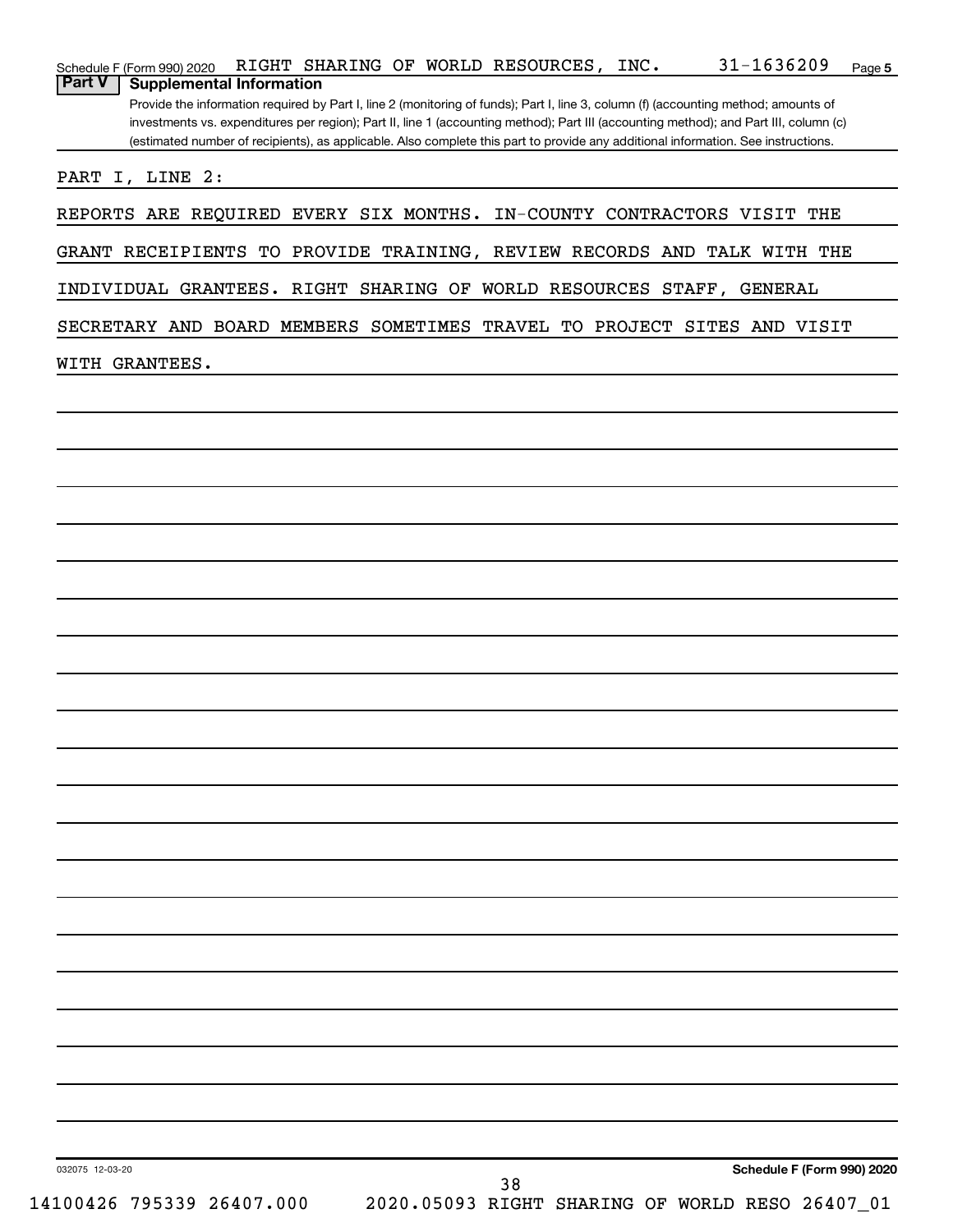Department of the Treasury **(Form 990 or 990-EZ)**

Name of the organization

Internal Revenue Service

**SCHEDULE O Supplemental Information to Form 990 or 990-EZ 2020**<br>(Form 990 or 990-EZ) **2020** 

**Complete to provide information for responses to specific questions on Form 990 or 990-EZ or to provide any additional information.**

**| Attach to Form 990 or 990-EZ. | Go to www.irs.gov/Form990 for the latest information.** OMB No. 1545-0047 **Open to Public Inspection**

RIGHT SHARING OF WORLD RESOURCES, INC. | 31-1636209

**Employer identification number**

FORM 990, PART I, LINE 1, DESCRIPTION OF ORGANIZATION MISSION:

POVERTY INTO THE ABUNDANCE OF GOD'S LOVE TO WORK FOR EQUITY THROUGH

PARTNERSHIP WITH OUR SISTERS AND BROTHERS THROUGH THE WORLD.

FORM 990, PART VI, SECTION A, LINE 2:

TWO OF THE OFFICERS, THOMAS GATES AND LIZ GATES, ARE MARRIED TO ONE

ANOTHER.

FORM 990, PART VI, SECTION B, LINE 11B:

THE FINANCE COMMITTEE REVIEWS THE 990 AND PRESENTS IT TO THE FULL BOARD FOR REVIEW AT A REGULARLY SCHEDULED BOARD MEETING.

FORM 990, PART VI, SECTION B, LINE 12C:

THE GENERAL SECRETARY AND PRESIDING CLERK OF THE BOARD MONITER AND ENFORCE COMPLIANCE WITH THE CONFLICT OF INTEREST POLICY. IT IS REVIEWED ANNUALLY WITH THE ENTIRE BOARD AND EACH MEMBER COMPLETES A WRITTEN FORM THAT IS ON FILE IN THE OFFICE.

FORM 990, PART VI, SECTION B, LINE 15A:

EVALUATION FORMS FOR THE GENERAL SECRETARY ARE FILLED OUT BY THE BOARD OF

TRUSTEES ANNUALLY, THEN REVIEWED DURING AN EXECUTIVE SESSION. THE

COMPENSATION FOR THE GENERAL SECRETARY IS CONSIDERED BY THE GOVERNANCE

COMMITTEE, AND THEN REVIEWED BY THE EXECUTIVE COMMITTEE. COMPARABLE DATA IS

GATHERED BY THE GOVERNANCE COMMITTEE FROM OTHER COMPARABLE QUAKER

ORGANIZATIONS AND YEARLY MEETINGS. RECOMMENDATIONS ARE BROUGHT BEFORE THE

BOARD FOR FINAL APPROVAL. THE ORGANIZATION HAS ADOPTED A PROCESS FOR

032211 11-20-20 **For Paperwork Reduction Act Notice, see the Instructions for Form 990 or 990-EZ. Schedule O (Form 990 or 990-EZ) 2020** LHA 39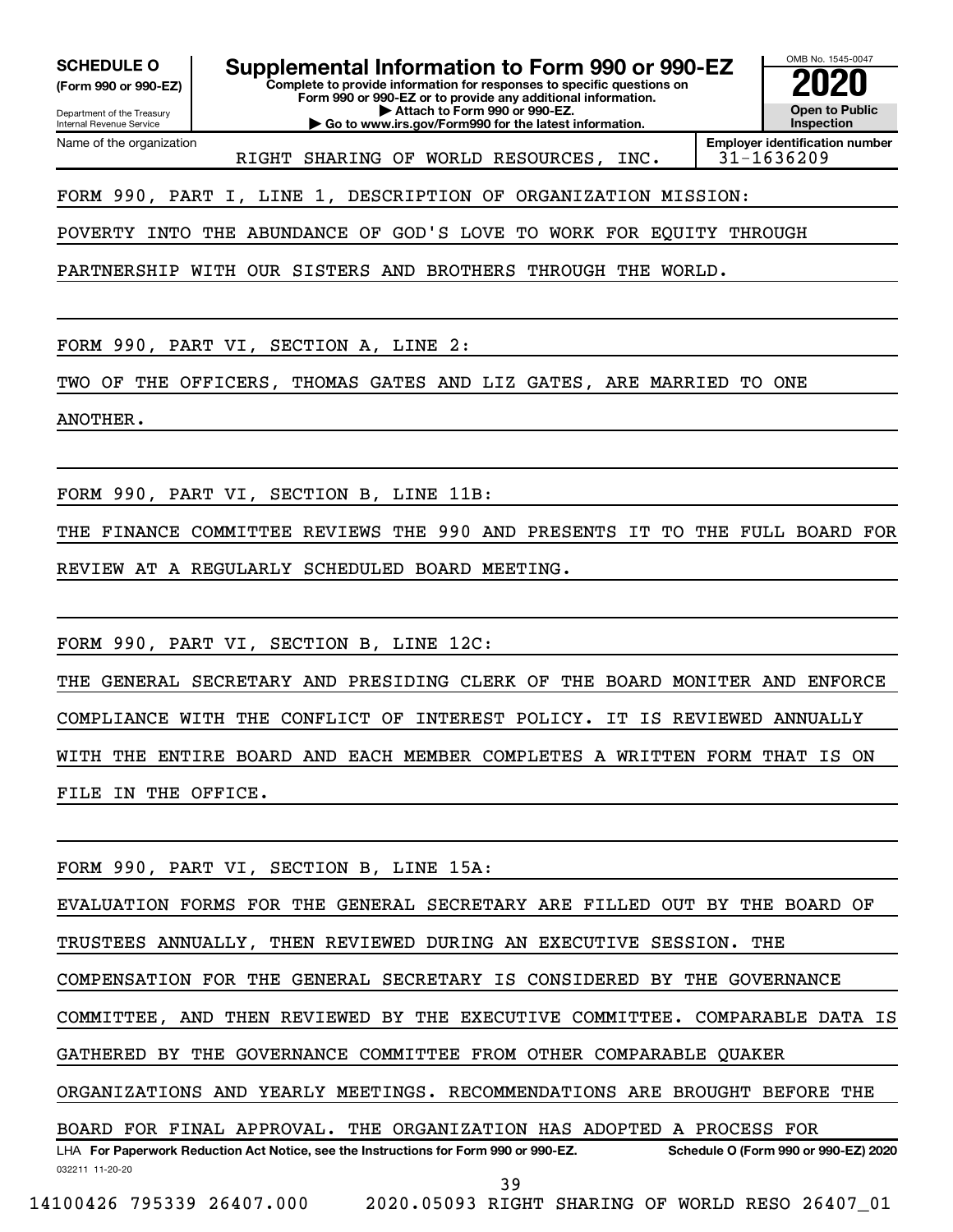| Schedule O (Form 990 or 990-EZ) 2020                                        | Page 2                                              |
|-----------------------------------------------------------------------------|-----------------------------------------------------|
| Name of the organization<br>RIGHT SHARING OF WORLD RESOURCES, INC.          | <b>Employer identification number</b><br>31-1636209 |
| DETERMINING COMPENSATION, REVIEWING COMPARABILITY DATA, DOING REFERENCE     |                                                     |
| CHECKS, REVIEW OF CVS, HOLDING INTERVIEWS, MEETING FOR DELIBERATION AND     |                                                     |
| DECISION ON POTENTIAL CANDIDATES, AND RECEIVING APPROVALS BY INDEPENDENT    |                                                     |
| BOARD MEMBERS TO BE BROUGHT BEFORE THE BOARD FOR FINAL APPROVAL.            |                                                     |
|                                                                             |                                                     |
| FORM 990, PART VI, SECTION C, LINE 19:                                      |                                                     |
| THE ORGANIZATION MAKES GOVERNING DOCUMENTS, CONFLICT OF INTEREST POLICY AND |                                                     |
| FINANCIAL STATEMENTS AVAILABLE UPON REQUEST.                                |                                                     |
|                                                                             |                                                     |
| FORM 990, PART XI, LINE 9, CHANGES IN NET ASSETS:                           |                                                     |
| ROUNDING                                                                    | $-1$ .                                              |
|                                                                             |                                                     |
| FORM 990, PART XII, LINE 2C                                                 |                                                     |
| THERE HAS BEEN NO CHANGE IN THE SELECTION PROCESS FOR THE INDEPENDENT       |                                                     |
| AUDITOR OR IN THE METHOD OF OVERSIGHT.                                      |                                                     |
|                                                                             |                                                     |
|                                                                             |                                                     |
|                                                                             |                                                     |
|                                                                             |                                                     |
|                                                                             |                                                     |
|                                                                             |                                                     |
|                                                                             |                                                     |
|                                                                             |                                                     |
|                                                                             |                                                     |
|                                                                             |                                                     |
|                                                                             |                                                     |
|                                                                             |                                                     |
|                                                                             |                                                     |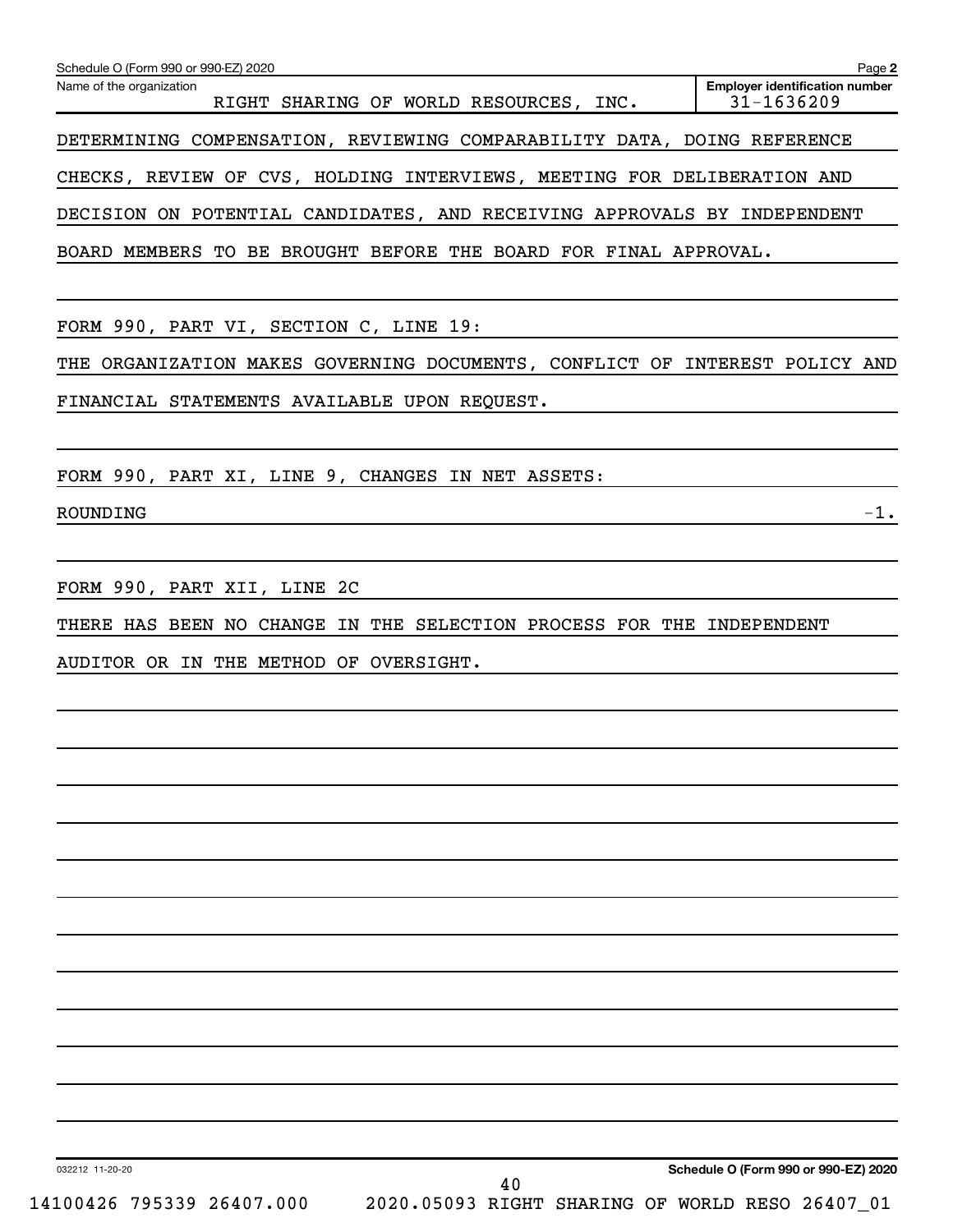| <b>NP-20</b><br>State Form 51062<br>(R11 / 8-20) |                                                      | <b>Indiana Department of Revenue</b><br><b>Indiana Nonprofit Organization's Annual Report</b><br>For the Calendar Year or Fiscal Year |                                        |  |  |  |
|--------------------------------------------------|------------------------------------------------------|---------------------------------------------------------------------------------------------------------------------------------------|----------------------------------------|--|--|--|
| <b>Beginning</b>                                 | 01<br>07                                             | 2020<br>and Ending [                                                                                                                  | 2021<br>30<br>06                       |  |  |  |
| Place "X" in box if: Change of Address           | Indicate Date Closed<br>Final Report:                |                                                                                                                                       |                                        |  |  |  |
|                                                  |                                                      | Due on the 15th day of the 5th month following the end of the tax year.                                                               |                                        |  |  |  |
|                                                  |                                                      | NO FEE REQUIRED                                                                                                                       |                                        |  |  |  |
| Name of Organization                             |                                                      | <b>Telephone Number</b>                                                                                                               |                                        |  |  |  |
|                                                  | 937 966 0314<br>RIGHT SHARING OF WORLD RESOURCES INC |                                                                                                                                       |                                        |  |  |  |
| Address                                          |                                                      | County                                                                                                                                | Indiana Taxpayer Identification Number |  |  |  |
| QUAKER HILL DRIVE<br> 101                        |                                                      |                                                                                                                                       | 0118442805                             |  |  |  |
| City                                             | State                                                | <b>ZIP Code</b>                                                                                                                       | Federal Employer Identification Number |  |  |  |
| RICHMOND                                         | ΙN                                                   | 47374                                                                                                                                 | 31 1636209                             |  |  |  |
| Printed Name of Person to Contact                |                                                      |                                                                                                                                       | Contact's Telephone Number             |  |  |  |
| JACQUELINE<br>STILLWELL                          |                                                      |                                                                                                                                       | 937<br>966 0314                        |  |  |  |

If you are filing a federal return, attach a completed copy of Form 990, 990EZ, or 990PF.

Note: If your organization has unrelated business income of more than \$1,000 as defined under Section 513 of the Internal Revenue Code, you must also file Form IT-20NP.

## **Current Information**

- 1. Indicate number of years your organization has been in continuous existance: 22
- 2. Have any changes not previously reported to the Department been made in your governing instruments, (e.g.) articles of incorporation, bylaws, or other instruments of importance? If yes, attach a detailed description of changes.
- 3. Attach a schedule, listing the names, titles and addresses of your current officers.
- 4. Briefly describe the purpose or mission of your organization below.

|  | SEE STATEMENT |  |
|--|---------------|--|
|--|---------------|--|

Email Address:

I declare under the penalties of perjury that I have examined this return, including all attachments, and to the best of my knowledge and belief, it is true, complete, and correct.

|                                 | GENERAL SECRETARY                                                                        |      |
|---------------------------------|------------------------------------------------------------------------------------------|------|
| Signature of Officer or Trustee | Title                                                                                    | Date |
|                                 | 937 966 0314                                                                             |      |
| Name of Person(s) to Contact    | Daytime Telephone Number                                                                 |      |
|                                 | <u>i indin indi dili bible ildi. Bulu ildi ildi ildi ildi bulu ildi ildi bible ildi.</u> |      |
| 50081 06-18-20                  | 25420111019                                                                              |      |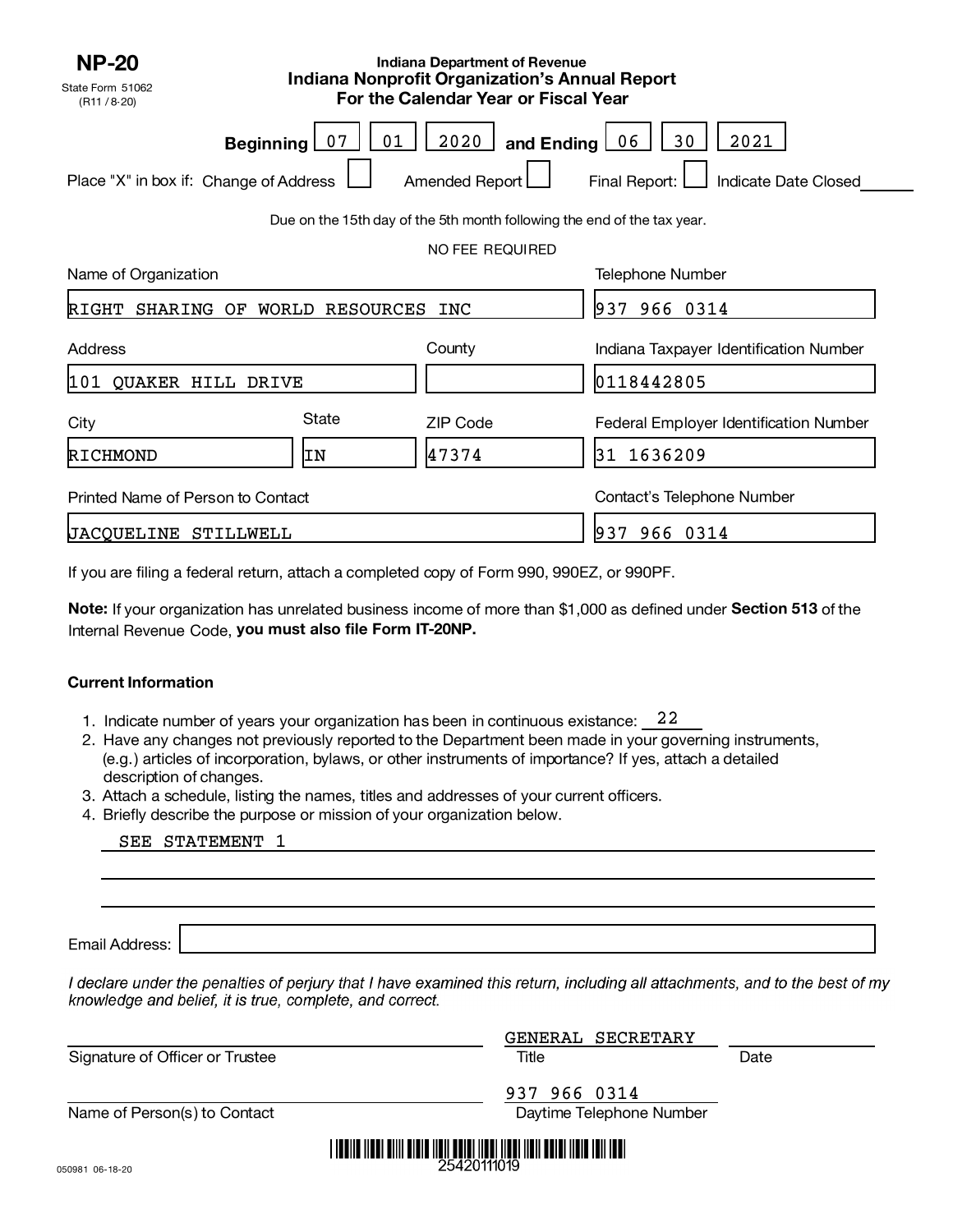| $NP-20$<br>4 V | -----------<br>σп<br>STATEMENT |  |
|----------------|--------------------------------|--|
|                |                                |  |

}}}}}}}}}}}}}}}}}}}}}}}}}}}}}}}}}}}}}} }}}}}}}}}}

GOD CALLS US TO THE RIGHT SHARING OF WORLD RESOURCES, FROM THE BURDENS OF MATERIALISM AND POVERTY INTO THE ABUNDANCE OF GOD'S LOVE TO WORK FOR EQUITY THROUGH PARTNERSHIP WITH OUR SISTERS AND BROTHERS THROUGH THE WORLD.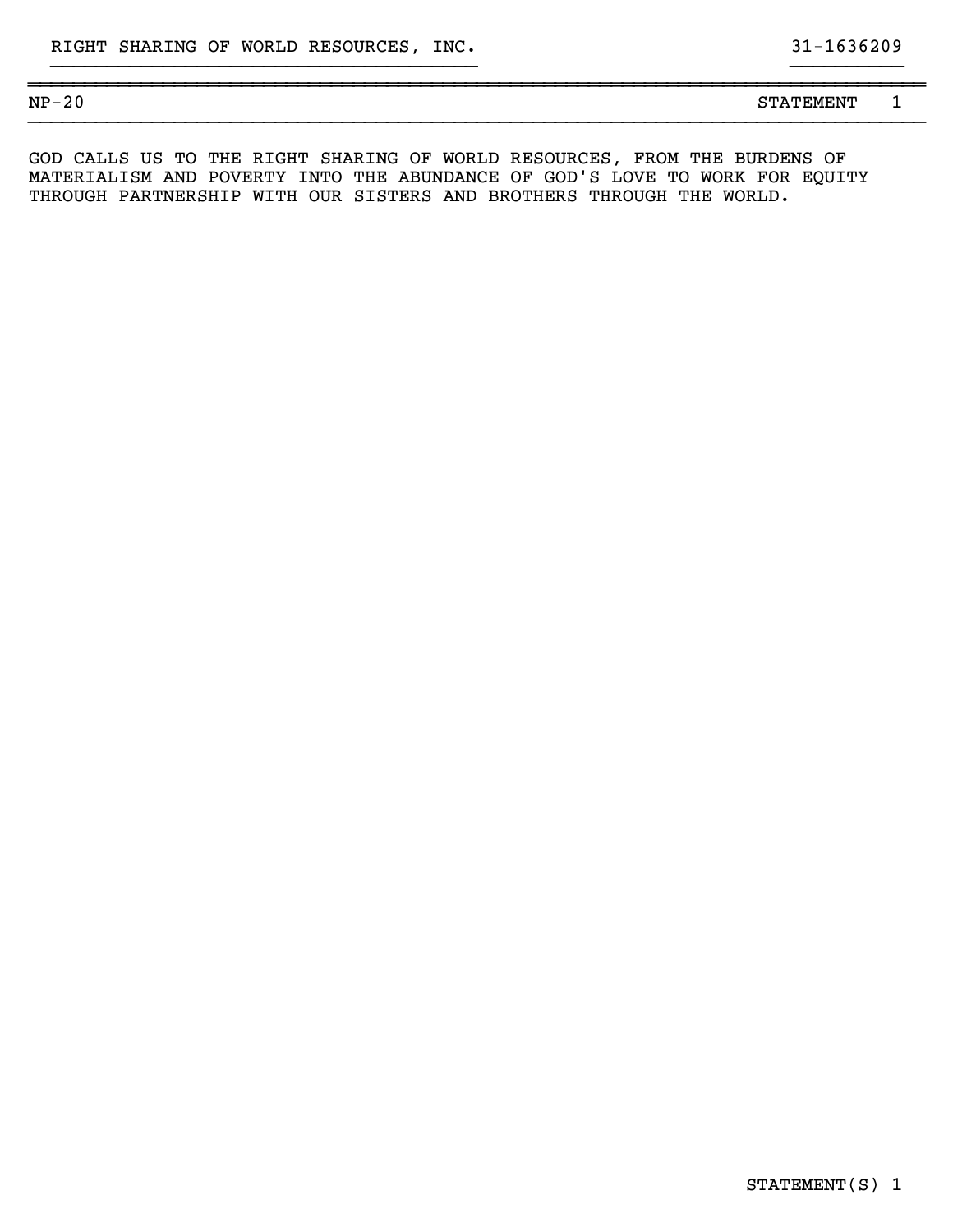| NAME AND ADDRESS                                                     | TITLE             |
|----------------------------------------------------------------------|-------------------|
| JACQUELINE STILLWELL<br>101 QUAKER HILL DRIVE<br>RICHMOND, IN 47374  | GENERAL SECRETARY |
| DOUGLAS SMITH<br>101 QUAKER HILL DRIVE<br>RICHMOND, IN 47374         | PRESIDING CLERK   |
| DAVID LEONARD<br>101 QUAKER HILL DRIVE<br>RICHMOND, IN 47374         | <b>TRUSTEE</b>    |
| SALLY WEAVER SOMMER<br>101 QUAKER HILL DRIVE<br>RICHMOND, IN 47374   | <b>TREASURER</b>  |
| <b>MARIAN BEANE</b><br>101 QUAKER HILL DRIVE<br>RICHMOND, IN 47374   | ASSISTANT CLERK   |
| ELIZABETH REUTHE<br>101 QUAKER HILL DRIVE<br>RICHMOND, IN 47374      | <b>TRUSTEE</b>    |
| <b>JONATHAN BROWN</b><br>101 QUAKER HILL DRIVE<br>RICHMOND, IN 47374 | <b>TRUSTEE</b>    |
| <b>MAX CARTER</b><br>101 QUAKER HILL DRIVE<br>RICHMOND, IN 47374     | <b>TRUSTEE</b>    |
| LIZ GATES<br>101 QUAKER HILL DRIVE<br>RICHMOND, IN 47374             | RECORDING CLERK   |
| THOMAS GATES<br>101 QUAKER HILL DRIVE<br>RICHMOND, IN 47374          | <b>TRUSTEE</b>    |
| <b>GAIL HUPPER</b><br>101 QUAKER HILL DRIVE<br>RICHMOND, IN 47374    | TRUSTEE           |
| YVETTE SHIPMAN<br>101 QUAKER HILL DRIVE<br>RICHMOND, IN 47374        | <b>TRUSTEE</b>    |

}}}}}}}}}}}}}}}}}}}}}}}}}}}}}}}}}}}}}}}}}}}}}}}}}}}}}}}}}}}}}}}}}}}}}}}}}}}}}}

}}}}}}}}}}}}}}}}}}}}}}}}}}}}}}}}}}}}}} }}}}}}}}}}

~~~~~~~~~~~~~~~~~~~~~~~~~~~~~~~~~~~~~~~~~~~~~~~~~~~~~~~~~~~~~~~~~~~~~~~~~~~~~~ FORM NP-20 LIST OF OFFICERS, DIRECTORS AND TRUSTEES STATEMENT 2